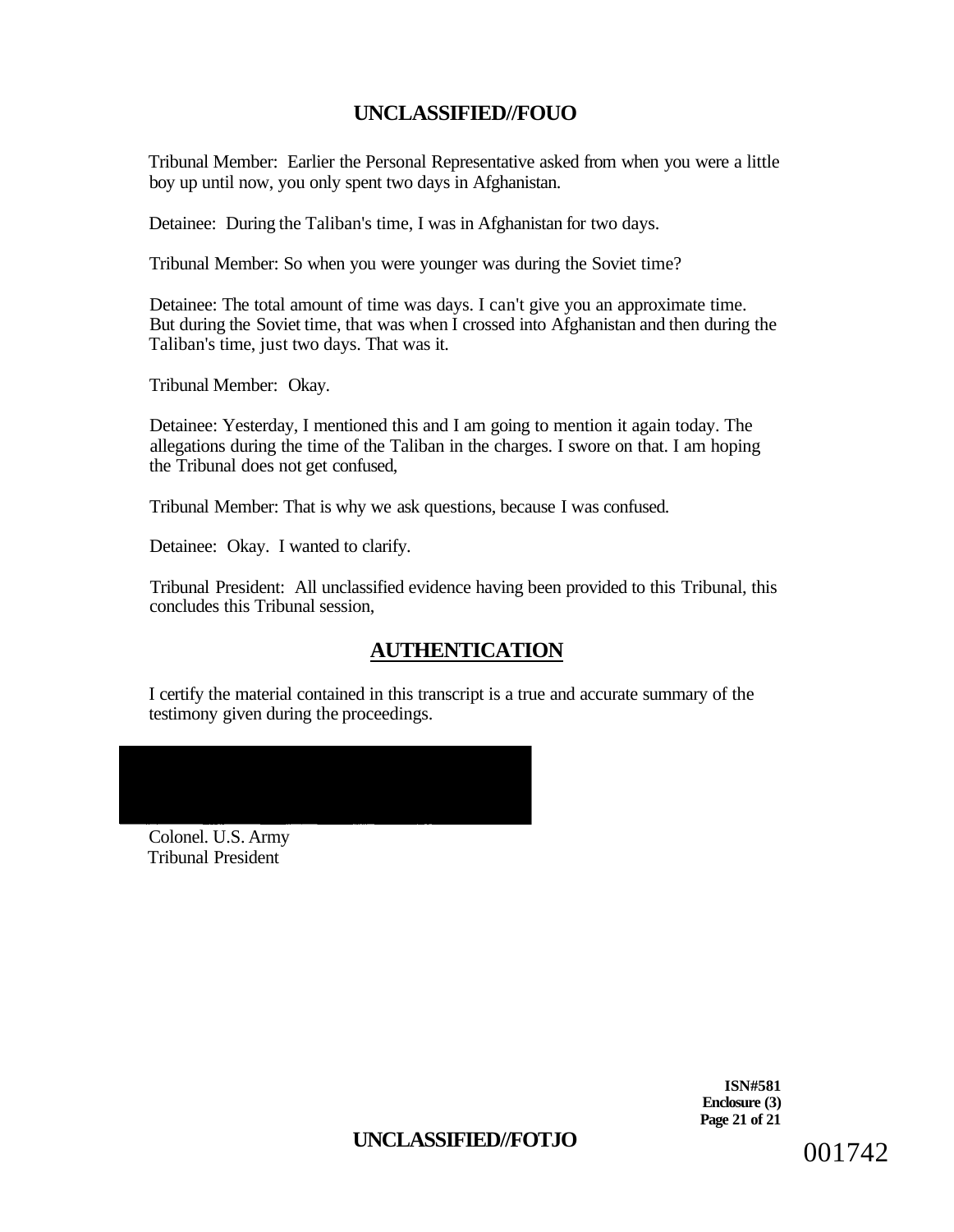Detainee Sayed Abdur Rahman dictated the following written statement on 13 Sept 2004 in response to his unclassified summary of evidence dated 4 Sept 2004.

- 1. Tn response to (A J) of the unclassified summary, this is true. I was bom in Pishin, Pakistan
- 2. In response to (A2) of the unclassified summary, this is not true. I was never a member of the Taliban and I have never been to Kabul Afghanistan. I have never worked with the Taliban.
- 3. In response to (A3) of the unclassified summary, this is not true. Since my incarceration, I have been accused of holding three different positions with the Taliban. Initially I was accused of being a Deputy Foreign Minister in Kandahar by an interrogator who spoke Pastu. This was when the Americans were there. This turned out to be false. One month later, I was accused of being a Taliban Security guard in a prison in Kandahar. A female translator accused me of working in a prison, and told mc my name was Bacha, a security guard in this prison in Kandahar. This was false as well as I've never even heard of the name Bacha. Now T am being accused of being a military judge for the Taliban. I have no idea why someone would make this accusation, as it is not true. I can only speculate that it was someone from rival village close to my village in Pakistan. However, I have no proof because I am here at GTMO.
- 4. In response to (A4) of the unclassified summary, this is totally false. The only time T have ever been in Afghanistan was for two days to attend a funeral. A neighbor in my village of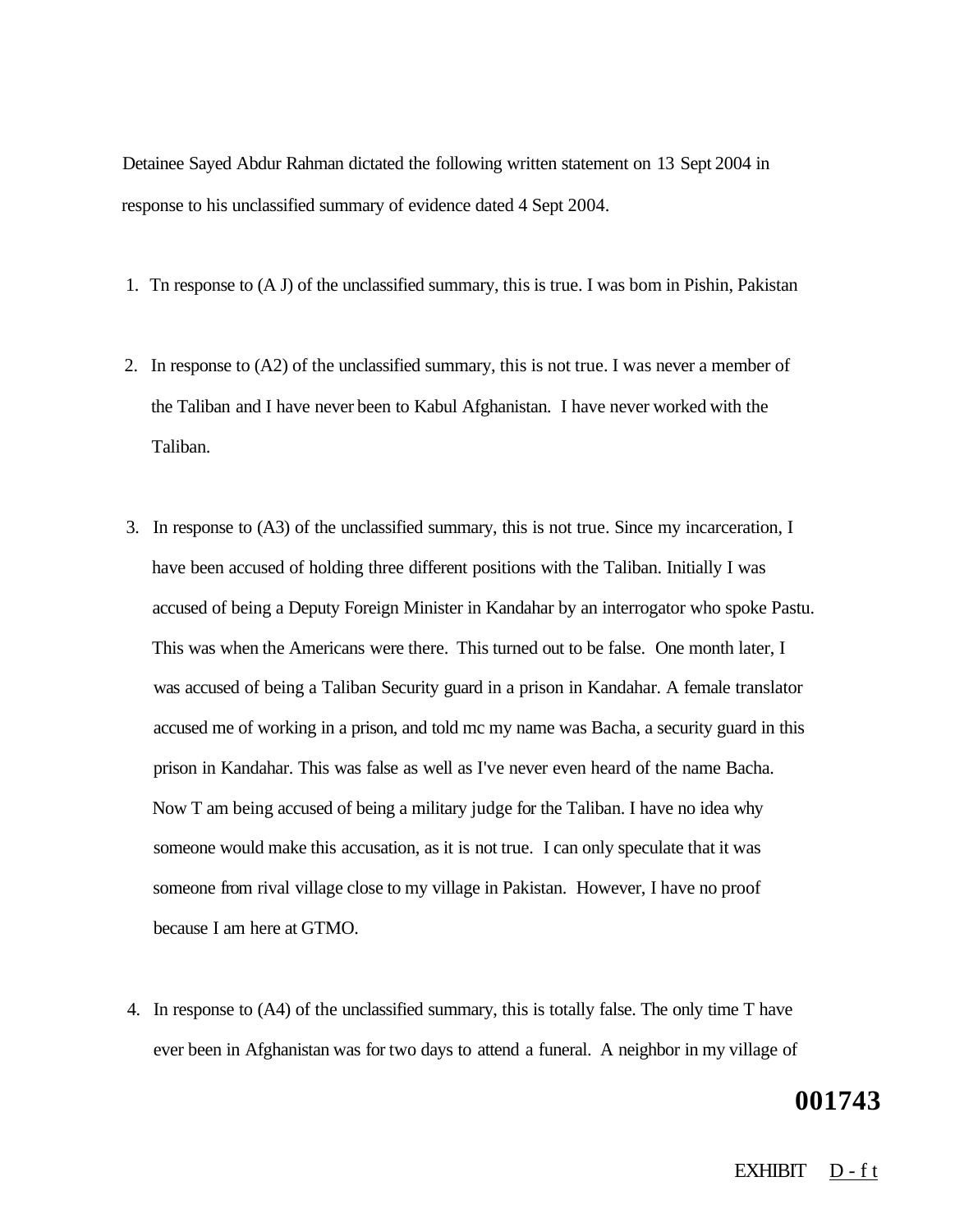Pishin had a relative in Afghanistan who died. I went with him to Afghanistan to attend the funeral service. I was only there for two days and then I returned home. How could I do all this things in two days, it is simply not possible. During the Taliban's reign 1 never even talked to them. I never had any contacts with the Taliban at all. The two days I was in Afghanistan to attend the fimeral were the only two days 1 spent in Afghanistan in my entire life. Many Afghanis lived in Pakistan and they traveled back and forth. So rivalries or differences might have occurred on both sides of the border, I was never a judge in Pakistan or Afghanistan, nor was I ever a Deputy Foreign Minister in either of these two countries, nor was I ever a security guard in these two countries. I am only a chicken farmer in Pakistan. I also would occasionally earn some extra money by helping out at the local school. 1 would teach children how to pray and how to perform absolution, I would teach them right from wrong. However, my main income and occupation was as a chicken farmer.

5. In response to (A5) of the unclassified summary, no it was the end of Jan 2002. I was in rriy home. I didn't live on the chicken farm I worked on one. The Pakistani authorities knocked on my door and told ine that they wanted to search my house. I asked them why they wanted to search my house and I was told that they were looking for ancient artifacts that were looted I didn't know what they were talking about and 1 had nothing to hide. They didn't find any artifacts, as 1 didn't have any to find. However, the Pakistani authorities told me that I had to go with them to the police station. I asked them why; they searched the house and found nothing'.' I was told 1 had to go. At the police station they questioned me more about the ancient anifacls. I told them you searched my house and you found nothing. The police then told me that even though they didn't find any artifacts, if I didn't give them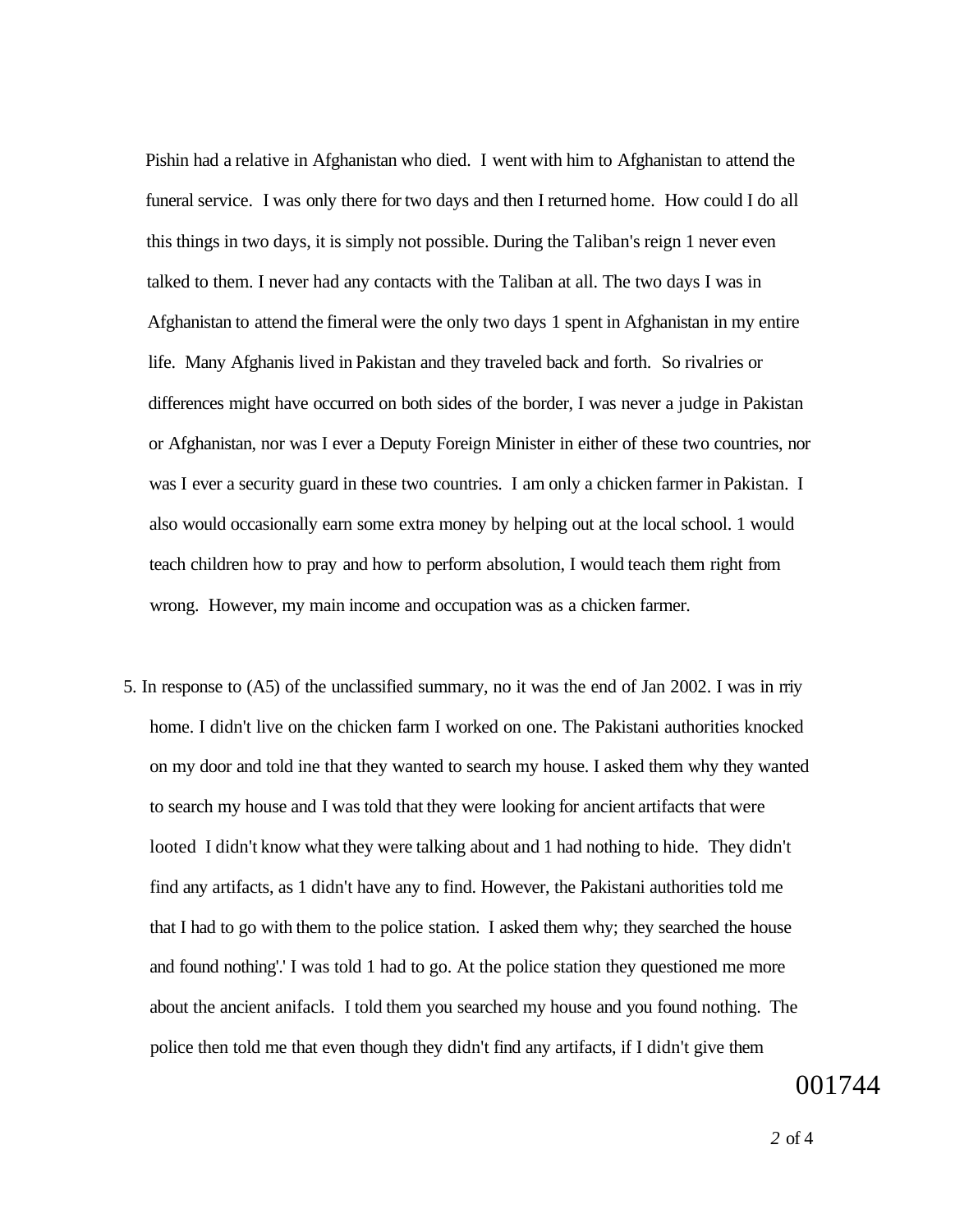money, a bribe, I was gone. I told them that I didn't have any money to give them, but even if I did 1 wasn't going to give it to them. I asked, "What have I done that 1 need to pay you for?" They said it doesn't matter we just want the money. Since I had refused to pay the bribe, we never even discussed the amount of money they wanted. They told me I'd sit until I paid them and took me to a cell. They kept me in this cell for a few hours, and then blind folded ine and put me in a car with someone else and drove us to another location. I was kept in a Pakistani jail for 36 days. During this time, a Pakistani soldier asked me if there was someone else in my village with the same name as I. I told them there could be, but I didn't know for sure. This soldier then told me that they were looking for someone else and they had found him. That was all he said to me. After 36 days in the Pakistani jail,,they came and got me one night, lied my hands behind my back, put a hood over my face and put me into a car. Although I couldn't see anything, there were other prisoners in this car. One was speaking Pastu and several others were speaking Urdu. When the car stopped I could hear airplanes. They took me from the car and put me into an aircraft. There were Americans in this aircraft, I still couldn't see anything because I was blindfolded, but they were speaking English. When we landed they asked for my name and I told them Abdur Rahman. Then a translator who was speaking Pastu asked me what languages I spoke. 1 answered that T only spoke Pastu, I was then told that I was not Abdur Rahman; 1 was Abdur Zahid Rahman. That was not correct, my name is Abdur Sayed Rahman. Abdur Zahid Rahman was the Deputy Foreign Minister of the Taliban. I was taken to this camp and they began to interrogate me. An American later told me that I was wrongfully taken and that in a couple of days I would be free. I never saw this American again and I'm still here. Since then, 1 have also been accused of being a Security Guard, which is not true. Now I have this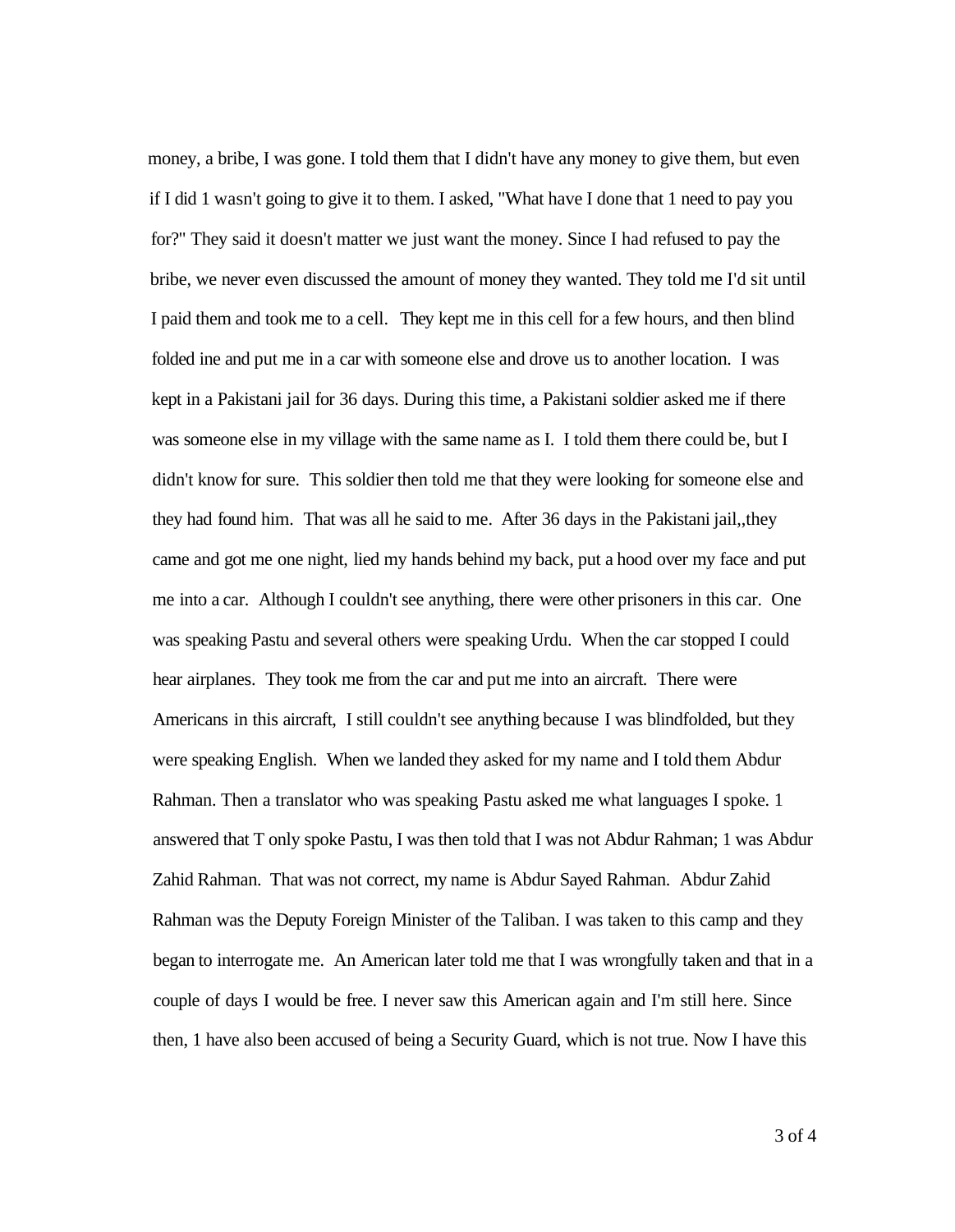new accusation, that I am a military judge of the Taliban. This is simply not true, 1 atn innocent.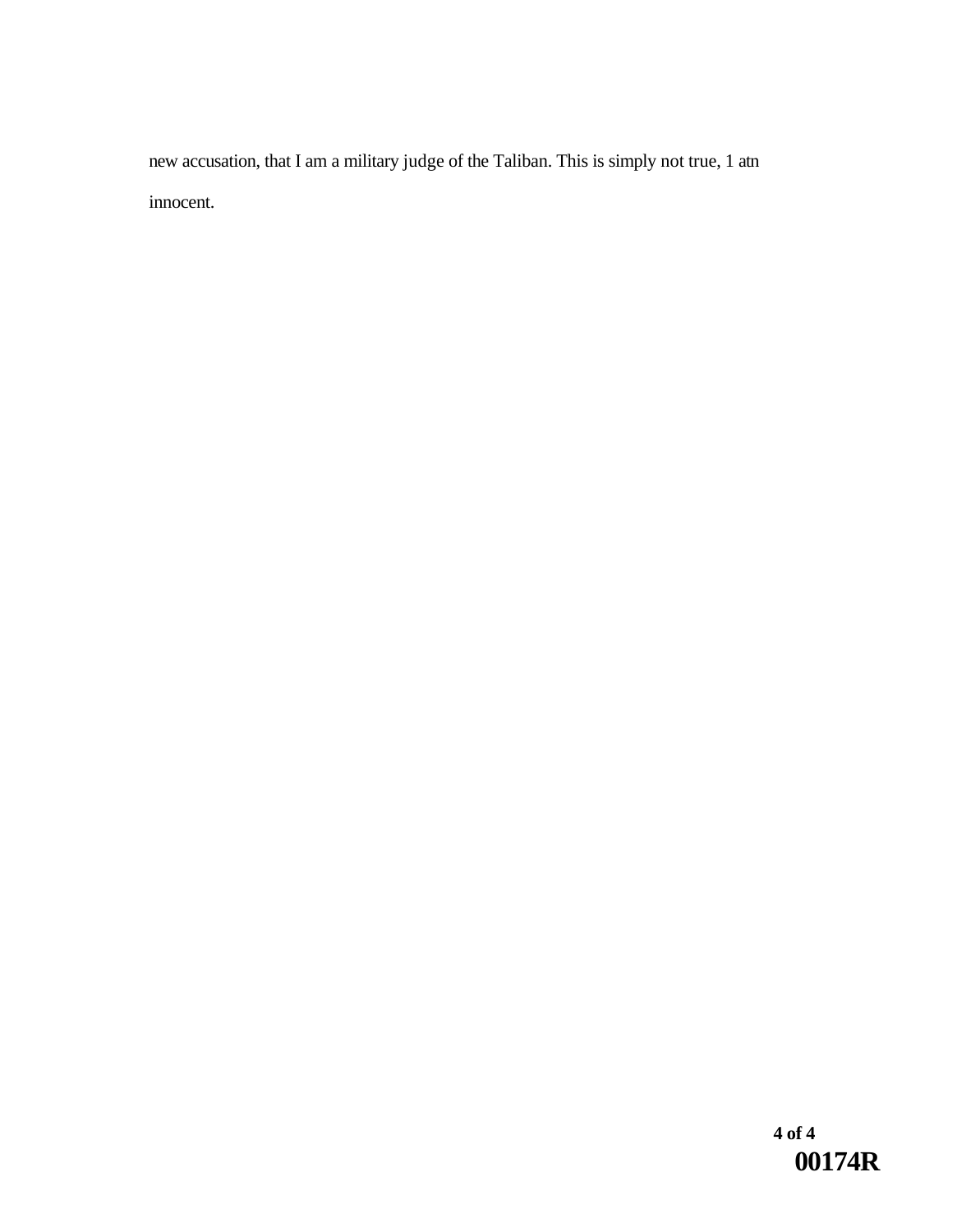This letter was translated by  $^{\wedge}$  Hk U reads:

From *(CENSORED)* to *(CENSORED),* greetings. Wc arc, thank god, doing good. We want your happiness from God. Your school is going well, everyone in the family is doing well. Your chicken farm is there, and we check on your school. We are praying for you. Wish you luck, salam.

*Note: On the font of the letter, from Sayed Abdul Salam-Sayed Abdul Hag to Sayed Abdul Rehman*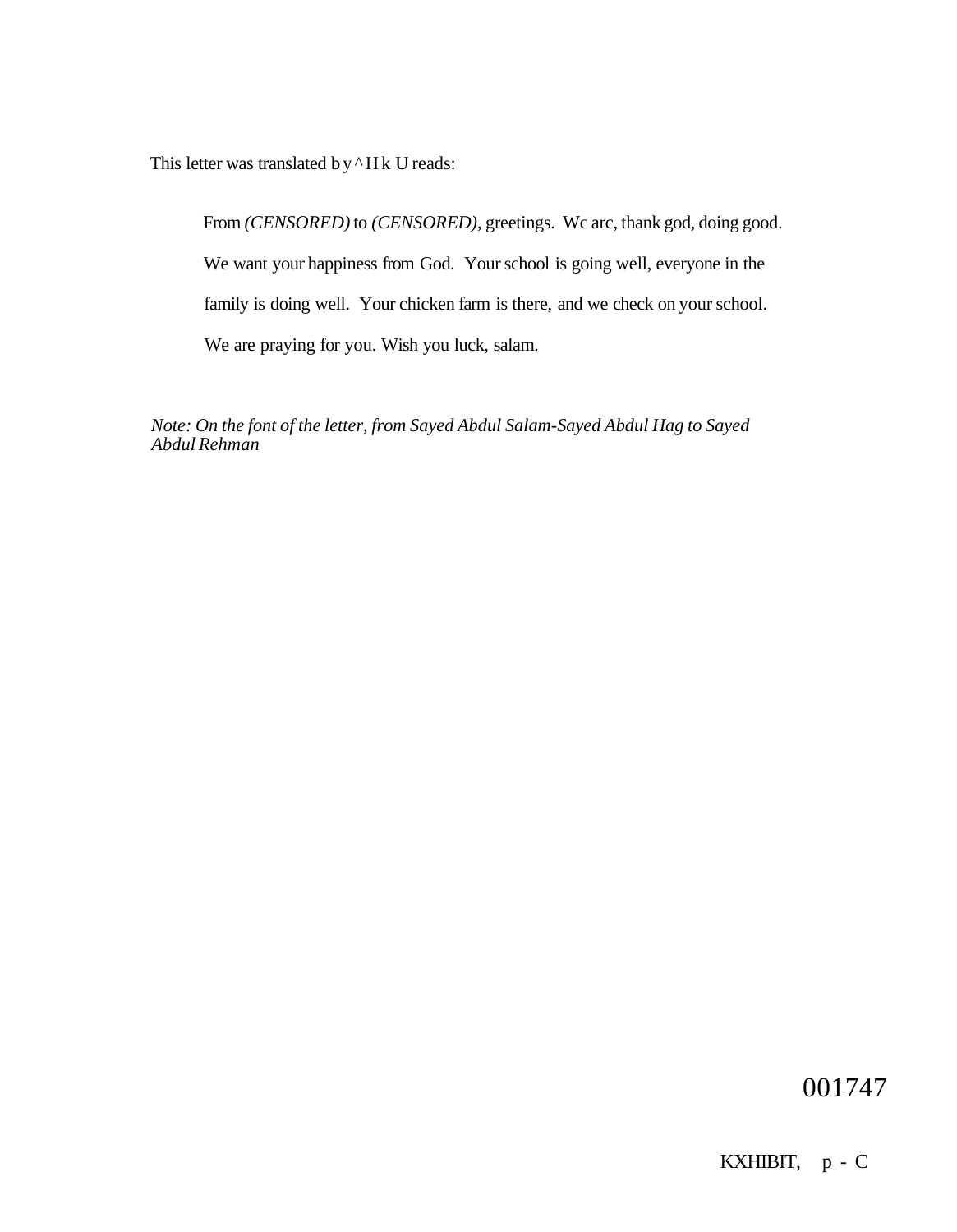Elm<sup>1</sup> Elm from blank to Blank greetings weare<br>thank God doing good, we want your happiness<br>from bod. your school is going well everyone<br>in the family is doing well. your chicken farm praying for you. Wish you luck - Salam

 $fUq$  Co A ce $\sqrt{e}$ cf. - wd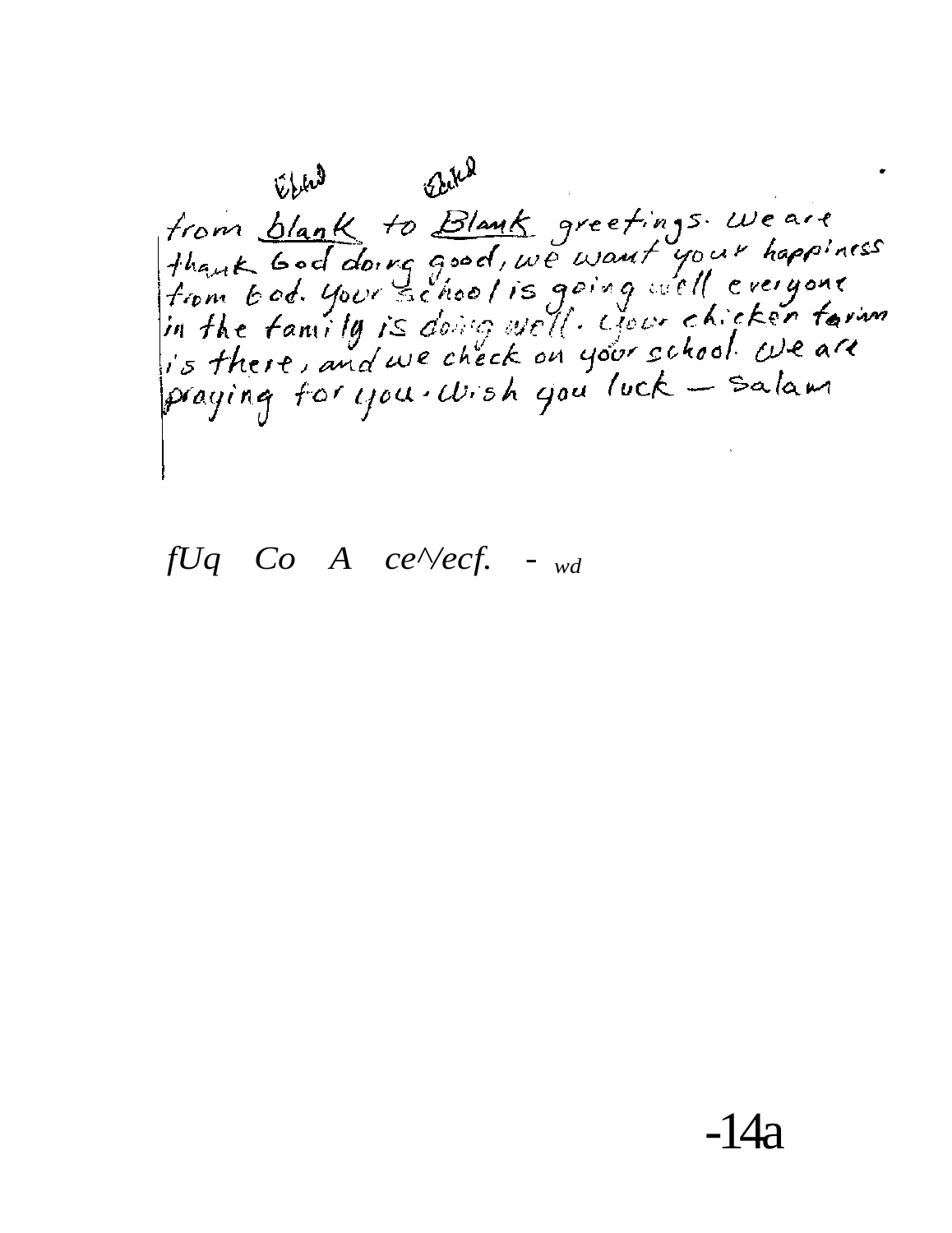| Łт<br>7. RED CROSS MESSAGE                                                                                                                                                                                                                                                                                                                                                                                                                                                                    |
|-----------------------------------------------------------------------------------------------------------------------------------------------------------------------------------------------------------------------------------------------------------------------------------------------------------------------------------------------------------------------------------------------------------------------------------------------------------------------------------------------|
| 8. SENDER $" > W$ ***!                                                                                                                                                                                                                                                                                                                                                                                                                                                                        |
| ICRC No                                                                                                                                                                                                                                                                                                                                                                                                                                                                                       |
|                                                                                                                                                                                                                                                                                                                                                                                                                                                                                               |
| Father's name<br>الاستنسان المستحقق ويوافقها المتمايس<br>$(Ii*ttd-fiulw., \dots$                                                                                                                                                                                                                                                                                                                                                                                                              |
|                                                                                                                                                                                                                                                                                                                                                                                                                                                                                               |
| Mother's name                                                                                                                                                                                                                                                                                                                                                                                                                                                                                 |
| Date-ofbirth. $\cdots$ $\cdots$ $\cdots$ $\wedge$ $\vee$ $\vee$ - WA • So [] 8 0 '_] $\wedge$                                                                                                                                                                                                                                                                                                                                                                                                 |
| $\sum_{\text{place of birth}}^{\infty} \frac{1}{\text{birth}} \frac{1}{\text{�i}} \frac{\text{village/j}}{\text{ynlage/j}}$ \distribution distribution distribution distribution distribution distribution distribution distribution distribution distribution distribution distribution distrib                                                                                                                                                                                              |
| $\begin{array}{lll} \int \frac{\sin(2\pi x)}{x} \int \frac{\sin(2\pi x)}{x} \int \frac{\sqrt{x}}{x} \int \frac{\sqrt{x}}{x} \int \frac{\sqrt{x}}{x} \int \frac{\sqrt{x}}{x} \int \frac{\sqrt{x}}{x} \int \frac{\sqrt{x}}{x} \int \frac{\sqrt{x}}{x} \int \frac{\sqrt{x}}{x} \int \frac{\sqrt{x}}{x} \int \frac{\sqrt{x}}{x} \int \frac{\sqrt{x}}{x} \int \frac{\sqrt{x}}{x} \int \frac{\sqrt{x}}{x} \int \frac{\sqrt{x}}{x} \int \frac{\sqrt{x}}{x} \int \frac{\sqrt{x}}{x} \int \frac{\sqrt$ |
| Refugee camp/Detentier nlane                                                                                                                                                                                                                                                                                                                                                                                                                                                                  |
| <b>Street</b>                                                                                                                                                                                                                                                                                                                                                                                                                                                                                 |
| Warshington<br>Village, District or City London & My                                                                                                                                                                                                                                                                                                                                                                                                                                          |
| Provmce/Country<br>House No.                                                                                                                                                                                                                                                                                                                                                                                                                                                                  |
|                                                                                                                                                                                                                                                                                                                                                                                                                                                                                               |
| $\mathcal{L} \triangleleft \cup \_$ Afl-wnB\-et<br><b>ICRC</b> No-                                                                                                                                                                                                                                                                                                                                                                                                                            |
| Full name & CA                                                                                                                                                                                                                                                                                                                                                                                                                                                                                |
| Father's name $, \frac{4}{5}$ + H <sub>1</sub>                                                                                                                                                                                                                                                                                                                                                                                                                                                |
| Grand-father's<br>.s4J&+>J-**>~«•{                                                                                                                                                                                                                                                                                                                                                                                                                                                            |
| Mother's name if                                                                                                                                                                                                                                                                                                                                                                                                                                                                              |
| u > ;<br>Nationality'.,, $\sqrt{\tau_K T}$ fM<br>$***$ o*<br>$\overline{\phantom{a}}$ .                                                                                                                                                                                                                                                                                                                                                                                                       |
| Date: of birth <b>Exercise 2.1</b><br>$*_{W}$<br>$SKID S [0]$ —<br>${\bf y}$                                                                                                                                                                                                                                                                                                                                                                                                                  |
| f_viHage/.jtfV-*.*" diatrict/_ <b>_____</b><br>provifICB/^'Vj oountryMj^A&fi*} _,y j _ _<br>Place of birth.                                                                                                                                                                                                                                                                                                                                                                                   |
| Refugee camp/Detention place<br>;-i*,u.I _**./_-".w-4 .if «,i $_{\rm f}$ u                                                                                                                                                                                                                                                                                                                                                                                                                    |
| $\mathbf{K}$ $\mathbf{K}$<br>$\mathcal{L}_{\mathcal{L}}$ . $\mathcal{L}$<br>$\mathbf{Q}$                                                                                                                                                                                                                                                                                                                                                                                                      |
| Village, District or City                                                                                                                                                                                                                                                                                                                                                                                                                                                                     |
| House No.                                                                                                                                                                                                                                                                                                                                                                                                                                                                                     |
| ₹<br>10. INTERNATIONAL COMMITTEE OF THE RED CROSS                                                                                                                                                                                                                                                                                                                                                                                                                                             |

 $\mathbf{f}$ 

.19, av. de la Palx - 1202 Genera, Switzerland  $\text{MCR/EN-DA-PU/10.01/ACR}$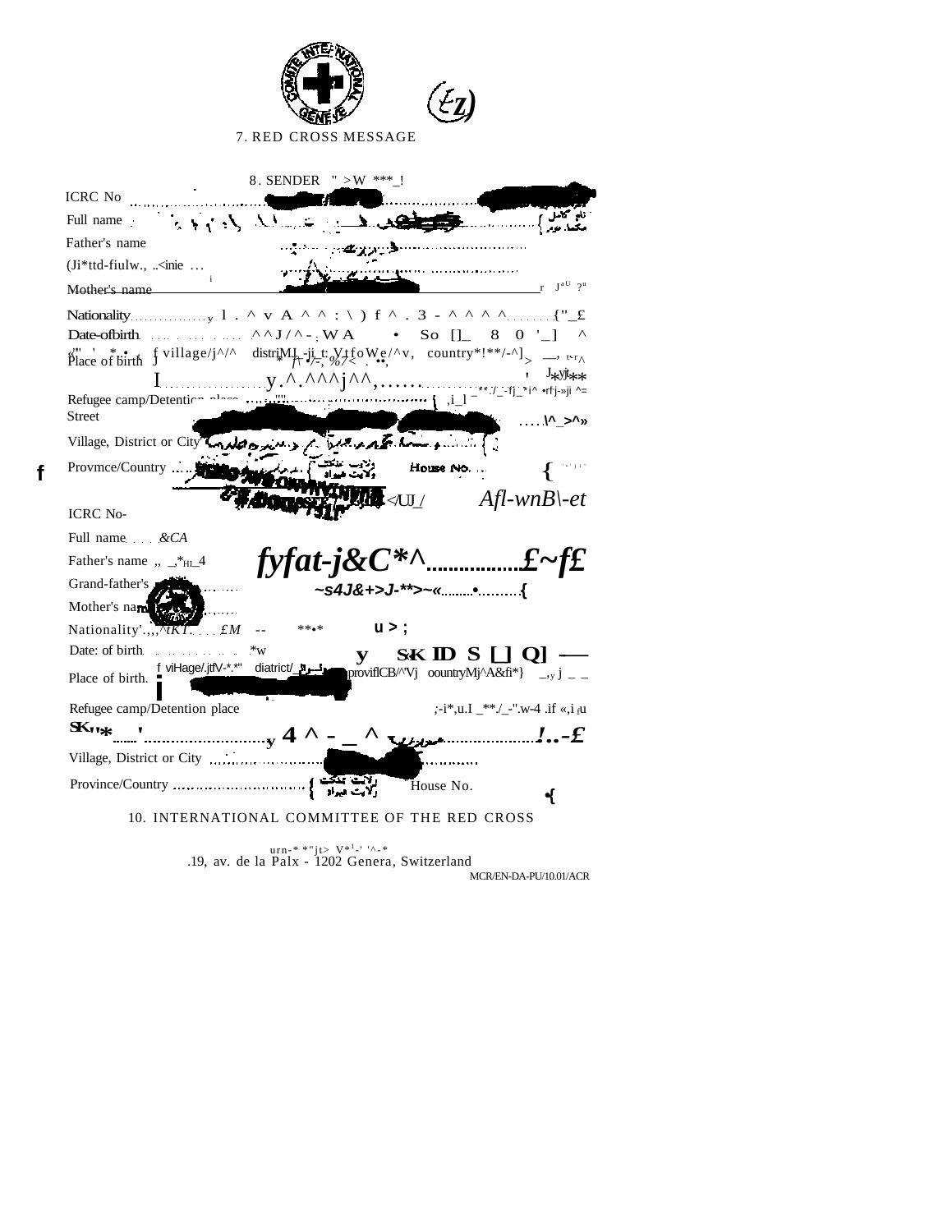11. REPLY TO THE MESSAGE

Family and/or private news only jLJ.\f <illi ^ aim'-  $Cr^{-*}L^*$   $_{ij}$ \*\*+» \*f jf Jljii\* Jij\*-<sup>1</sup> \*fSote?  $JO^{*-***-}$ "JUi\* \*\*\*--\*\*\* wit\*<sup>5</sup>"

...........\^v>^-^^y^-<sup>,</sup>"^J\*C^

------•^^...0^^^^^^^^^^^^\_^^{^\_<sup>1</sup>'''

| i * t 1 |
|---------|
|         |

....................^jOSr^--^\*-5\>^iv^^^^'-.C^<sub>JUJ!^....</sub>^JUta^T...

LJ&fehAVj.....

 $\prec$ 

Date  $\ldots$   $i$  fi<sup>\*^</sup>

Signature

 $\{a^{v,*}\}$ 

The addressee is my...........

 $\mathbf{f}^{\prime}$ 

**I'ISO**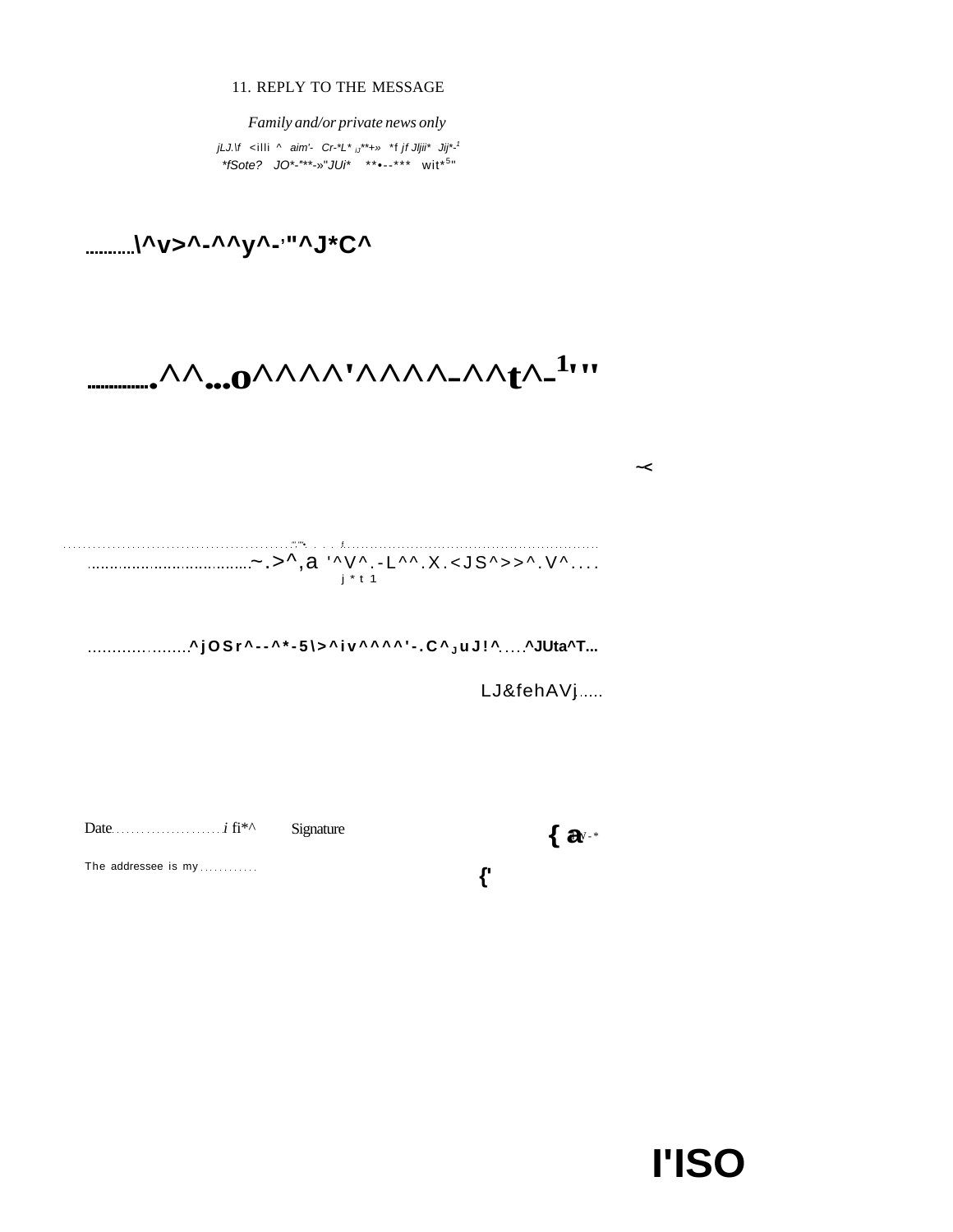l<sup>I</sup>rom your brothers Abdul Haq Agha, Abdul Salam Agha and the whole family and fiiends to our brother. Our brother at home everything is fine, ftom young to old thank God everyone is fine. Everyone else is doin^we want your happiness from God. We want your happiness from God like Abraham when he was in the middle of the fire and God protected him. We tried to release you but we haven't found any response, we will try God willing, and wc hope that you will be released, and your chicken farm is there, CENSORED is also sending his greetings. Your letter you sent to Quetta, you wrote that you wrote us a lot of letters and you haven't sent responses, we've replied to all of your letters. I don't know why it hasn't gotten there. We are praying for you and wc will pray.

Sept 26,2002

001751

EXHIBIT  $_Q$ <sub>r</sub> $_E$ )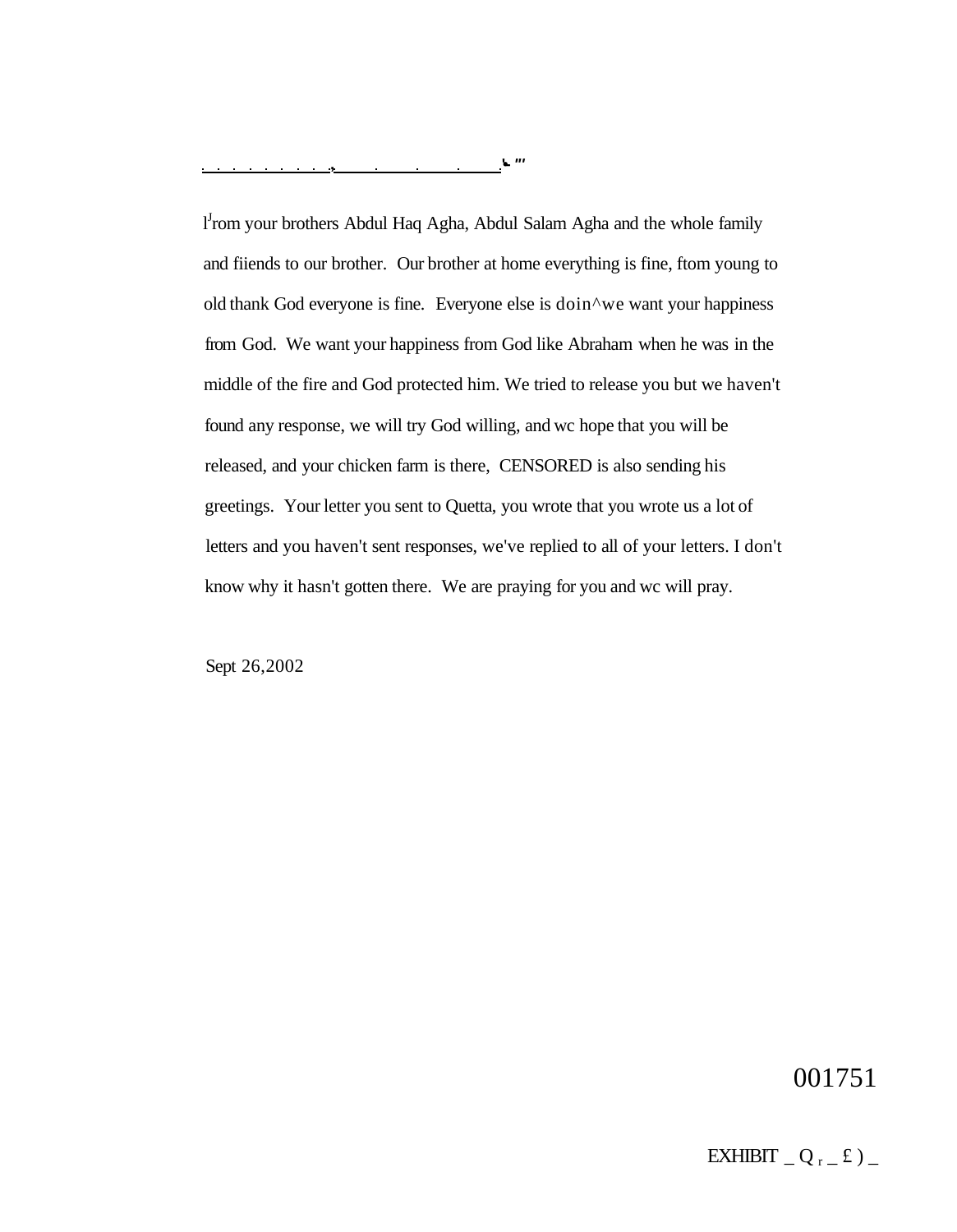4  $A^2M \leq fHt$  (M? /««./£/ OMclffetAcls +0 Oor b^fkttr

eke /S </D/\*} jocff, t0 ejua \*'f- 0" or h >> f > f"" \* f \*\*  $\mathcal{L}^{TM''*}$  $|{}^{\wedge}$ <sub>00</sub> $|$ . 6J« 600«A0»A h<s.ff>i\*ts-s -Prom G.acf ("/si

hct  $CMJ\pounds^*dprbitcirt'h; *$ (. (V? f-nxi-fa rehas? UOLX  $\mathbf{bo}\text{-}f$ -  $\wedge$  <sup>e</sup> ktKvett'-t- fovncf any responsej  $\mathbf{CV}$ t  $\mathbf{O}$ J>~((

 $\int c'_{\text{fe}} f \text{e} \cos \text{E} c / c \text{i} \ll c$  (joor chicken -form  $i^*$  M<sup>\*</sup>rc- $3l \le x*K$  is ate\* sefid^q his yecfi'iyS- aou' Lrffer.tjou s^nf -h &i/e#\*,  $q^*\lt L$  i\}r\*ft Aa-& U»o &' $\cdot$ +\* as a/al\* $\epsilon$ >{-/Hers a^J you

jo a  $((of \ y> t>^r$  kite's,  $JTr/on^{\wedge}$  k»i\*oJ oJky  $J - k0-zr$ --''I-''4\*fft\* -Hit\*<t LOe\*r<e /O'ayVj ^' uod <W  $\wedge$ >t  $\wedge^{\cdot}$  (P  $\wedge$  y-

 $$tft$  1.L, ZOO 2-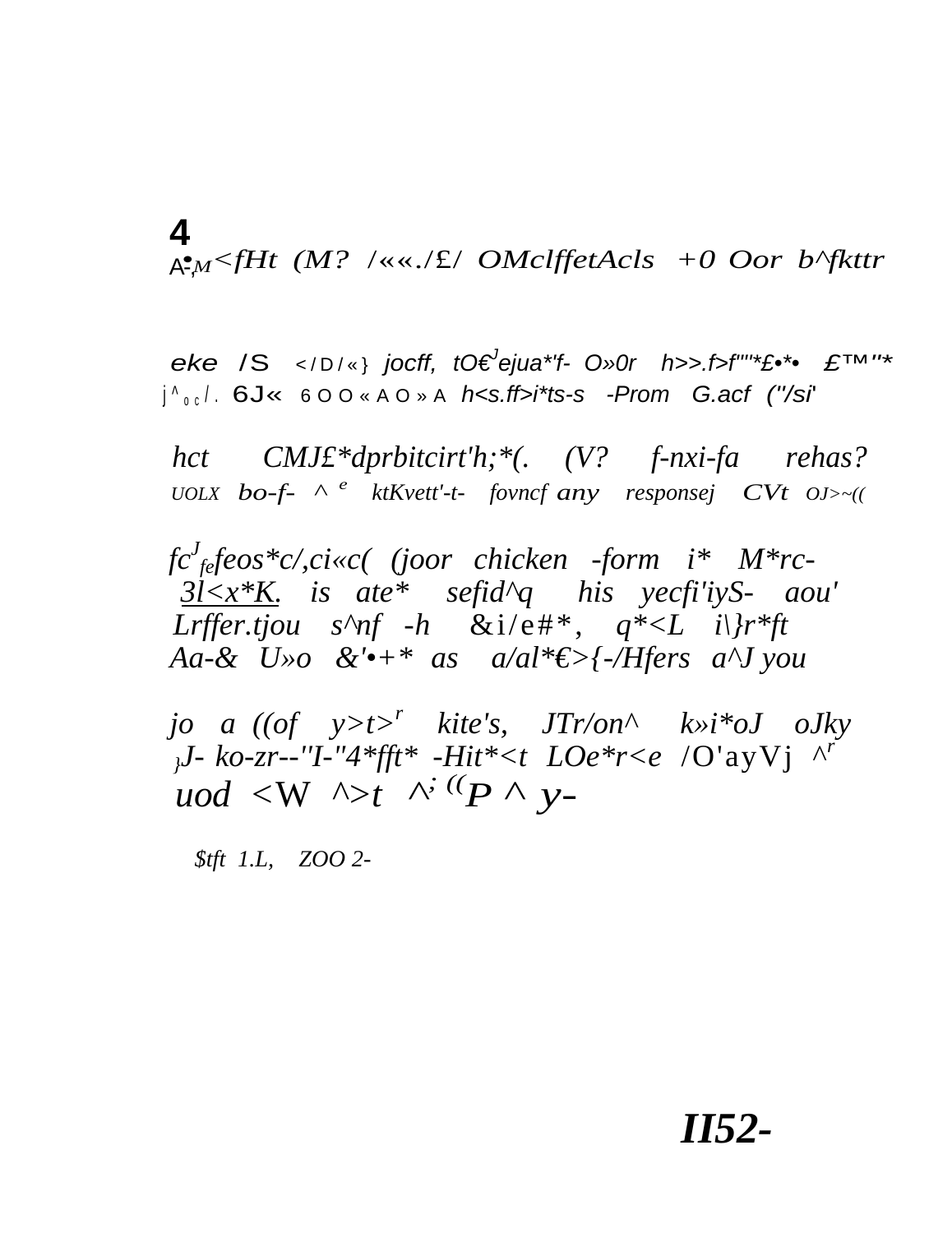

ySa-f JUj\* v4-f »j-i<br>19, »v. de I« Paix - 1202 Geneva, Switzerland MCR/EN-DA-PLVIOil 1/ACR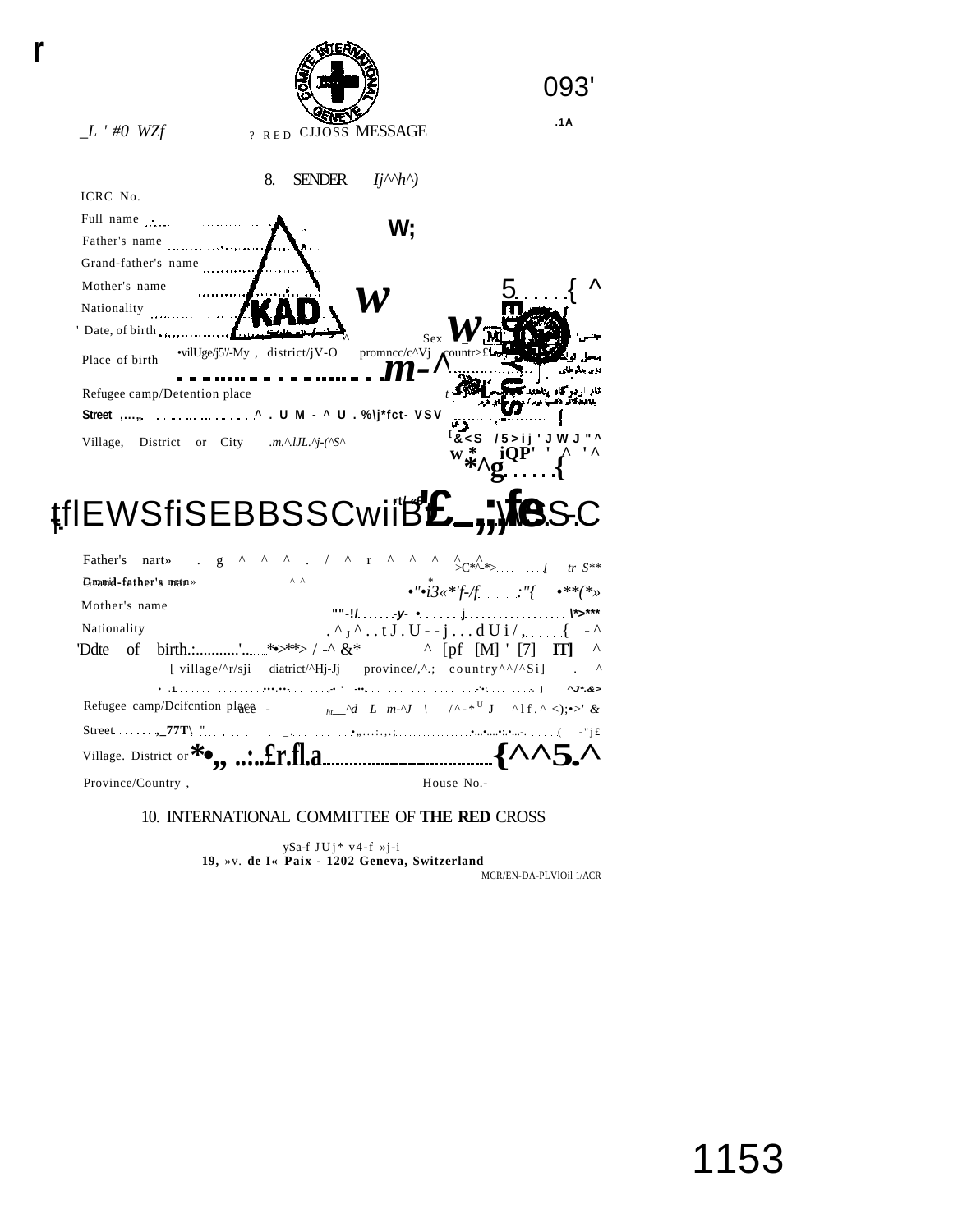#### II. REPLY TO THE MESSAGE

Famiiy andjor private news only



# jVt^^b^^'^J^V\*^^

Datgj(iy\*4^iiOtf^[ c^u,

Signature

 $12.$ 

Tbe addressee is my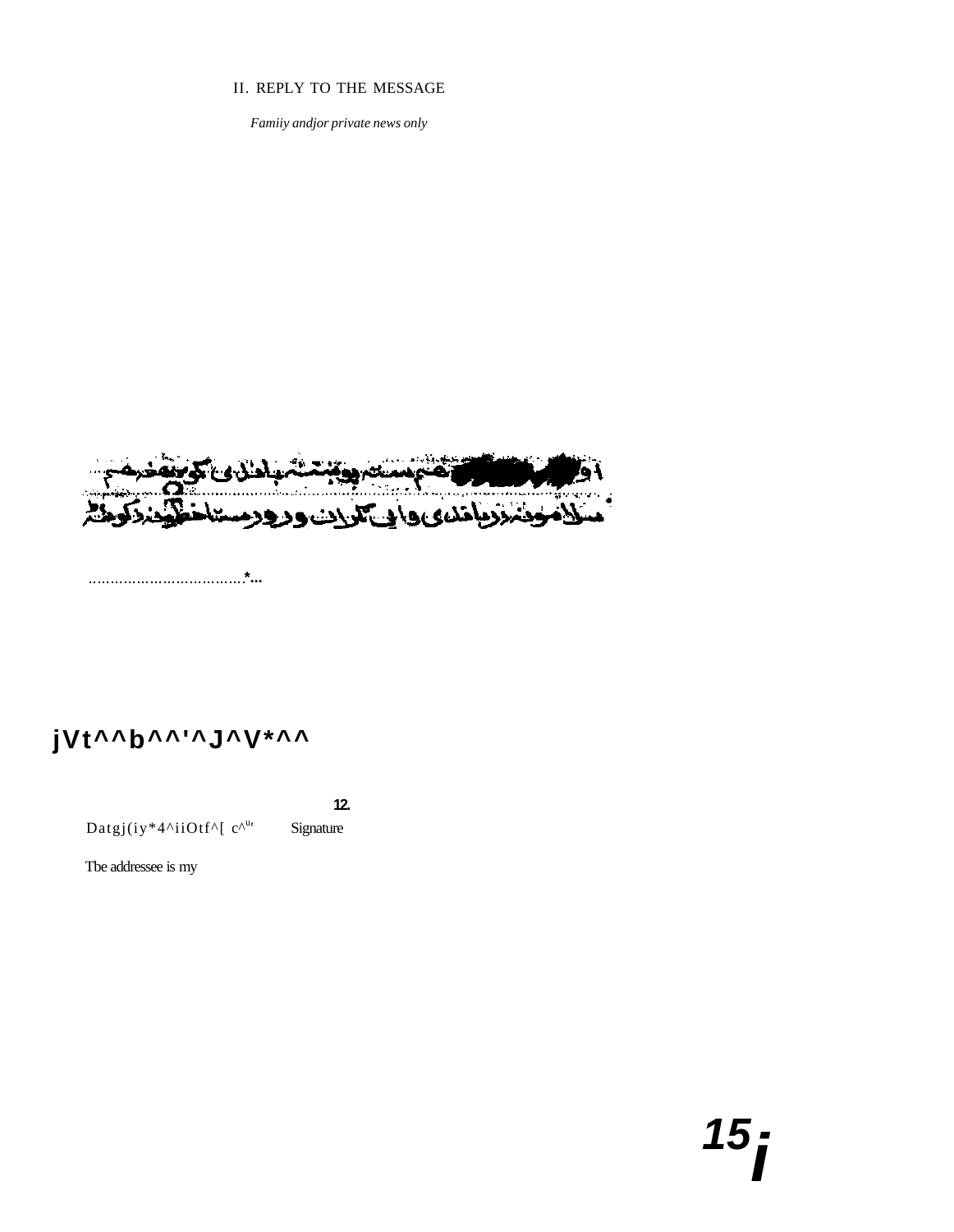### **Summarized Detainee Statement**

**The Tribunal President explained the Tribunal process to the detainee. When the Tribunal President indicated the Tribunal would determine whether the detainee has been properly classified as an enemy combatant, he interjected as follows.** 

Detainee: I'm not a fighter. I am not an enemy combatant.

Tribunal President: Ibrahim, you'll have the opportunity to make a statement in just one moment. And I will ask you if you are ready to make statement. Do you understand?

Detainee: Yes.

**The Tribunal President continued explaining the Tribunal process to the detainee. Prior to explaining the detainee's rights at the Tribunal hearing, the Tribunal President discussed the results of his Psychological Evaluation conducted on 22 September 2004.** 

Tribunal President: Ibrahim, I understand that your Personal Representative received some information from you that you felt that you were suffering from mental dementia?

Detainee: No.

Tribunal President: I received a request from the Personal Representative, who indicated that there was a reason to have a medical evaluation submitted on you.

Detainee: No, I'm fine. Mentally and physically. I'm fine.

Tribunal President: Personal Representative, let's clarify the reason you requested this medical evaluation.

Personal Representative: He mentioned that he had dementia and had not received treatment as of yet

Tribunal President: And this was during... [Translator interrupts.] I'm sorry?

Translator: I don't know the word for dementia.

Personal Representative: Chronic memory loss.

Detainee: Yes, that is true. Sometimes I don't remember everything.

Tribunal President: Okay. And it was during one of your interviews?

Personal Representative: During the one and only, ma'am.

**ISN #094 Enclosure (3) Page 1 of** *9* 

### **TJNCLASSIFIED//FOUO**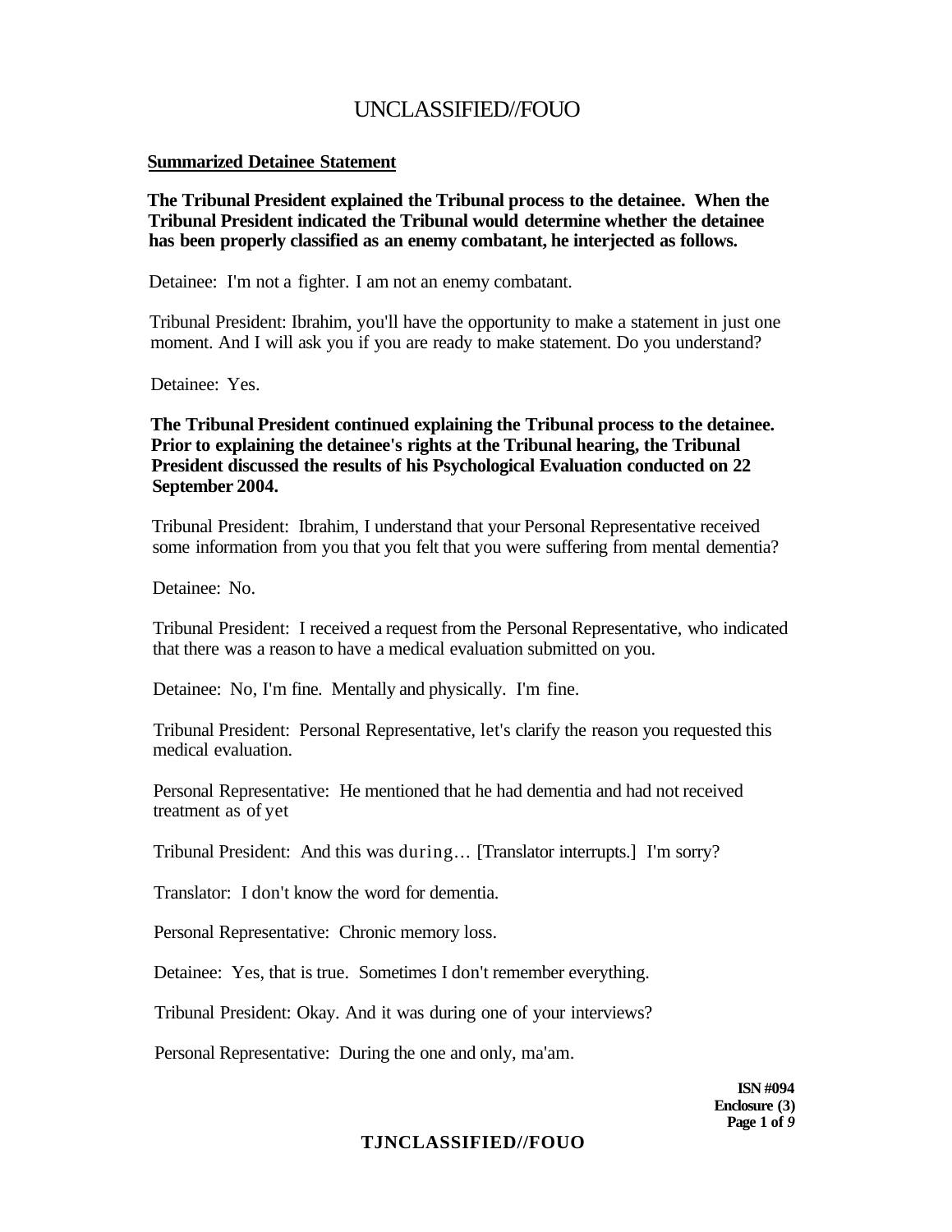Tribunal President: So the Personal Representative-

Detainee: Just because of the situation here, you know you have other things you don't

remember, all the rest.

Tribunal President: I understand. The Personal Representative felt it necessary to ask for a medical evaluation. I received a report from a doctor that said you are able to understand the Tribunal process and can participate. So we will go on with an explanation of the Tribunal process.

### **The Tribunal President completed explaining the Tribunal process.**

Tribunal President: Ibrahim, do you understand this process?

Detainee: Explain it to me what.

Tribunal President: Ibrahim, what part don't you understand?

Detainee: You mean what she said or what you said?

Tribunal President: Do you understand that you do not have to testify if you do not want to?

Detainee: Yes, I understand.

Tribunal President: Do you understand that you can make a statement when asked under oath or not under oath?

Detainee: I didn't understand what you just said.

Tribunal President: You can make a statement or you can answer or respond to the allegations when we ask you to.

Detainee: This is clear now.

Tribunal President: He understands now? Okay. You understand that your Personal Representative is here to assist you with making your statement.

Detainee: Okay, I understand.

Tribunal President: Do you understand if you had asked for witnesses, your witnesses could have been present here?

Detainee: I don't have any witnesses.

**ISN #094 Enclosure (3) Page 2 of 9** 

### **UNCLASSIFIED//FOUO**

**001,756**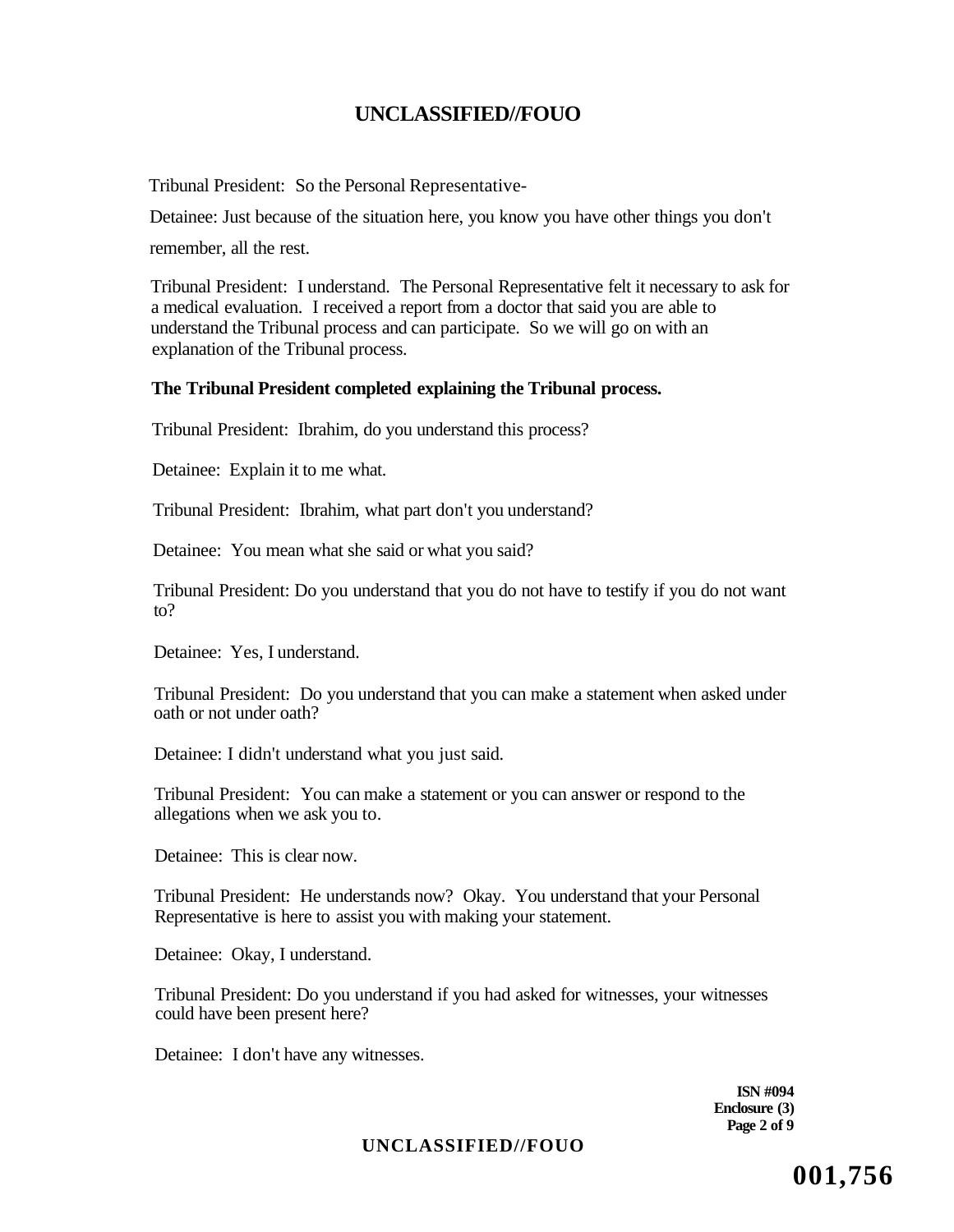Tribunal President: That's fine. You understand that you can examine documents that are presented other than classified? You can look at unclassified documents.

Detainee: 1 don't understand.

Tribunal President: Ibrahim, you were presented the allegations, which are considered to be unclassified evidence.

Detainee: Yes, I remember I discussed with him [the Personal Representative] the charges.

Tribunal President: Okay. You understand that?

Detainee: So far, I understand.

Tribunal President: Do you have any questions concerning the Tribunal process?

Detainee: Honestly, I am not understanding anything that is going on here.

Tribunal President: Ibrahim, help me to understand what you don't understand. I don't know what to go over.

Detainee: I don't really understand what is going on with this situation because I have never been in a Tribunal. I have been to a court, so I don't know what is going here.

Tribunal President: Ibrahim, this is not a court. We will look at the unclassified evidence that was presented to you during an interview.

Translator: I asked him if it was clear, what you discussed with him before, is this clear so far? He said yes.

Tribunal President: Ibrahim, you'll have the opportunity to respond or answer the questions or allegations.

Detainee: Okay.

Tribunal President: Okay. And then we will consider the allegations and the information you give us, and we will consider that information before we make a decision on whether you are an enemy combatant or not.

Detainee: Yes.

**The Tribunal President continued with the Tribunal process. The Personal Representative introduced the Detainee Election Form, Exhibit D-a.** 

> **ISN #094 Enclosure (3) Page 3 of9**

# **UNCLASSIFIED//FOUO**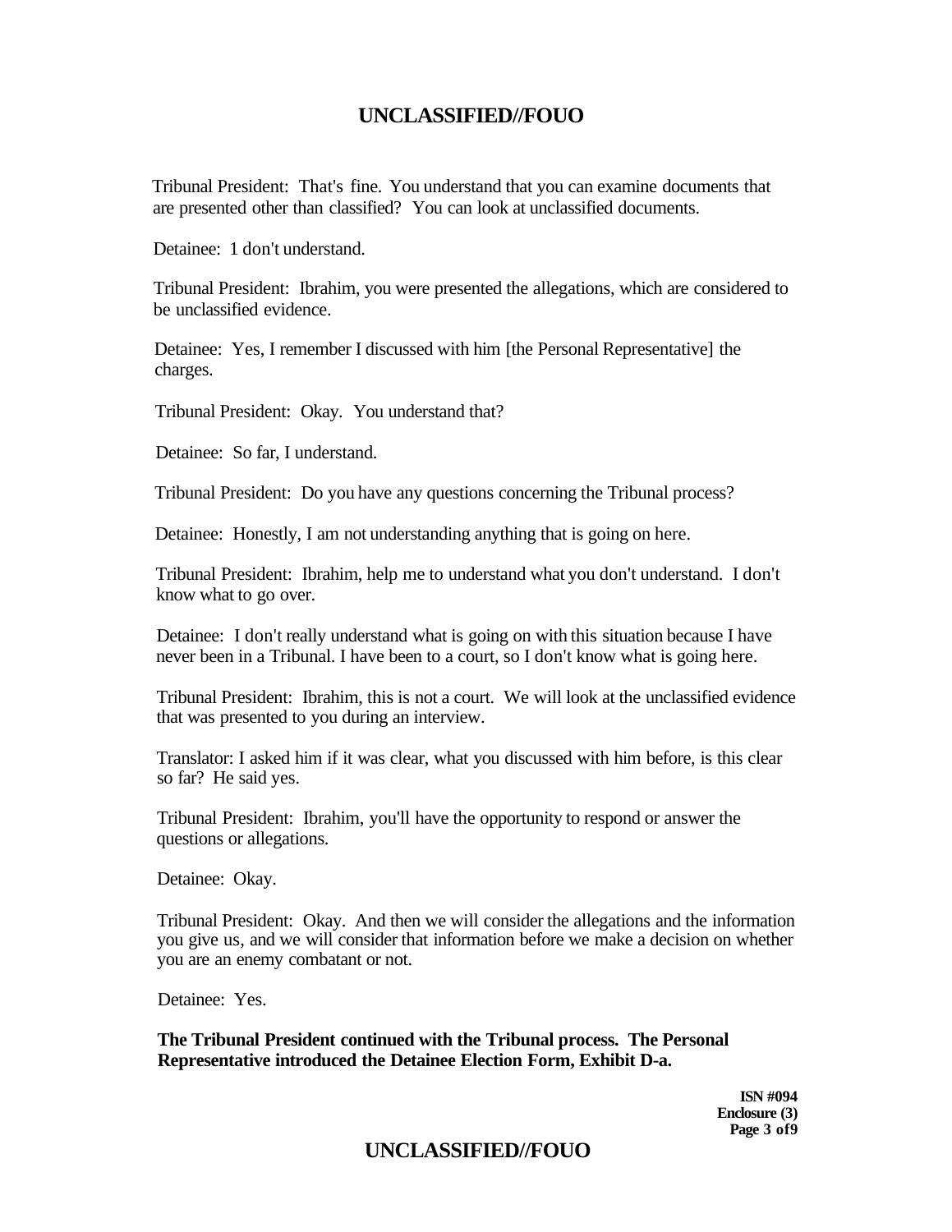Tribunal President: Ibrahim, in this document [the Detainee Election Form] it tells me that you want to participate in this Tribunal. Is that correct?

Detainee: Yes.

Tribunal President: Yes.

**The Tribunal President continued with the Tribunal process. The Recorder submitted the Unclassified Summary of Evidence (Exhibit R-l) and the FBI redaction certification (Exhibit R-2) into evidence. The Recorder had no other unclassified evidence to present, and called no witnesses. The Recorder asked for a classified Tribunal session at an appropriate time to submit classified evidence for the Tribunal's consideration. It was then time for the detainee to present any evidence he had for the Tribunal's consideration.** 

Tribunal President: Ibrahim, would you like to present evidence to the Tribunal?

Detainee: Like what?

Tribunal President: Would you like to respond to the allegations in the Unclassified Summary?

Detainee: Repeat it.

Tribunal President: Personal Representative, would you assist us with that?

Personal Representative: Yes, ma'am.

Tribunal President: Let me ask a quick question. Ibrahim, would you like to make your statement under oath or not under oath?

Detainee: Yeah, sure. Yes, no problem.

### **The Detainee was sworn using the Muslim oath.**

Tribunal President: Thank you. Personal Representative, would you please assist us with reading the allegations?

Personal Representative: Yes ma'am.

### **3.a. The detainee is a member of the Taliban.**

Personal Representative: When we spoke, he mentioned that he is not a member of the Taliban.

> 1SN #094 Enclosure (3) Page 4 of9

## **UNCLASSIFIED//FOUO**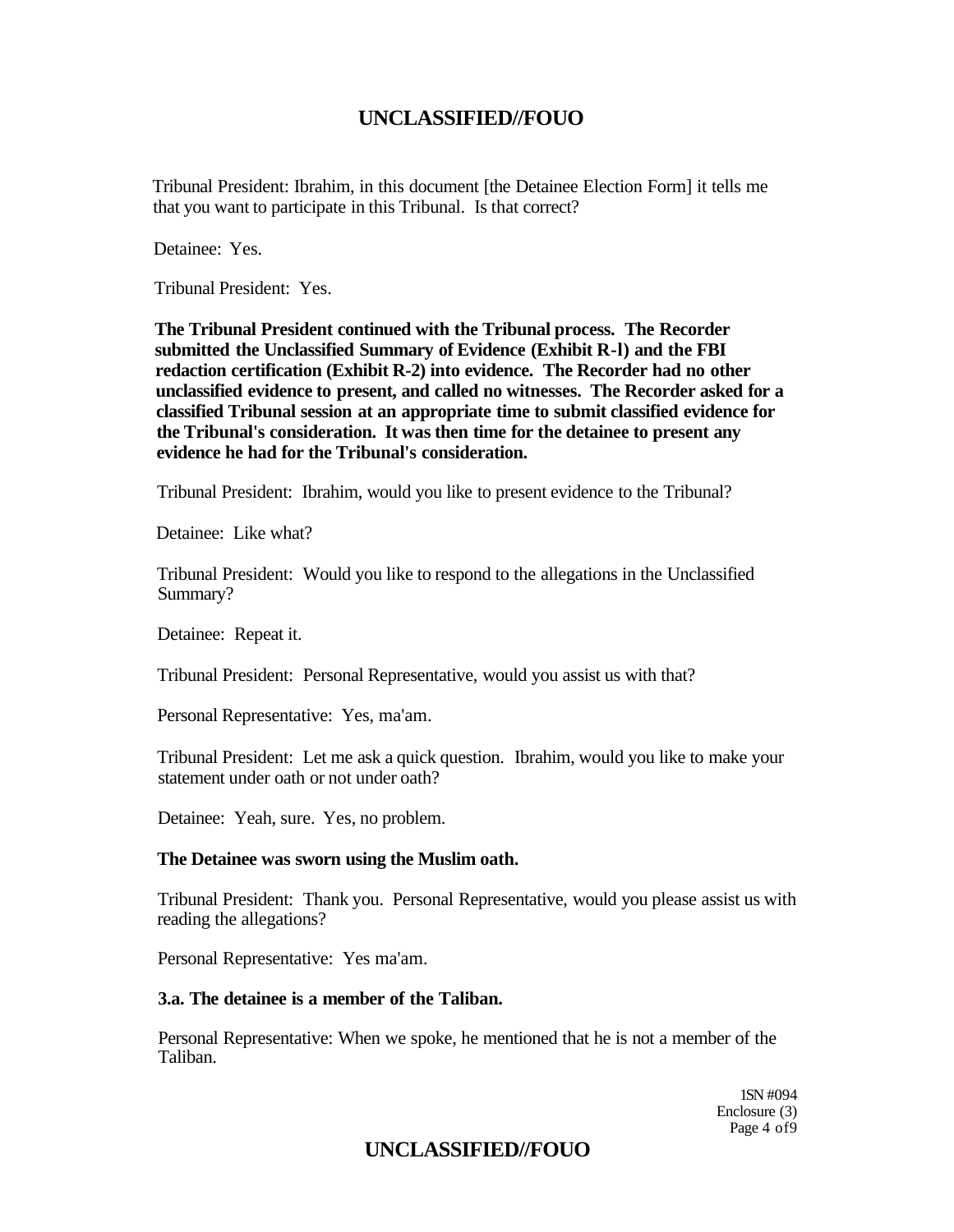Detainee: No, no. I am not a member of the Taliban.

### **3.a.l. The detainee was recruited to go to Afghanistan from his native Saudi Arabia.**

Personal Representative: He said he was not recruited. He was going to visit the Afghan people and stay for less than one month.

Detainee: That is true.

### **3.a.2. The individual that recruited the detainee advised him that the Taliban was in need of assistance in Afghanistan.**

Personal Representative: He said that was false.

### **3.a.3. The detainee was also influenced to travel to Afghanistan by a written fatwa issued by a fellow Saudi.**

Personal Representative: He said he does not remember.

Detainee: Fatwa, in regard to what?

Personal Representative: The next question covers that.

### **3.a.4. This fatwa encouraged traveling to Afghanistan to assist the Taliban "in its fight to protect Moslems in Afghanistan."**

Detainee: No, this is not true.

Personal Representative: That's correct He said previously, "No, I never read this fatwa."

Detainee: I never read this fatwa.

#### **3.a.5. Approximately two weeks after 11 September 2001, the detainee traveled voluntarily to Kandahar, Afghanistan, from Saudi Arabia via Tehran, Iran and**  Pakistan.

Personal Representative: He says yes, I did make that trip.

Detainee: That is true.

ISN#094 Enclosure (3) Page 5 of9

UNCLASSIFIED//FOUO  $0017^{\wedge}9$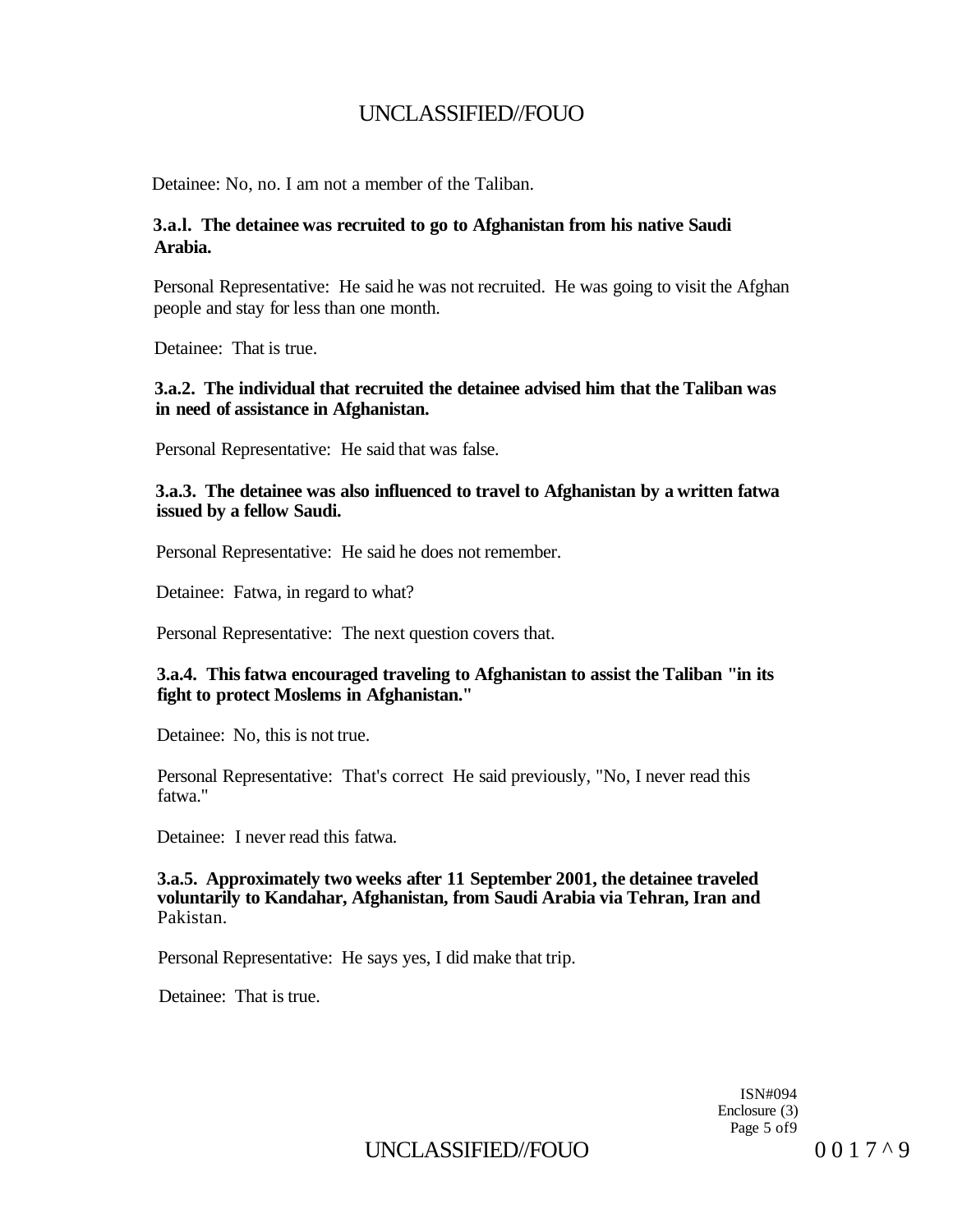### **3.a.6. Upon his arrival in Afghanistan, the detainee sought out Taliban members.**

Personal Representative: He said he just met Afghanis and **he** has no way of knowing who is Taliban and who is not.

Detainee: This is true.

### **3,a.7. The detainee resided in Taliban safehouses while in Afghanistan.**

Personal Representative: He said he stayed in houses, but he does not know of them as "safehouses."

Detainee: That is true. I did not know they were Taliban houses.

### **3.a.8. According to the detainee, the safehouses where he resided were used by Taliban soldiers to rest and recuperate from wounds.**

Detainee: This is not true.

Personal Representative: He said previously, he did not see any wounded people in these houses.

Detainee: No, I never saw them.

### **3.a.9. One of the safehouses where the detainee resided was located near the front lines in the vicinity of Konduz, Afghanistan.**

Detainee: Explain to me this point.

#### **Translator explained this allegation to the detainee.**

Detainee: Yes, there is a place called Konduz.

#### **Translator explained this allegation to the detainee again.**

Detainee: No, I was not on the frontline. I said no, the statement said the house I was in was close to Konduz. I wasn't and the house wasn't, so there was no fighting around.

Personal Representative: And he further said that he never saw bombing or any weapons fired.

Detainee: No, never. Not even once.

ISN #094 Enclosure (3) Page 6 of 9

UNCLASSIFIED//FOUO 001.760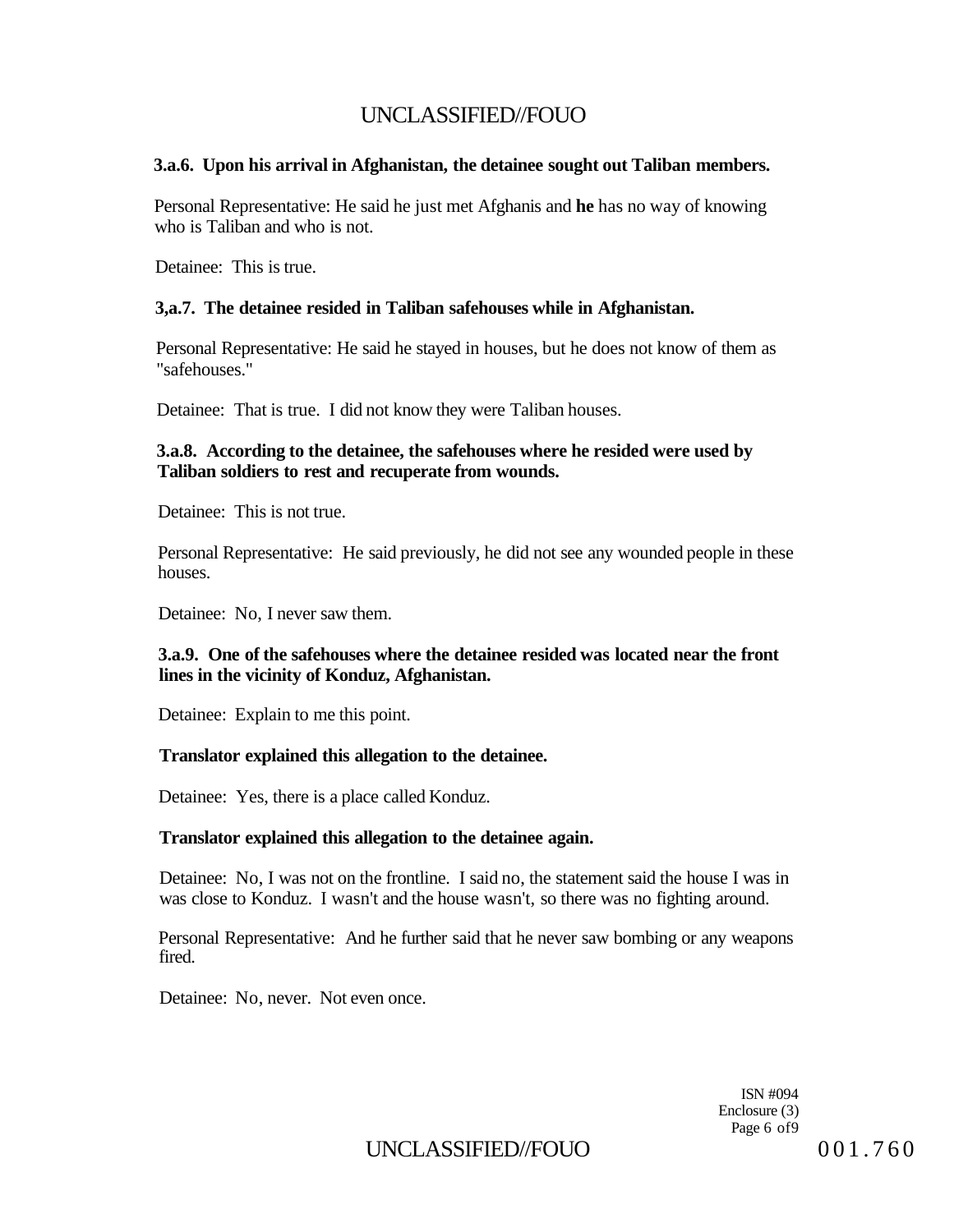### **3.a.l0. The detainee was issued a Kalashnikov rifle to perforin guard duty at a warehouse near Konduz, Afghanistan, which was used to store food and supplies.**

Detainee: Yes, that is true. When I had guard duties, they used to give me a weapon.

Personal Representative: He said he worked for the owner of the store who hired him. He didn't have a rifle, but was a guard.

Detainee: Repeat that again. **I** did not understand.

### **Translator repeated the allegation to the detainee.**

Detainee: Yes, it was not a store, it was a warehouse. When I was doing guard duties, I used to get a Kalashnikov.

### **3.&.11. The detainee was assigned to guard the warehouse because of the approaching Northern Alliance forces.**

Personal Representative: He said no. He was there to guard against workers who steal.

Detainee: That is true.

### **3.a.l2. The detainee retreated to Konduz after Northern Alliance forces advanced on their position.**

Personal Representative: He said he wanted to go back to Saudi Arabia, but the only way out was through Konduz because the border was closed.

Detainee: That is true, I wanted to go to Saudi Arabia.

Personal Representative: He didn't know why the border was closed, but it was shortly before Ramadan.

Detainee: 1 really don't remember exactly, but I think it was before Ramadan, not after Ramadan.

### **3,a.l3. The detainee was captured by Northern Alliance forces while attempting to cross into Pakistan.**

Personal Representative: He said the Afghani people took them from Konduz to Mazire-Sharif.

Detainee: That is true.

1SN #094 Enclosure (3) Page 7 of9

# **UNCLASSIFIED//FOUO**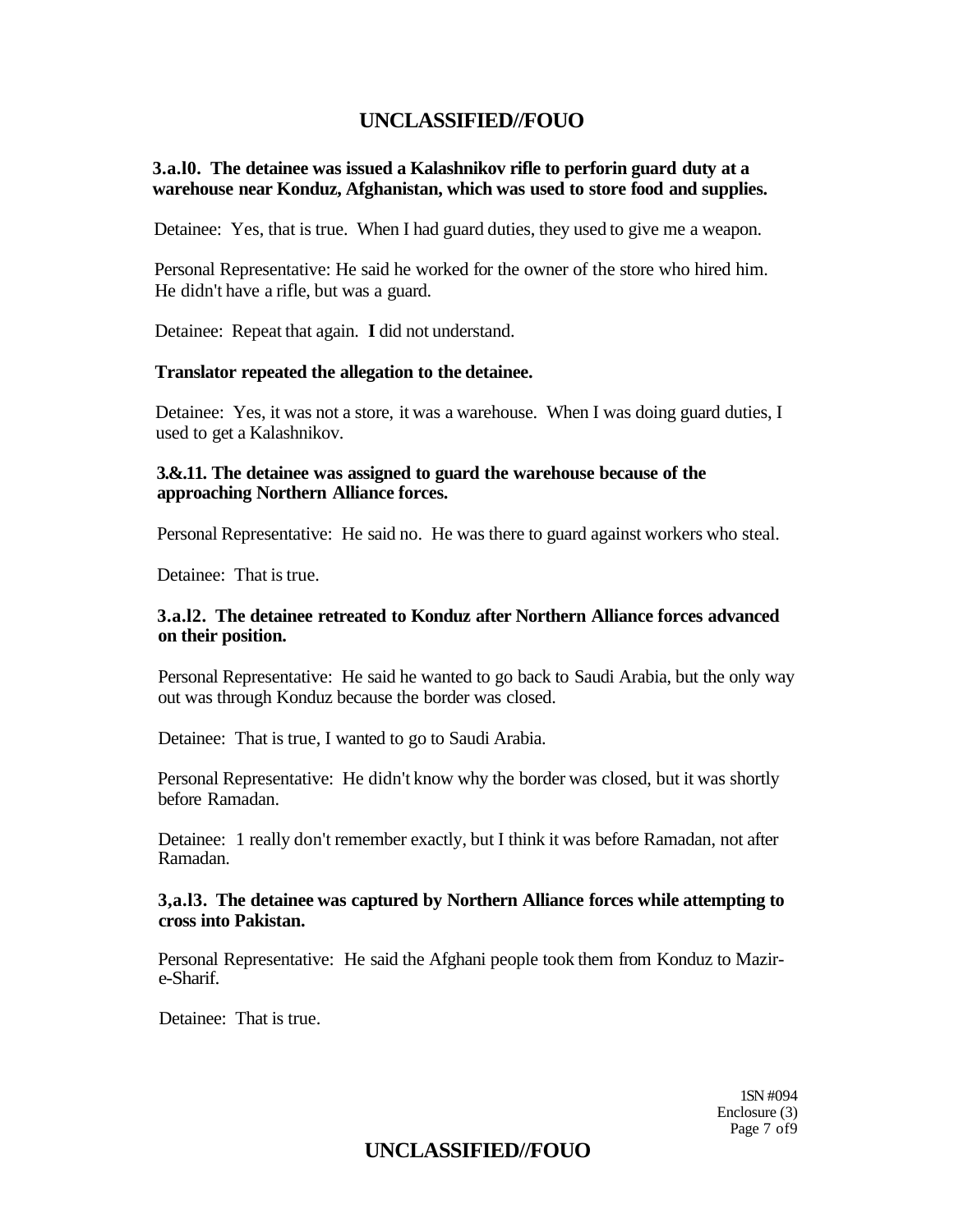### **3.a.l4. Following his capture, the detainee was wounded in a prison uprising in Mazir-e-Sharif.**

Personal Representative: He said he has never been wounded, but he saw explosions at Mazir-e-Sharif and was hit by shrapnel from behind.

Detainee: They handcuffed us and put us in a court, a big open space, and there were explosions behind us. Shrapnel from that explosion hit me.

Tribunal President: Does that conclude your comments or your questions?

Personal Representative: Yes, ma'am. That is everything we spoke about.

Tribunal President: Ibrahim, do you have anything else you would like to add?

Detainee: No.

Tribunal President: Personal Representative, do you have any questions for the detamee?

Personal Representative: No, ma'am.

Tribunal President: Recorder, do you have any questions for the detainee?

Recorder: No, ma'am.

Tribunal President: Do any Tribunal members have any questions for the detainee?

Members: No, ma'am.

Tribunal President: I have a couple of questions.

Tribunal President: Ibrahim, you said you went to Afghanistan to visit Afghanistan or Afghanis. Help me to understand why you went to Afghanistan.

Detainee: Honestly, just to visit.

Tribunal President: Who did you go to visit?

Detainee: Just Afghanistan.

Tribunal President: The country, not people?

Detainee: The country and the people.

Tribunal President: Did you know anyone in Afghanistan?

ISN #094 Enclosure (3) Page 8 of9

# **UNCLASSIFIED//FOUO**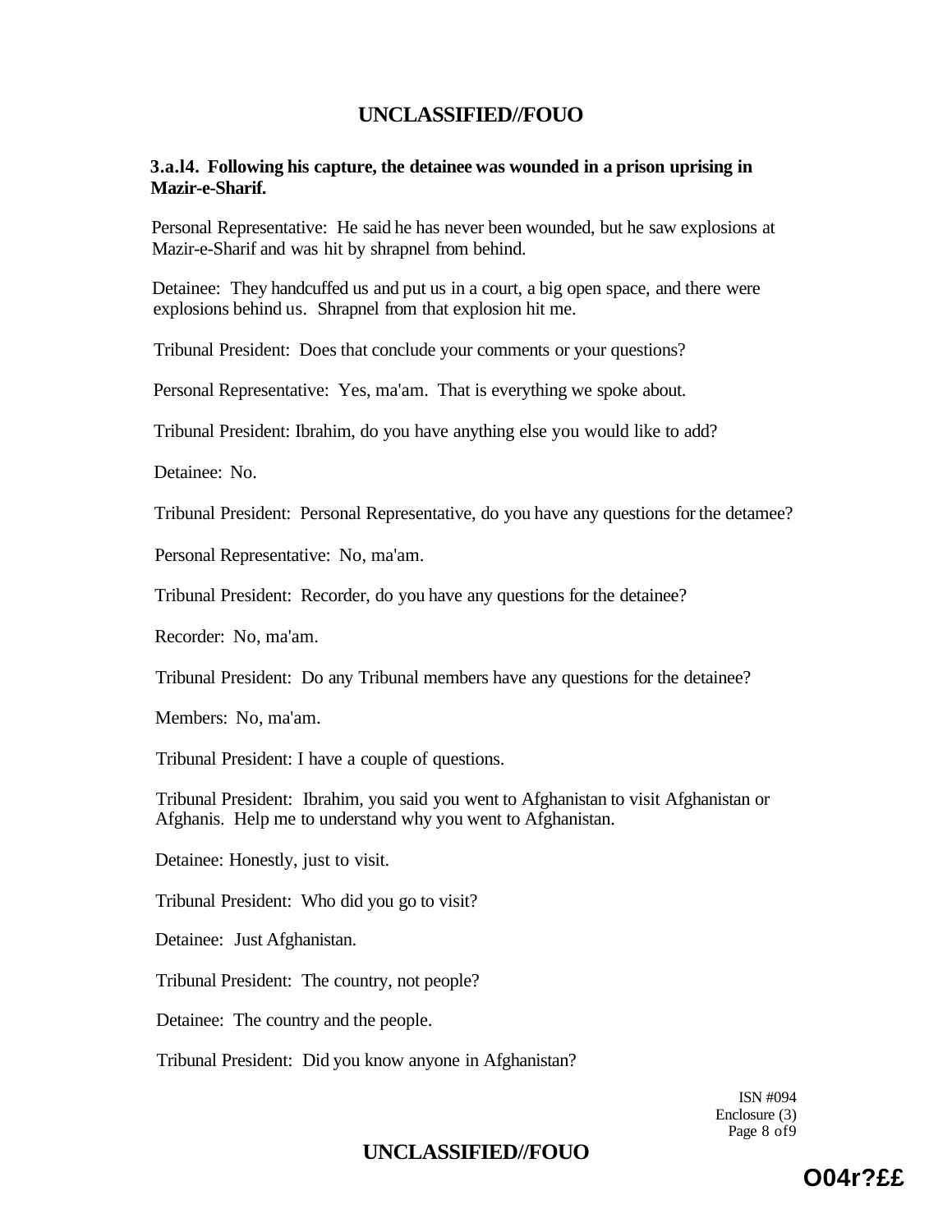Detainee: No, I did not anybody; but again, you have all the story. The interrogators, they have all my story. You have all my story. I have told everything before. I had a teacher who was Afghani. He used to teach me the study of the Koran in Saudi Arabia. He was Afghani. He used to talk to me about Afghanistan and that they had nice people, religious people. I was interested in visiting Afghanistan, and that was it is. He is the one who helped me go to Afghanistan. His name is Abdul Rahman, the Afghani.

Tribunal President: How long were you in Afghanistan before you tried to go to Pakistan?

Detainee: I really don't remember exactly, but I don't think it was even a month.

Tribunal President: Who owned the warehouse that you were guarding?

Detainee: I really don't know who owned it. There were guys there, but I really don't know who owned it.

Tribunal President: That's all of the questions I have. Personal Representative, do you have any other evidence or does the detainee have any previously approved witnesses to present to the Tribunal?

Personal Representative: No, ma'am.

Tribunal President: All unclassified evidence having been provided to the Tribunal, this concludes this Tribunal session.

### AUTHENTICATION

1 certify the material contained in this transcript is a true and accurate summary of the testimony given during the proceedings.

Colonel, U.S. Army Tribunal President

> 1SN#094 Enclosure (3) Page 9 of 9

**UNCLASSIFIED//FOUO** 

**00\*163**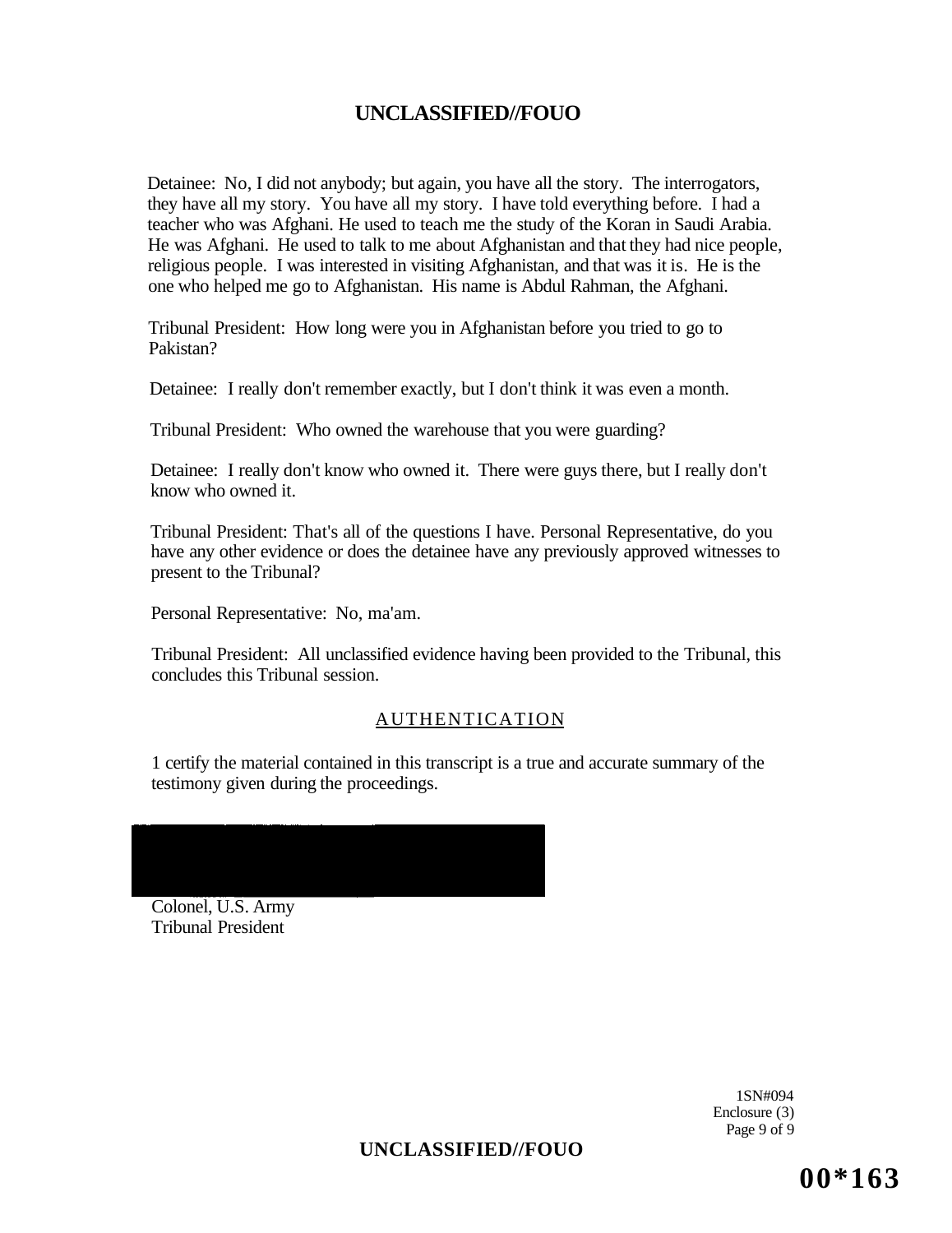### **Summarized Sworn Detainee Statement**

When asked by the Tribunal President if the detainee understood the CSRT process, the Detainee answered, "Yes."

When asked by the Tribunal President if the detainee had any questions concerning the Tribunal process, the Detainee answered, "No."

Tribunal President: Do you wish to make a statement to this Tribunal?

Detainee: I don't really have a statement but if you read the charges I will respond to each one.

Tribunal President: Would you like to make your statement under oath?

Detainee: Yes.

[The detainee was sworn using the Muslim oath.]

Tribunal President: You may proceed, Personal Representative please assist the detainee.

Personal Representative: 3.a. (The detainee was an associate of the Taliban and/or Al-Qaida.)

Detainee: There is no evidence of this statement. The statement suggests that you are giving me a choice between Taliban and Al-Qaida.

Personal Representative: 3.a.l. (The detainee is a Yemen citizen who lived in Saudi Arabia and traveled to Afghanistan via Doha, Qatar, and Karachi, Pakistan. The detainee remained in Afghanistan from May through November 2001.)

Detainee: Yes it is true I lived in Saudi Arabia and traveled through Doha and Karachi Pakistan. I went through Jeddah, Qatar, Karachi and Quetta. I told the interrogators I stayed for either five or six months. I don't think I was there in May. I think I was there in April. You can verify this with the Jeddah airport; I believe it was late April.

Personal Representative: 3.a.2. (The detainee stated that he went to Afghanistan to fight Jihad with the Taliban.)

Detainee: Yes I told them I went from Saudi Arabia to Afghanistan to fight the Jihad with the Taliban. There is nothing wrong with that in our religion. Is it acceptable for the Americans but not for us? This is normal in our religion. To go back to the first point, it says I am with Al-Qaida. I told them many times that I fought with the Taliban.

> ISN#128 Enclosure (3) Page 1 of4

### **UNCLASSIFIED / FOUO**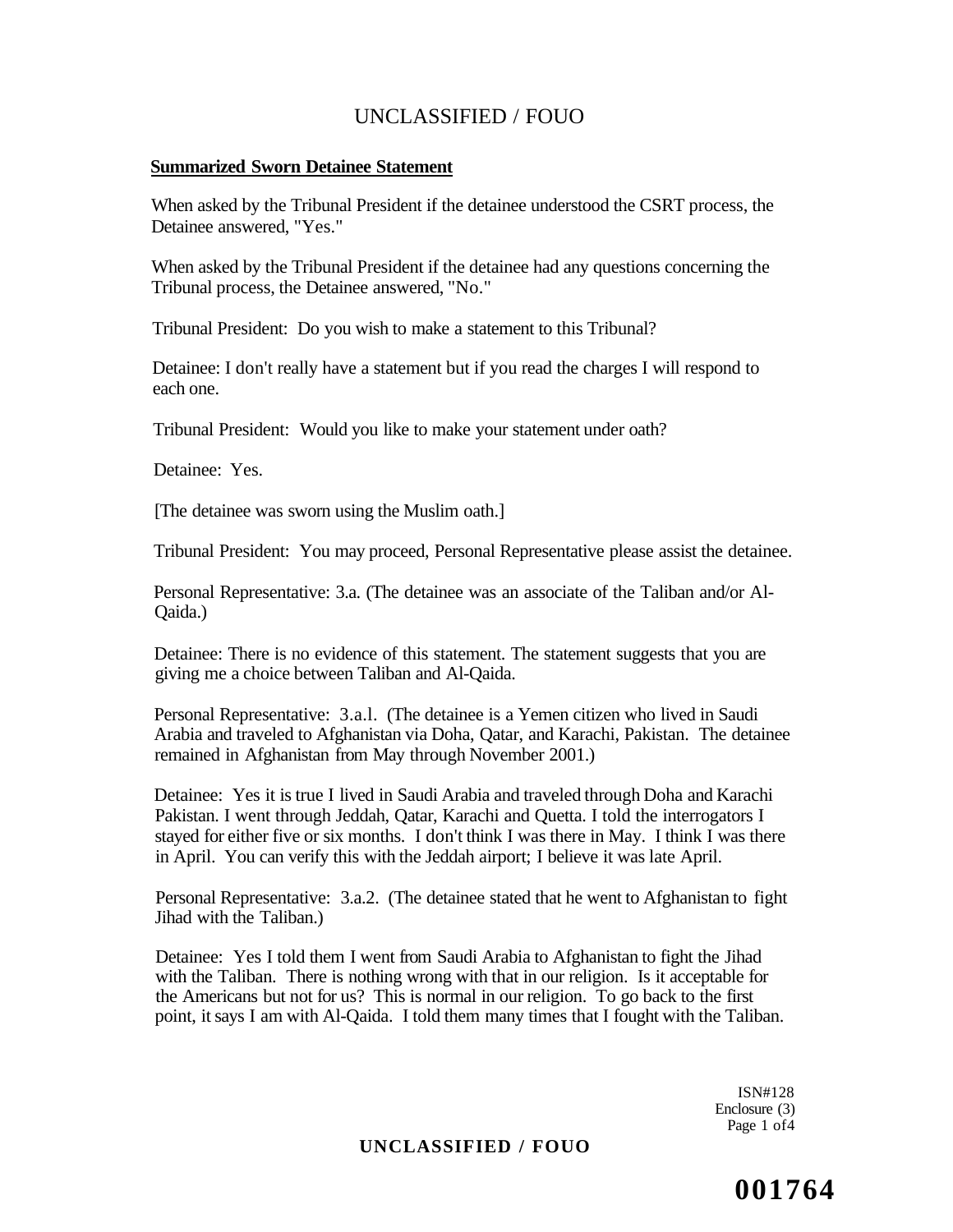Tribunal President: The first statement says Taliban or Al-Qaida. I understand that you say you were part of Taliban.

Personal Representative: 3.b. (The detainee participated in hostilities against the United States or its coalition partners.)

Detainee: This is not true. I went to Afghanistan before the Americans. If I wanted to fight the Americans I would have gone there after the Americans arrived. When the Americans came we were told to leave. If we wanted to fight the Americans we would have never surrendered our weapons.

Personal Representative: 3.b.l. (Upon arriving in Afghanistan the detainee traveled immediately to the front where he supported the mujahidin.)

Detainee: As I said before, I went to Afghanistan from Saudi Arabia. From Saudi Arabia to Jeddah, Qatar, Karachi, and then Quetta. We stayed in Quetta for about a month. After Quetta, I went to Kandahar and stayed there for two weeks. I needed little training because I knew how to use the weapon; I learned how to shoot while I was in Saudi Arabia. That is why I went straight to the front line.

Personal Representative: 3.b.2. (The detainee traveled on Taliban aircraft, stayed in Taliban guest housing, and upon arriving at the front line he received a Kalashnikov rifle and ammunition.)

Detainee: Yes, I traveled on Taliban aircraft that is true. Yes, I stayed at the Taliban houses, where was I supposed to stay in the streets? The prior statement said that I went straight to the front line, which is not true. I was on the back line. I wasn't in the front. And of course I received a Kalashnikov rifle that is normal just like everyone else.

Personal Representative: 3.b.3. (The detainee delivered supplies to the front lines.)

Detainee: This is not true. As I told the interrogators I was an assistant cook. There was four or five other people that would brings us the supplies.

Personal Representative: 3.b.4. (The detainee was part of a 400-600 man force that surrendered to General Dostum's forces.)

Detainee: This statement is true. When they came in they told us to surrender our weapons to General Dostum. We would then be delivered to the United Nations. This point proves there is no animosity between us and the United States.

Personal Representative: 3.b.5. (The detainee was present during the prison uprising in Mazir-E-Sharif.)

Detainee: That is true.

**ISN#128 Enclosure (3) Page 2 of4** 

### **UNCLASSIFIED / FOUO**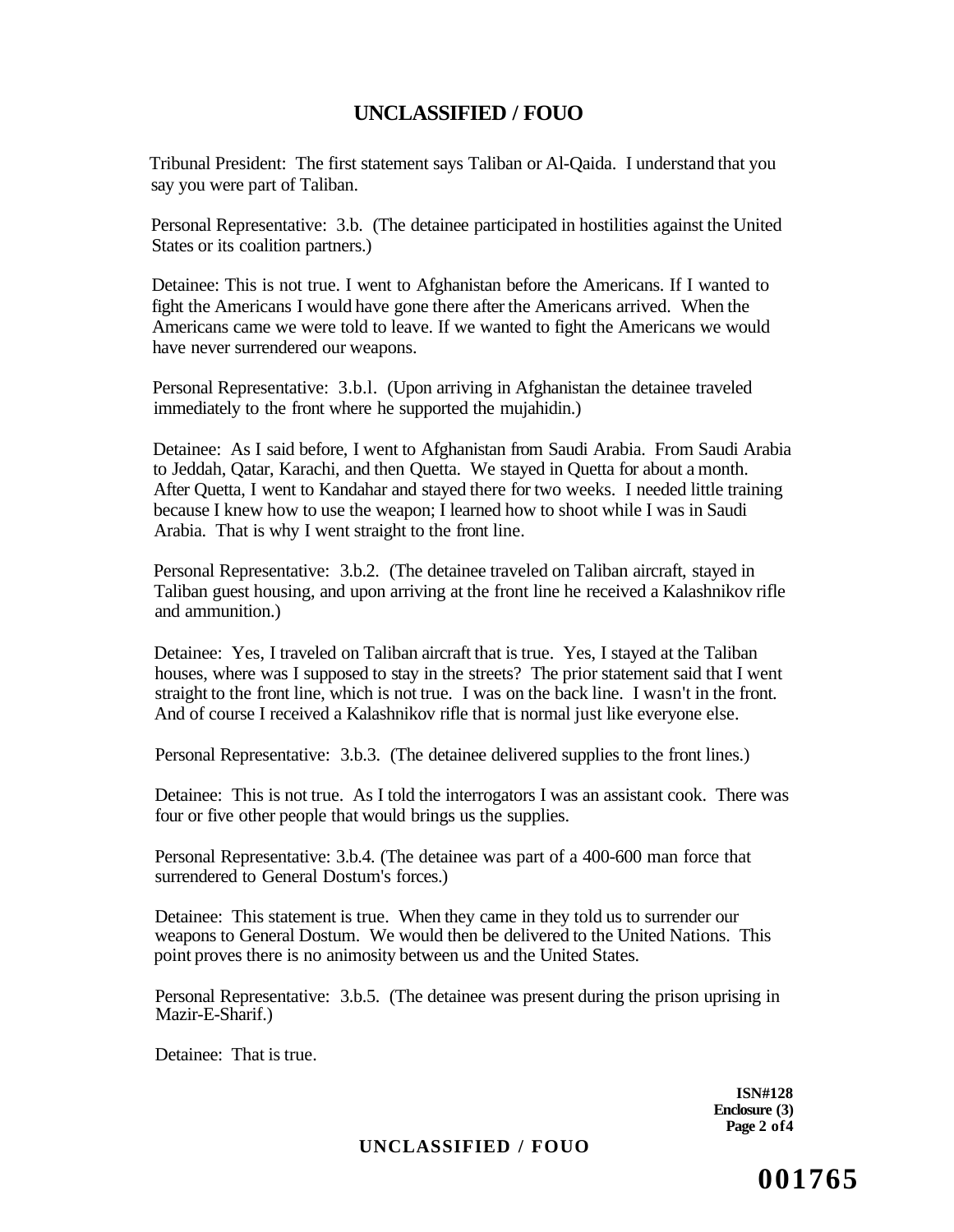Personal Representative: Do you have any final comments you want to make regarding these statements?

Detainee: If I had any animosity toward the United States I would not have surrendered my weapon. I would have stayed there and fought.

Tribunal President: Does this conclude your statement?

Detainee: There are about thirty-five of us here from the north. You can show my picture to them and all the interrogators and they will tell you.

Tribunal President: Personal Representative do you have any questions for the detainee?

Personal Representative: No sir

Tribunal President: Recorder do you have any questions for the detainee?

Recorder: No sir.

Tribunal President: Does the board have any questions for the detainee?

### **Summarized Answers in Response to Questions bv the Tribunal Members**

- Q. What month was it that you surrendered?
- A. Do you mean our weapons or when we were in Mazir-E-Sharif.
- Q. Weapons.
- A. I think it was during Ramadan.
- Q. Was it at the start of Ramadan or at the end?
- A. It was in the beginning.
- Q. Did you know whom the Taliban was fighting when you joined them?
- A. Mahsood.

Detainee: How can I get myself a lawyer?

Tribunal President: This is not a criminal court. This is an administrative government review of your status as an enemy combatant. It is the first step. If you are not an enemy combatant you would not need to be detained. If you are an enemy combatant there is another board and I will cover that shortly.

> **ISN #128 Enclosure (3) Page 3 of4**

### **UNCLASSIFIED / FOUO**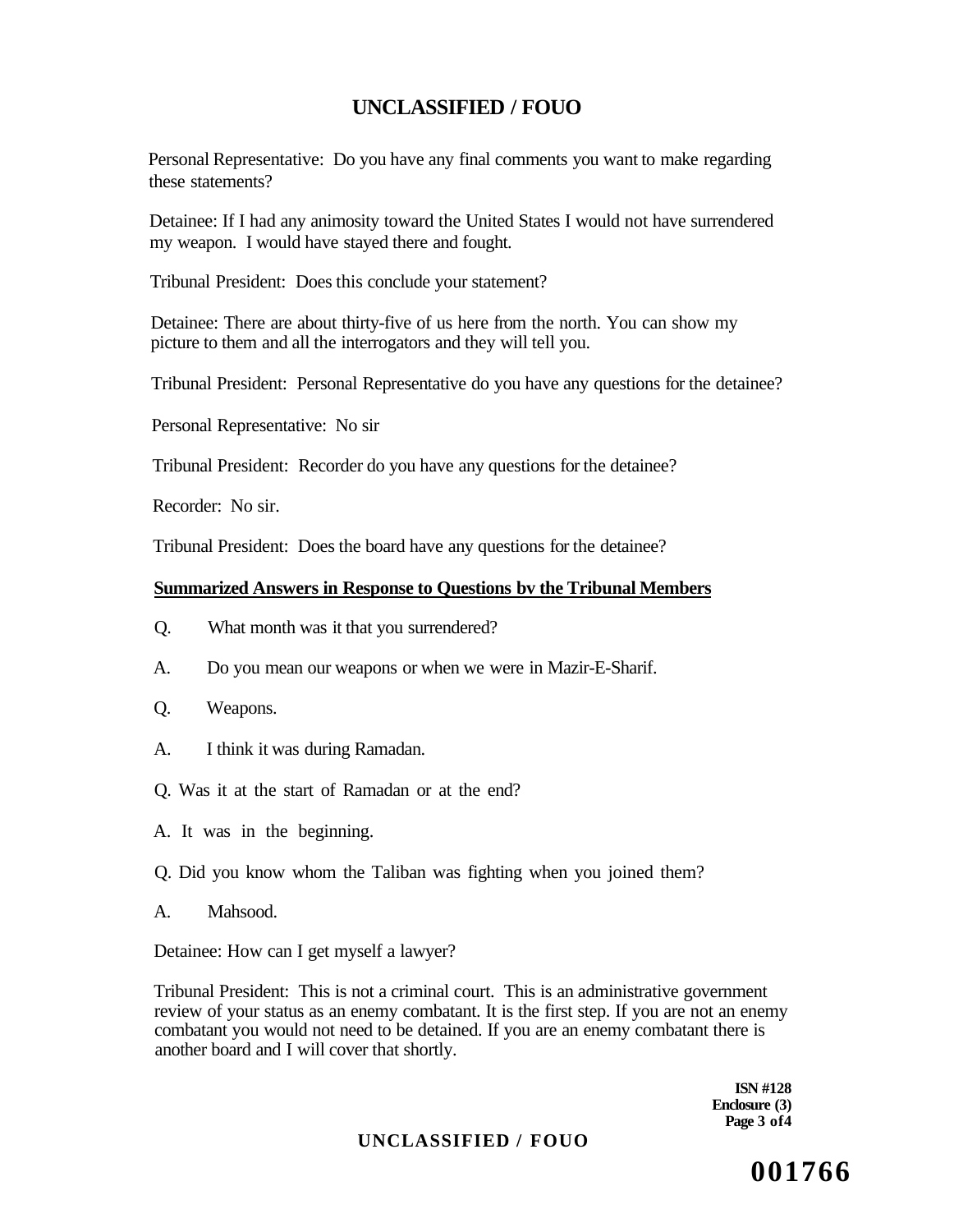Detainee: I am definitely an enemy combatant. There is no question about that. lam sure that you will find me as an enemy combatant. Nobody has been found to not be an enemy combatant. Everybody has been found to be an enemy combatant I am certain that I will be found to be an enemy combatant.

Tribunal President: Do you have any other evidence to present to this Tribunal?

Detainee: No.

Tribunal President: Personal Representative do you have any other evidence to present to this Tribunal?

Personal Representative: No sir

# AUTHENTICATION

I certify the material contained in this transcript is a true and accurate summary of the testimony given during the proceedings.

Col: USAF

Tribunal President

**ISN #128 Enclosure (3) Page 4 of 4** 

UNCLASSIFIED / FOUO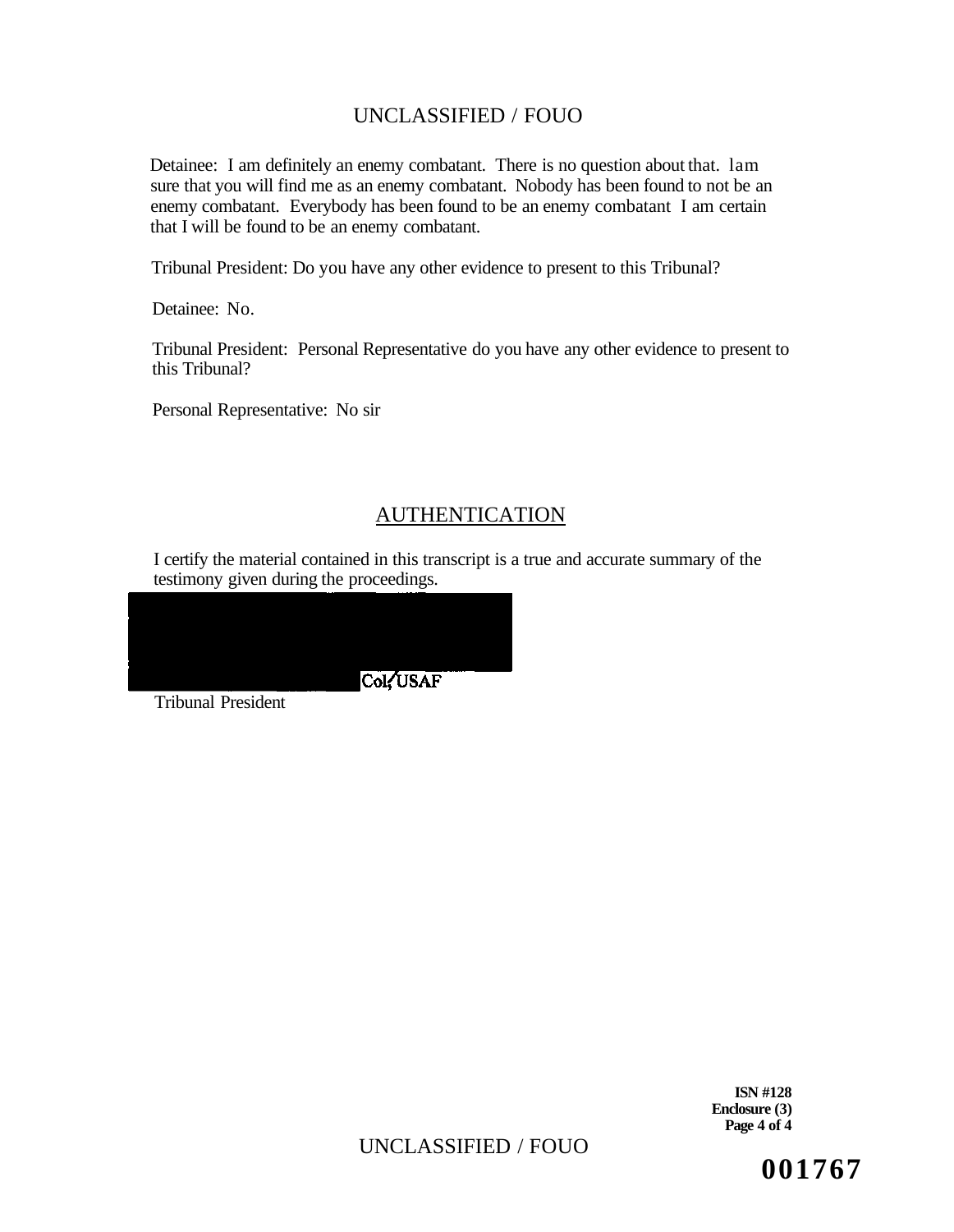### **Summarized Detainee Sworn Statement**

*The Tribunal President read the Hearing Instructions to the Detainee and confirmed that the Detainee understood and had no questions.* 

*The Personal Representative presented the Detainee Election Form (Exhibit D-A) to the Tribunal* 

*The Recorder presented the Unclassified Summary of Evidence (Exhibit R-1) to the Tribunal* 

*The Recorder presented Exhibit R-2 into evidence and gave a brief description of the contents of the Unclassified Summary of Evidence (Exhibit R-l).* 

### *The Recorder confirmed that he had no further unclassified evidence or witnesses and requested a closed Tribunal session to present classified evidence.*

Tribunal President: I see by your Detainee Election Form that you have elected to participate today as evidenced by your being here. I see additionally that you had requested one witness, which your Personal Representative provided us that request and we did deem that it would be relevant to your status. As such we contacted the Department of State on the  $13<sup>th</sup>$  of November and they continued to follow up on the  $22<sup>nd</sup>$ of November and the  $2<sup>nd</sup>$  of December. As of today we have received no response as to the status of your witness request. Therefore, I have determined based on the attempt to make contact and the lack response that this witness is not reasonably available. If in fact that witness testimony does become available at a later time, we will make a determination whether to reopen your case or not. Abdul Ahmed, you may now present any evidence you have to the Tribunal and you have the assistance of your Personal Representative in doing so. Do you wish to present information to this tribunal and would you like to make your statement under oath?

Detainee: Yes, I would like to talk here and I would like to take the oath if you want me to.

Tribunal President: It is totally up to you. We will accept your statement with or without an oath.

Detainee: I would like to take the oath if you want me to.

Tribunal President: I just need a yes I would like to or not. It's your choice.

Detainee: Whatever I tell you here today is the truth and I swear that it is the truth. If you don't want me to, *I* don't think it's necessary for me to take the oath.

Tribunal President: You may begin.

1SN# 956 Enclosure (3) Page 1 of  $7$ 

UNCLASSIFIED//FOUO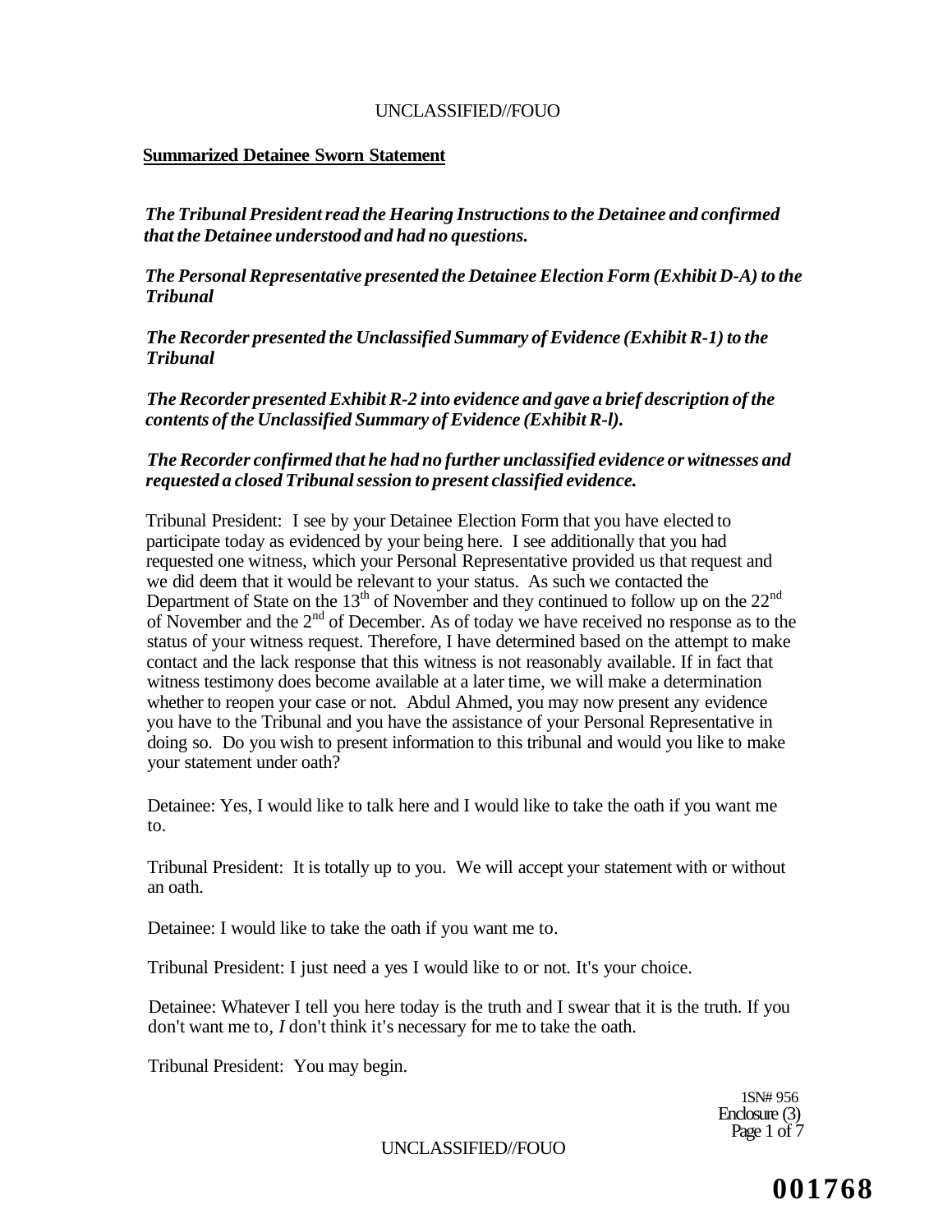Personal Representative: I can read the list of evidence and you can respond to each one, one at a time if you would like.

#### Detainee: That's fine.

#### *3.a.l. Beginning 1996, the Detainee served as a recruiter for the Taliban.*

Detainee: In Afghanistan during the time of the Taliban the situation was really bad and everybody was tired and sick of their improper behavior. Especially when the Taliban captured Kabul, there was fighting all over the country. They wanted to capture all of Afghanistan and they were recruiting by force all men, young and old, they were forcing to join and fight for them. People didn't know what to do. In order to save people's lives and their villages, because most of the villagers were killed or just got lost after the Taliban took them away, they were running. In Afghanistan people usually live in tribes. There would be anywhere from 2 to 4 tribes in one village or city. Finally all of these tribes got united and had a meeting to find a solution for this problem. They talked to the Taliban and told them that they were going to provide them some young men but to leave the rest of the villages alone. Every tribe chose their own representative to talk with the Taliban. If there were five tribes, there were five representatives and if there were four tribes there were four representatives from that village. I was a representative of one of the tribes. The people elected me. There were two reasons for me to accept this position because I never worked for the Taliban government and I hated them and never wanted to work with them. First of all I was a member of Jamalat-e-Islami (ph), which was the party that was fighting against the Taliban all over the country. The reason was that I wanted to save my village. I just told them I was going to provide them with one or two men to fight for them and to please leave the rest of the village alone. Other than that, I have no ties with the Taliban and I have never worked for them. Personally, I never picked up a gun and I have not fought for the Taliban because I was a member of Jamalat-e-Islami (ph) and I hated the Taliban. From the beginning to the end I never worked for the Taliban government I just worked for my tribe and a representative for my village.

### *3. a. 2. At the time of his capture in March 2003, the Detainee was found to be in possession of a written directive from Taliban leadership to attack U.S. forces if they entered his territory.*

Detainee: First of all you need to find out whom that letter belonged to. There was a man we used to call Director Wais, At the time of the Rabani government, Wais was the leader of the district of Kahmard. When Taliban captured our areas, that man (Wais) ran away with his family towards the north of the country. When the United States forces entered Afghanistan that man (Wais) went back to his village and helped to get rid of the Taliban. He freed that county from the Taliban. Because of his excellent service Mr. Rabani (ph) give a good position in the Ministry of Defense. He was the sub commander of an Army division and that division's number is 856. It was located in that county of Kahmard. There were a few other commanders that came to that military division and one of them was Gulham Seviq. Wais was in Kabul at that time and Gulham Seviq was the commander

UNCLASSIFIED//FOUO

**ISN# 956 Enclosure (3)**  Page 2 of 7<br> $-$  A  $\wedge$ **001769**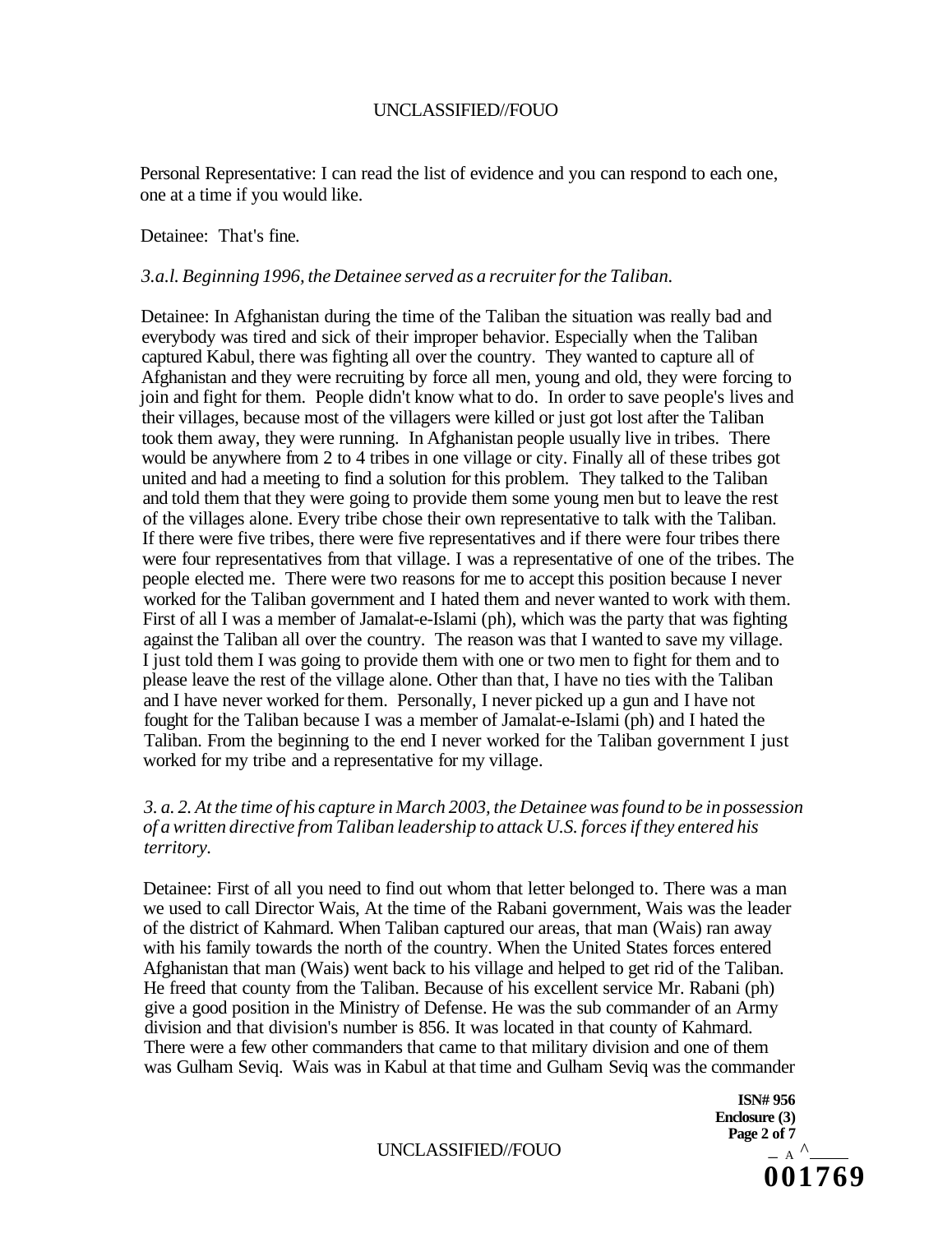of a small post of that army division. One day this commander sent me the letter that you're talking about. Gulham Seviq sent me that letter. When I got that letter I asked the man who delivered it what was going on and what was this all about. That man told me that Wais called Gulham Seviq and gave him those orders. The story was that there were two parties, the party of Hizb Jamait (ph) and Hizb Wahdat (ph). There is a big conflict between these two Islamic parties. Wais and Gulham Seviq were part of Hizb Jamait. When he told me this story, I told him that the Americans were here to free our country, bring peace, and rebuild our country. If they come to my area or my county I'm not going to be with you and fight against them. I'm going to report that. At that time I was the head of my county at the time of the Karzai government. I saved that letter and put it in my file for record. I was planning to report it to the current government and American forces. When American forces entered our county I went with them and greeted them, we were like friends there. Logically, when I received that letter and American forces came, I had enough time to destroy it if it was evidence against me. I kept it. So that if ever in the future, God forbid, someone attacks the Americans, I would provide that piece of evidence to the government. The letter wasn't from the Taliban. It was from Wais and Gulham Seviq. I kept it just in case someone attacked American forces I could let the government know what was going on. Gulham Seviq, not Wais, wrote the letter. The reason that they sent me the letter was because I was in charge of that county and I was working for the government. This letter wasn't from the Taliban it was from Gulham Seviq and he was working for the current government and he is probably there working. When I was captured these two people were still there working so you can find them. I deny this charge. It's a big misunderstanding. This letter is not from the Taliban. This letter is from the person who is working for the current government and that is Gulham Seviq and is still alive and you can find him and question him.

### *3.b.l. The Detainee admits that attack upon U.S. forces in Madr Valley, Afghanistan, which occurred in November 2002, was in response to the above-referenced written directive.*

Detainee: I worked for approximately one year and two months as the head of the county of Kahmard in the time of Karzai's government. In these 14 months of my service, there wasn't any fighting in my county and I'm not aware of this incident at all. There weren't any hostilities against Americans. Why would I admit that such a thing happened? I don't know where you got that information.

Tribunal President: Does that conclude your statement?

Detainee: In the end, I am far away from my country and I wish ma'am that you and I were in Afghanistan right now in our village and I could bring a hundred witnesses to you that there has never been such an attack against Americans and that this thing didn't happen. Right now I could prove for you over there but hopefully you will review my case properly.

Tribunal President: At this point we may have some questions for you. Would you be willing to answer some questions that we may have?

> **ISN# 956 Enclosure (3) Page 3 of7**

UNCLASSIFIED//FOUO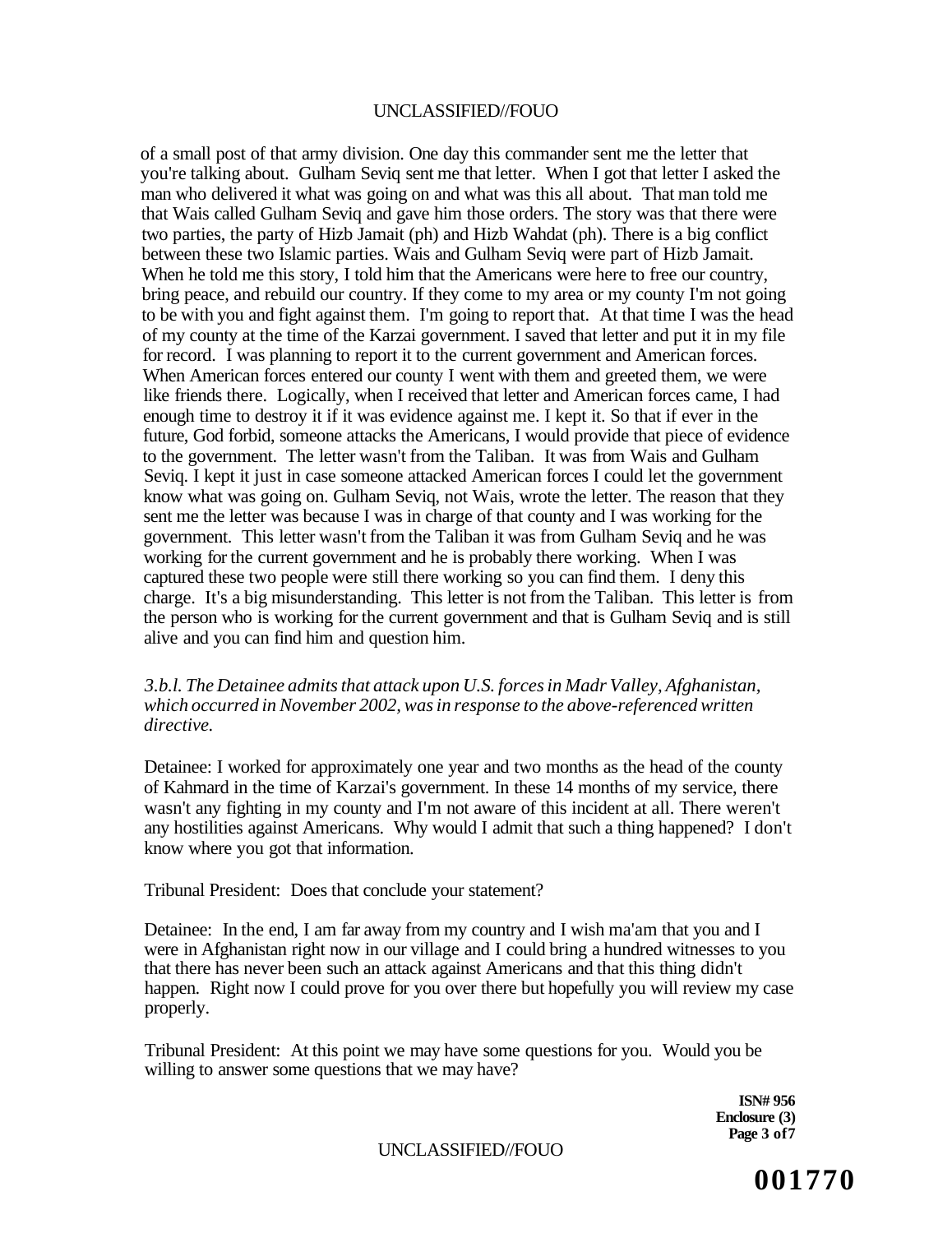Detainee: Of course.

Tribunal President: Thank you. Personal Representative, do you have any questions for the Detainee?

Personal Representative: Yes, ma'am I do.

Personal Representative's questions

- Q. Before you were on the draft board for your village, how did the Taliban get recruits in your village?
- A. Before that, when the Taliban came to the village with a few commanders and with no discrimination, they would collect all of the old men, the young men, and young boys. As soon as they would see a man they would just put them in a car and take them away.
- Q. Why do you think you were selected to be on this draft board for your village?
- A. One of the reasons, as 1 mentioned, is because I'm a member of Jamalat-e-lslami (ph) party that was fighting against the Taliban all over the country. The second reason was because I am literate. I can read and write so they chose me because I could make a list and write down the names of the people that were given to the Taliban. It was a big problem for me and for the villagers.
- Q. How did you decide which men went to support the Taliban?
- A. All elderly people in the village would get together and make a list and decide whose turn it was. They would say this time if they come so and so would have to give up their boys. We had a list and had to do whatever the Taliban told us.
- Q. Can you explain why the Hizb Jamait (ph) and Hizb Wahdat (ph) were rivals or feuding?
- A. Our place, as I mentioned, Hizb Jamait (ph) freed our village from the Taliban. It was done by Hizb Jamait (ph). At that time security was a big concern. Everybody had a gun there and there was a big mess. People were harassing each other. There was a lot of stealing and thieves. I'm not sure that those people belonged to Hizb Wahdat (ph) or not but they would call themselves Hizb Wahdat (ph). That's why there became a conflict between the two. Finally, Hizb Wahdat (ph) just left our county. When Hizb Jamait (ph) made them run away, Hizb Jamait (ph) provided security for the village. People were spreading rumors about Hizb Jamait (ph) trying to make it look like the Hizb Jamait were the ones committing crimes, looting and steeling. That was the conflict between these two parties.

**ISN# 956 Enclosure (3) Page 4 of7** 

UNCLASSIFIED//FOUO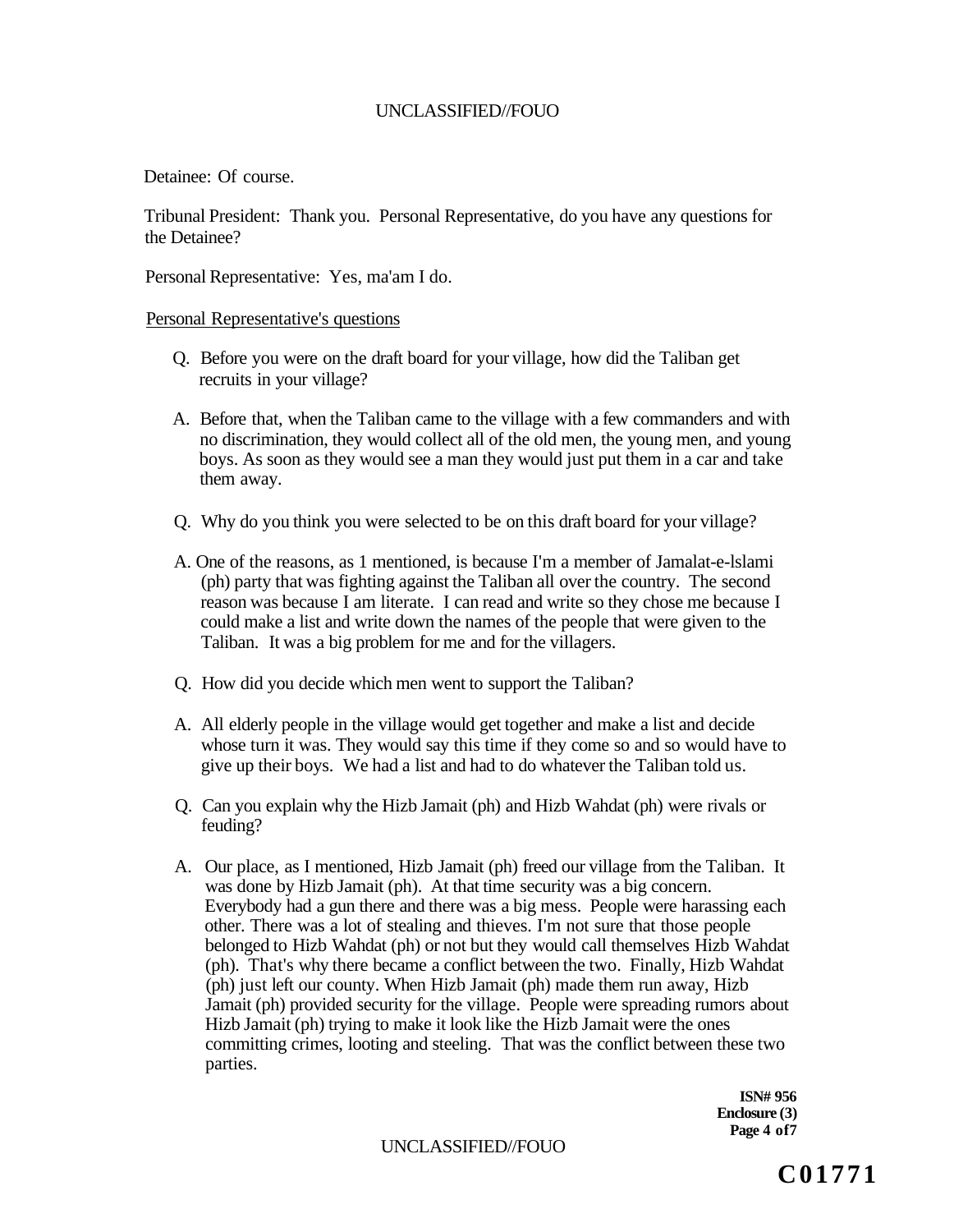Personal Representative: That's all of the questions that I have.

Tribunal President: Recorder, do you have any questions for the Detainee?

Recorder: No ma'am.

Tribunal President: Do any Tribunal Members have any questions to ask the Detainee?

### Tribunal Member's questions

- Q. Sir, how close was the nearest government office of President Karzai to where you lived?
- A. Originally I am from the province of Bamyan and I lived in the county of Kahmard. Bamyan has about five or six counties and one of them is Kahmard. Wais was the security commander of this particular county.
- Q. So he was part of the Karzai government then?
- A. Right. Before the current the government he was a refugee and right now he is part of the Ministry of Defense for the current government.
- Q. How far, time wise, would it take you to get from where you lived to his location?
- A. We didn't have many cars in our area but it was like one and a half to two hours walking.
- Q. You are a native of Afghanistan?
- A. Yes.
- Q. Ever travel outside of Afghanistan?
- A. Yes.
- Q. The letter that was referenced earlier, when did you get that letter if you recall?
- A. I don't know the exact date but it was more than two years ago.
- Q. How about in relation to when you were captured? How long before you got that letter did time go by until you got captured?
- A. Approximately 40 days.

**ISN# 956 Enclosure (3) Page 5 of7** 

UNCLASSIFIED//FOUO

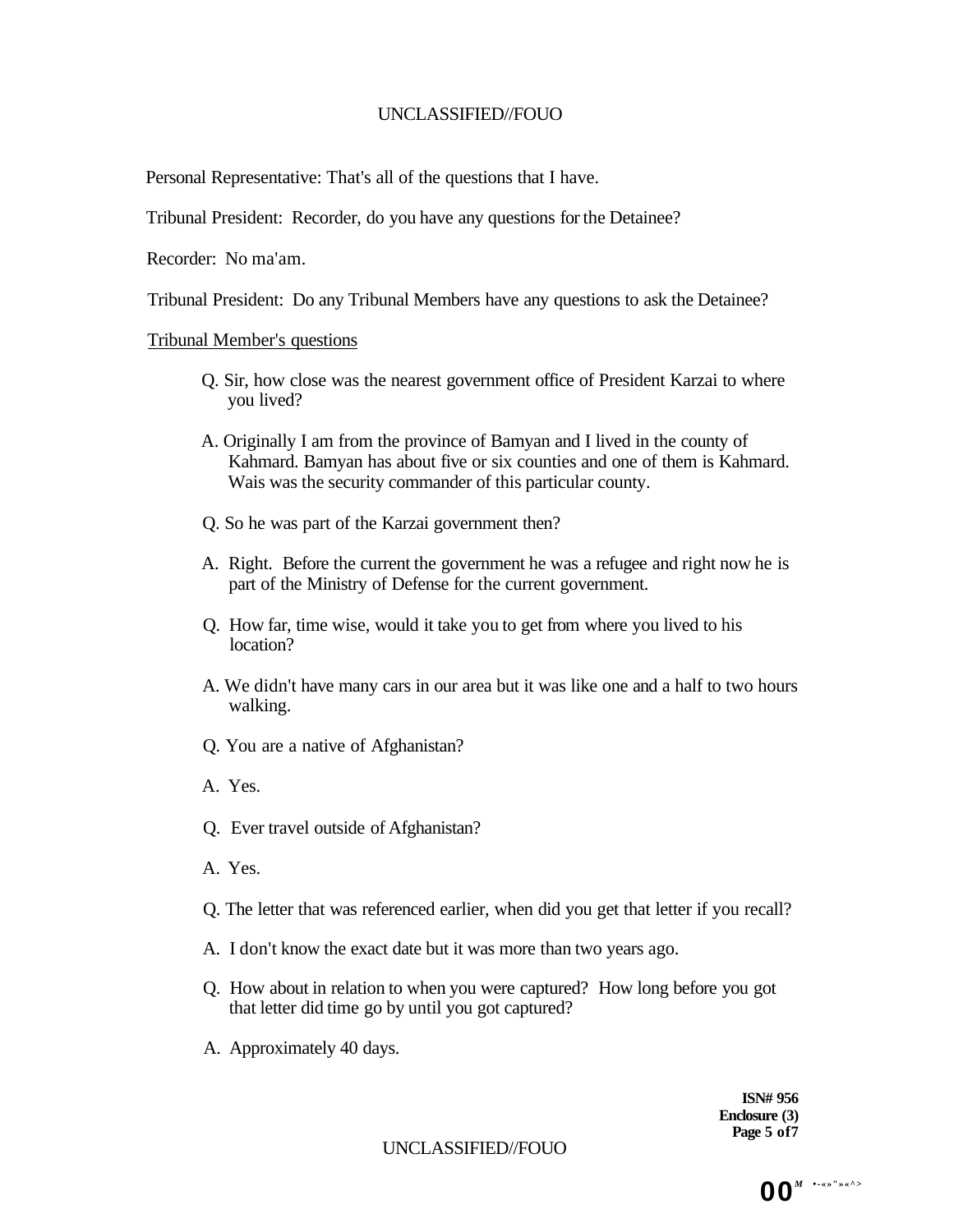Tribunal Member: I have no further questions. Thank you.

Tribunal President's questions

- Q. When you got the letter, were you not concerned that this letter was against what Karzai wanted for the country?
- A. Yes, ma'am, I knew about this but that ignorant commander Gulham Seviq wrote that letter and that's why I kept it. God forbid that something were to happen to American troops. I kept that letter as proof to let them know who did it and who was responsible for the attack.
- Q. I guess what I'm getting at is since it was against what he wanted, weren't you concerned that he needed to know about that before something happened?
- A. Again, the American soldiers and the government were too far from us. I really couldn't reach them. It was almost one and a half day's travel. It was hard for me to reach them. But since I got that letter and the day I got captured nothing happened. On top of that I talked to Gulham Seviq and tried to prevent him from doing such a thing. I told him that the Americans were here to help us and rebuild our country and we shouldn't do this.

Tribunal President: I want to thank you for participating in this Tribunal today.

Detainee: Thank you ma'am for giving the opportunity.

Tribunal President: Abdul Ahmed do you have anything else that you would like to present to the Tribunal at this time?

Detainee: In the end, with all due respect to each of the Tribunal member, I want to add something. When a person has done absolutely nothing and is innocent, no one should punish them. Usually, in most of the world when people do bad things they are punished. But when somebody doesn't do anything bad that person shouldn't be punished. When American troops entered our area, I was one of the first people that went and welcomed them and promised to help them. All the people from my village was happy to see them. If we(have) any kind of animosity with Americans we wouldn't have done that. We wouldn't have gone there to greet them. When the American troops entered my village for five days we were in very good relations and we would go and talk to them. On the sixth somebody came and told me that American officers wanted to talk to me for advice on something. I was there for two or three hours. They talked to me about the security of the area and a lot of stuff. Then they told me that a few complained about me so they were going to detain me. It was all personal problems between tribes that in the time of jihad against the Russians and time of Moja Hadin's (ph) power, there were always these . problems in our country. In the time of President Karzai, I was working for the government and working honestly. I was the head of that county and it's just a conspiracy against me. Thank you very much again. I don't have anything else.

> **ISN# 956 Enclosure (3) Page 6 of 7**

### UNCLASSIFIED//FOUO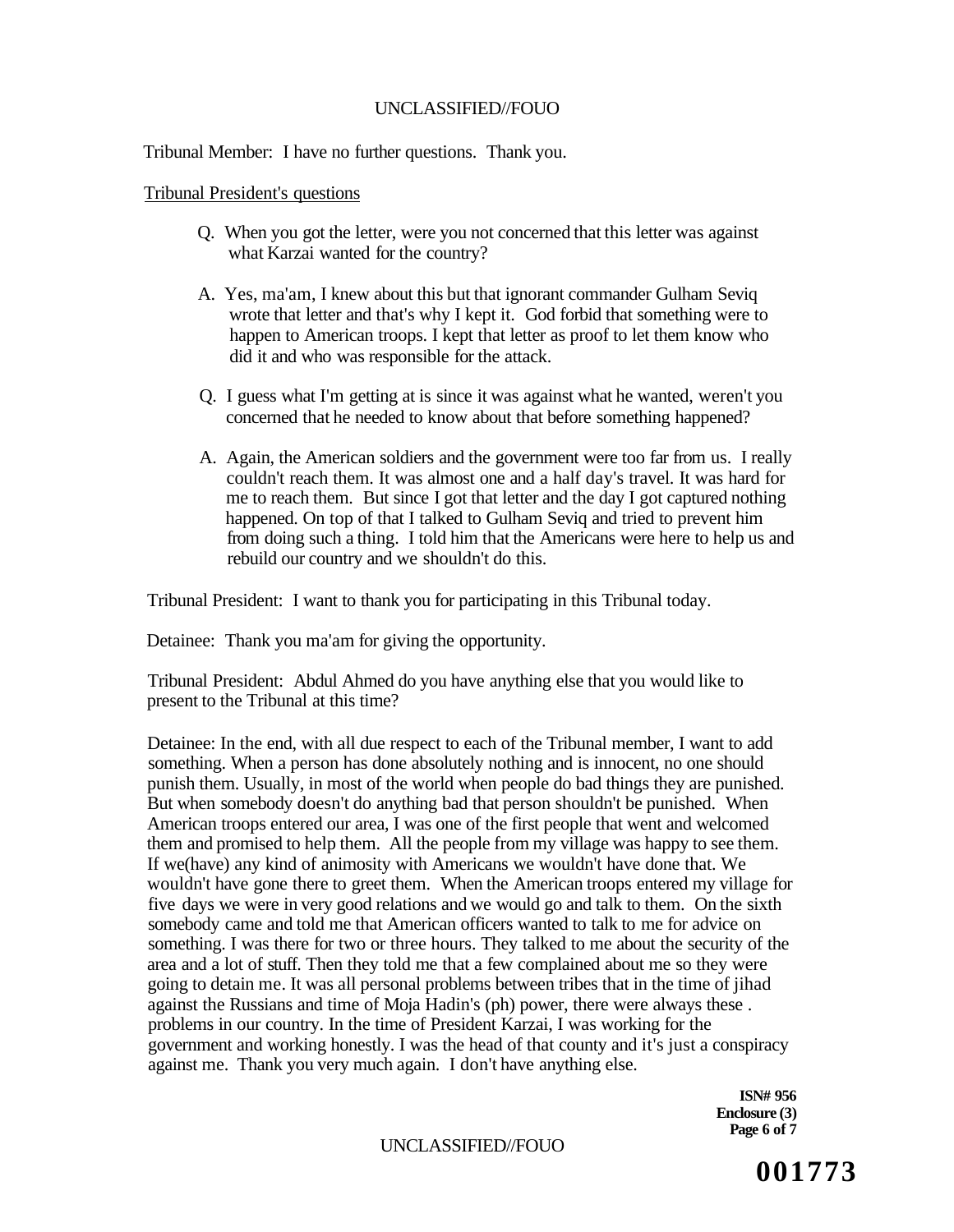Tribunal President: Personal Representative, do you any other evidence or does the Detainee have any previously approved witnesses to present to the Tribunal?

Personal Representative: No ma'am

Tribunal President: All unclassified having been provided to the Tribunal this concludes the Tribunal session.

*The Tribunal President explained the remainder of the Tribunal process to the Detamee and adjourned the open session.* 

### AUTHENTICATION

I certify the material contained in this transcript is a true and accurate summary of the testimony given during the proceedings.



Colonel, U.S. Army Tribunal President

> **ISN#956 Enclosure (3) Page 7 of 7**

UNCLASSIFED//FOUO

**001.774**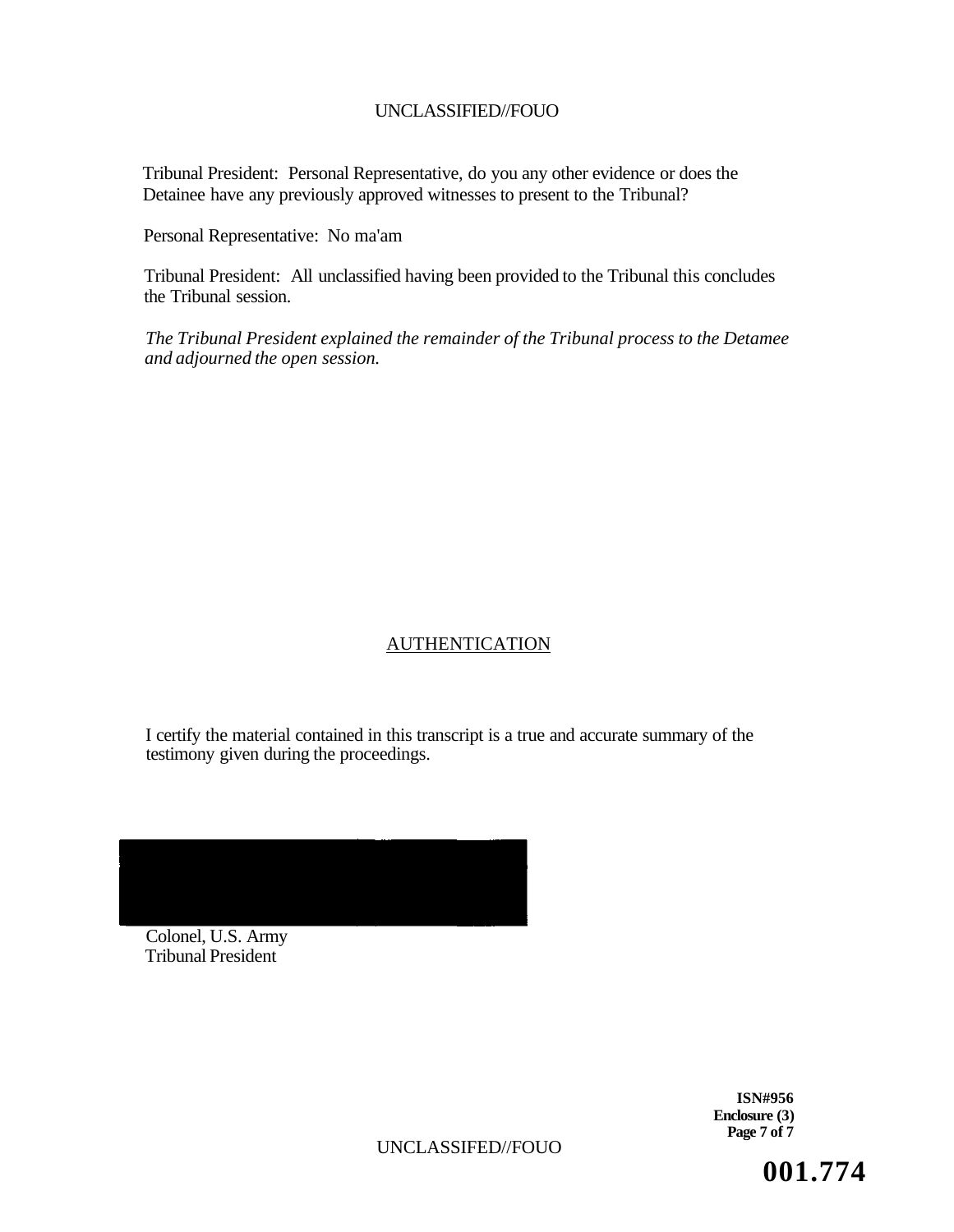#### **Summarized Unsworn Detainee Statement**

*The Tribunal President read the hearing instructions to the detainee. The detainee confirmed that he understood the process and had no questions.* 

*The Recorder presented Exhibits R-l andR-2 into evidence and gave a brief description of the contents of the Unclassified Summary of Evidence (Exhibit R-l).* 

*The Recorder confirmed that he had no further unclassified evidence or witnesses and requested a closed Tribunal session to present classified evidence.* 

*Tribunal President stated that the detainee wants to participate and has requested one witness, which will be present later on during the tribunal hearing.* 

#### *The Recorder administers the Muslim oath to the detainee,*

Detainee: All of my testifying during this tribunal is fact.

Tribunal President: You may now begin.

Detainee: How do I start? Is he going to say one at the time?

Personal Representative: I can read them off and you can respond.

### *The Personal Representative read the accusations to the detainee so that he could respond to the allegations. The allegations appear in italics, below.*

*3.a. The detainee is associated with al Qaida and the Taliban.* 

*3.a. 1. The detainee is associated with al Qaida.* 

Detainee: I did not say that

*3.a.2. The detainee is associated with the Taliban.* 

Detainee: I have never said that.

*3.a.3. The detainee is known by an al Qaida facilitator.* 

Detainee: I never did.

*3.a.4. The detainee has attempted to travel on a false visa.* 

Detainee: I never traveled with a fake Visa.

ISN#945 Enclosure (3) *I* v *C* Li\ S.5 i f *l C 0* / *h - [ }* Page 1 of 15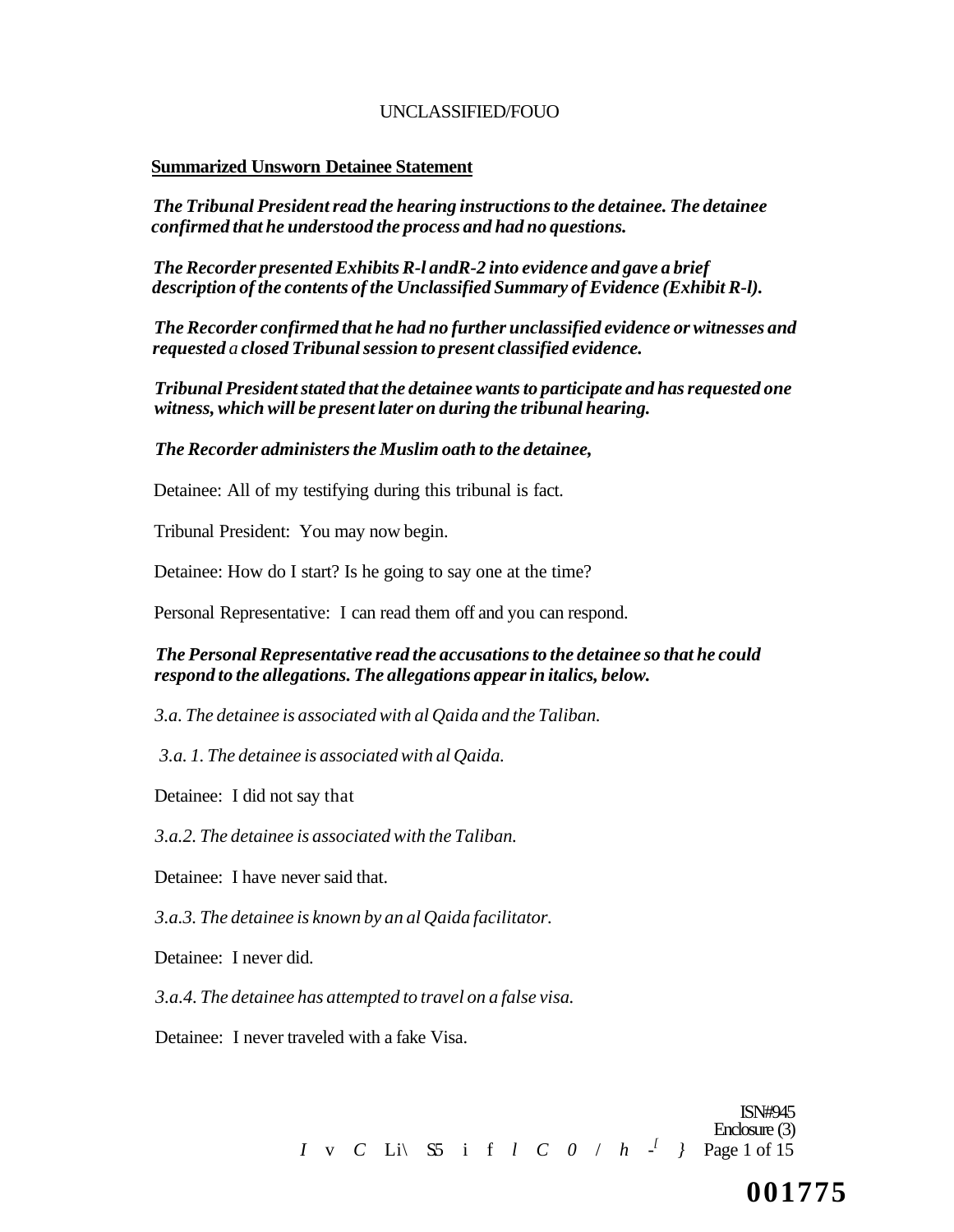*3.a.5. The detainee was trained by a General on the use of a Kalashnikov rifle.* 

Detainee: I said that, I never trained for that.

*3.a.6. The detainee is possibly associated with UBL (Usama Bin Laden) terrorist activities based upon information gathered from telephone records.* 

Detainee: I never said that. I was not a member of that.

*3.a. 7. The detainee reports being imprisoned by the Taliban for 5 years, approximately 1996 through 2001.* 

Detainee: When was that, in January through what year? (The detainee said this during initial reading of the allegations by the Recorder.)

*3.a.8. The detainee reports that he has children born in approximately 1998 (4years old in 2003) and 2000 (2-3 years old in 2003), which conflicts with his stated imprisonment dates.* 

### *(Both 3.a. 7. and 3.a.8. were answered by the detainee at the same time)*

Detainee: I did not tell him the numbers from what year to what year. As I told them, when I had been captured or imprisoned, I had newborn son. When released, the Americans had already been there. I do not relate to the calendar, with dates, I don't know much about that I'm not a literate person. I do not even read. When I was released, I feel that my son was about five years old. Since I have been captured, here with you guys, it's been two years. By now, he should be seven years old. When I was captured I had a year old son and a newborn (fresh) baby girl. And that was exactly what I told them. I had a one-year-old son, and a newly born daughter. 1 don't deal with paper and pencil. They wrote it down, I don't write. I have no need to lie about my children's age and I told you what 1 thought how old they were.

*3.b. The detainee participated in military operations against the coalition.* 

*3.b. 1. The detainee reportedly admitted to planning to plant explosive devices.* 

Detainee: I never did that.

*3. b. 2. The detainee was identified as a person who was going to plant the explosive devices.* 

Detainee: I did not say that.

Tribunal President: That's everything on the unclassified summary, is there anything else you'd like to tell?

*iWTr* 

ISN8945 Enclosure (3) Page 2 of 15

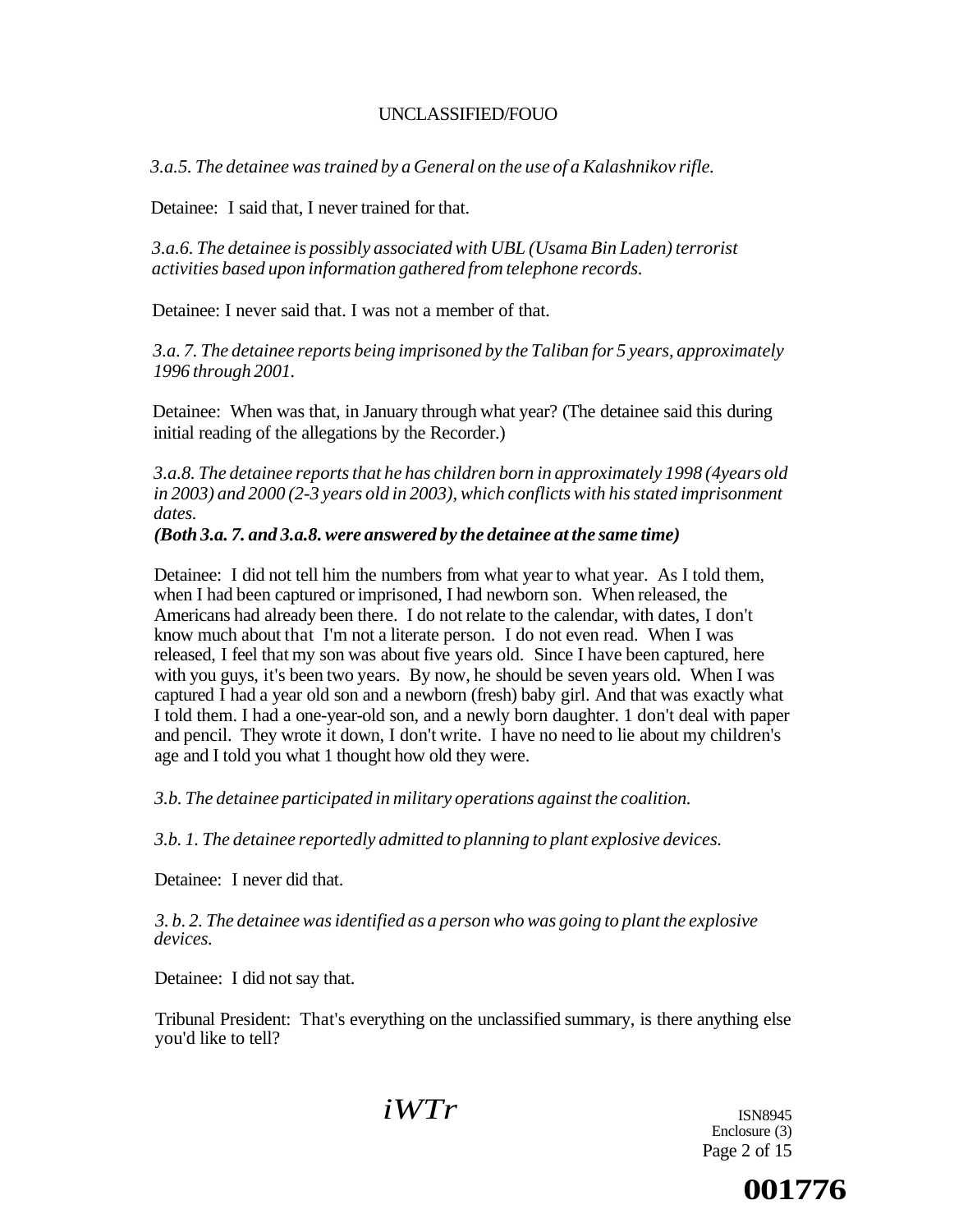Detainee: I have this one question that I would like to talk about. Yeah, it's coming to my mind, and I'm asking myself and maybe now I will ask if from you. What was the reason that I was imprisoned ip. Kandahar for five years? (The interpreter indicates that the Detainee was being factious.) You're telling me that I was from the Taliban, and at the same time I was in prison in the Taliban city for five years.

Tribunal President: This is your opportunity to tell us that you want us to know about you.

Detainee: I got imprisoned because I was caught fighting against the Taliban. I belonged to, worked for Haji Qadir. The Taliban assassinated his brother; his name was Haji Douda, David. I was part of his people. He was against the Taliban; we were fighting against the Taliban at all times. There were hundreds of us. If you consider me to have ties to Al Qaida, then my boss Haji Qadir and his brother, Adbulhak, they are al Qaida people. I did not like the way the Taliban was going about their business. We did not accept oppression and be imprisoned through their system. I wanted to be a free man. So, I decided to fight them. Tended up in prison for five years.

Let's talk about planting explosives. There are one hundred and twenty people in prison with me, at the same time I got captured. From that one hundred twenty people, sixtytwo people were released from the prison, and that was time that we came back towards the Eastern side of Afghanistan, which is Jalalabad, which is where I'm from. We were given 20,000 Pakistani Rupees by Haji Qadir to all these sixty-two people for their time spent in prison. There was a Brigadier General named Said Agha and his nicknamed Sakib. When Haji Qadir was finally assassinated in Kabul, this Brigadier General told us that you guys fought for Haji Qadir, you fought against the Taliban, you fought for our countries, freedom. If you guys want to receive some positions in the governmental branches then you guys tell me what you're preferred job would be. This general gave me a job. His infantry, I became an Officer in Charge, or commander for one of his five sectors. I had about twelve soldiers under my command. We were handling one of General's five different sectors of militia. There was a place called Shair Shahi, I was outside of the town, Jalalabad, and had my own militia with me. A commander told me another sector needed me, I was told to go to another group. When I was there, a commander came and told me that another sector of the General's needs me in his other militia from this one group and I was told to go to this other group. It was before dark by the time I got to the different group. I spent the night, and the next morning when I got up and I was captured. The witness that we go to Sharifullah he was among the captured. When I was captured, he was about three rooms away from me, or fifteen steps. In that area, where he had his room, and my room, they came and picked us up, captured us there. Now, these Americans are telling me that there are explosives, in all of that, I do not know where these sort of explosives where in that area where Sharifullah and I was, there was another room and they found something, where did they see them? That's all I know right now I do not know nothing about those explosives at all. I spent those five years in Kandahar that should tell everybody that what I stood for and why was I put in jail, and everybody should know what I lived for. I was so young, that is what happened to me. That's what I lost in my life. I lost my teeth and I was beaten up everyday. I don't

**ISN#945 Enclosure (3)**  Page 3 of 15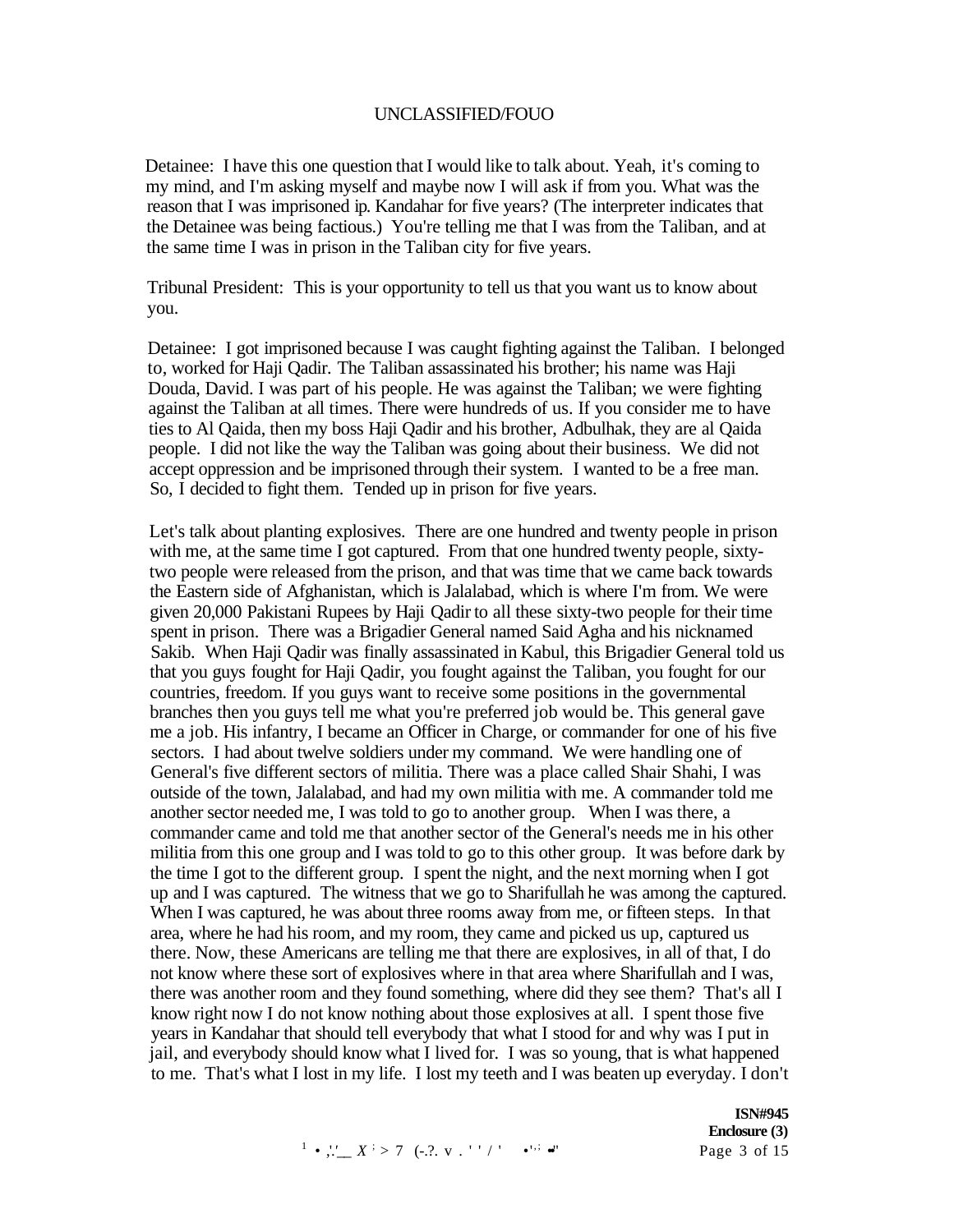have teeth; the Taliban beat me. I lost my teeth as a young boy, in my young life. I'm here because somebody got paid some dollars. Somebody got paid by turning in people, those are the people that should be here, not us. I don't blame the America, they don't know the facts of what is going, what is happening in Afghanistan. You don't know that. Here, I'm accused of being with al Qaida and Usama Bin Laden, and then at the same time, I was imprisoned by them for five years with the Taliban. I'm tired of here as well. This justice, I will swear to anything, I will put my hand on the Koran, I may have done wrong things in my life, I've probably committed you know, bad things in my life, but, I did not do, or commit any of these accusations that you guys have against me. We are Muslims; we are not traitors. If we decided that these people are not good for Afghanistan, we fought against them. I lost my life, my teeth, just because they were in power, or they have power, I would not have traded my statement in what I believe. Go ahead and work for them again. Where you have them accused me with being with the Taliban. I would not do that. When Americans came to Afghanistan, I was in prison, we were cheering and screaming. We were going to be released and the Taliban isn't in power. How could I be so bad to turn around and fight against the people who released me from prison? If you have questions, I'm willing to talk about it a little more.

Tribunal President: At this point, we may have some questions for you. Would you be willing to answer some of those questions?

Detainee: I'm present here and I'm ready.

Personal Representative: Have you ever attempted to travel outside of Afghanistan?

Detainee: Okay, I will answer this one. I was in prison for five years. Then I was working for one year. Then I was captured for a couple years. During this time, I never traveled. That should answer your question. Most of these questions I have only been asked in this tribunal, When I was interrogated none of these questions or accusations came into the picture. Nobody told me if I ever traveled, they never told me if I had anything to do with al Qaida. You are honestly telling me that you are a Mujahadeen, freedom fighters, that I you will be going home soon. It is possible that you made a mistake, concerning these mines and planting explosives. Remember you asking me about my children, or about the explosives or about planes, making trips. Please, I am hoping that you guys, very beautiful lady, look at my case, study, try to find out who I am, and decide about me.

Personal Representative: Have you been outside of Afghanistan?

Detainee: When the Russians were there. We took a family trip to Pakistan. My sister, my brother, my father, the whole family went on that vacation. That was during the Russians, when they came a lot of people went as refugees to Pakistan and after the Russians were gone, we, the whole family, came back to Afghanistan. Never returned after that. I was a little kid at that time. I had never seen anywhere else in my life.

 $\setminus$  ^**i**'7 **u**;  $\triangleright$  //• **H**  $\underset{\text{Enclosure (3)}}{\cdot}$ **Enclosure (3)**  Page 4 of 15 **C01T7g**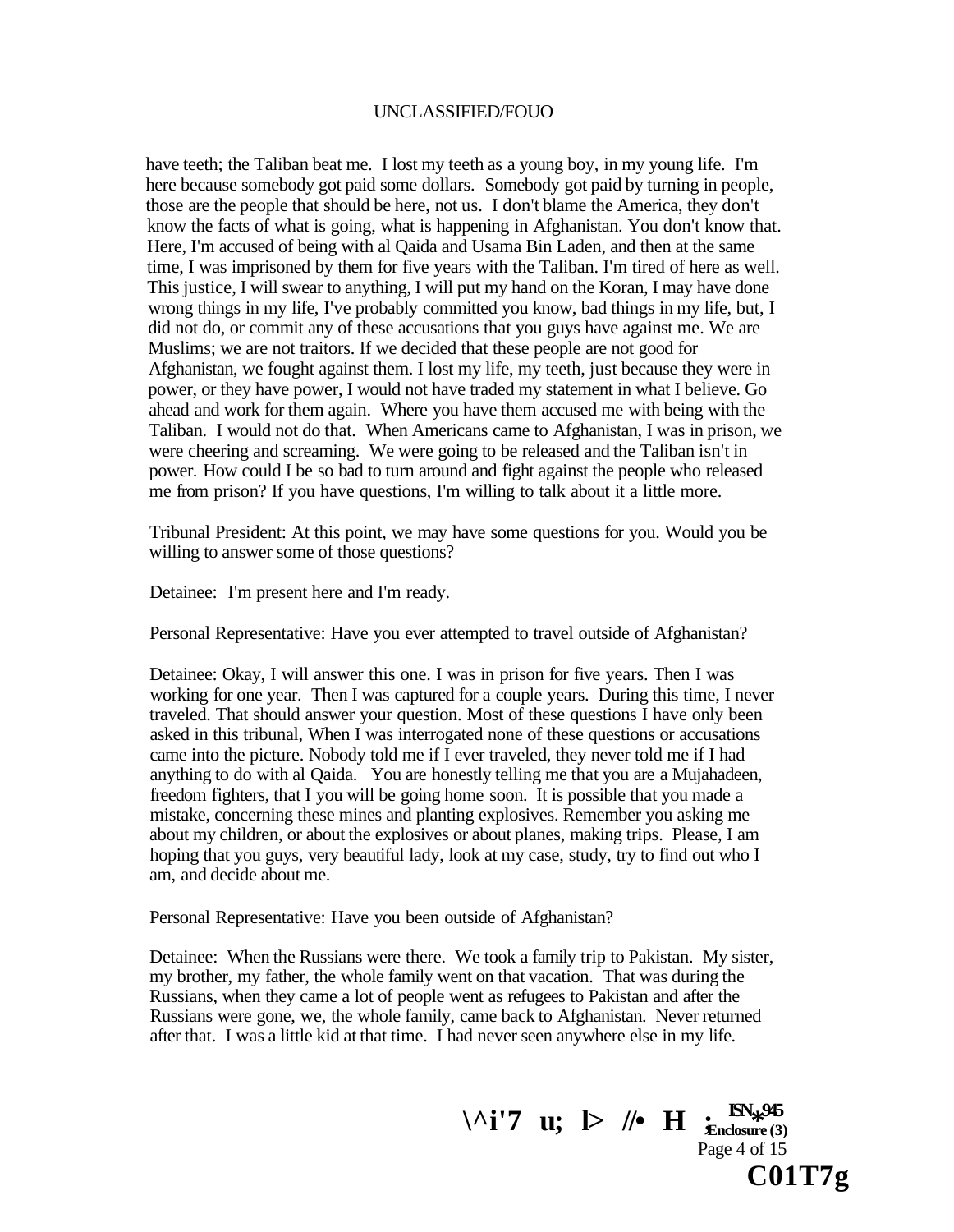Personal Representative: Do you remember when you learned how to use the Kalashnikov AK-47?

Detainee: I received my Kalashnikov before I have shaved for the first time. I was still a young kid; I haven't shaved at this time. The Kalashnikov was given to me by Haji Qadir, to fight the Taliban. Not even a month later, I was imprisoned by the Taliban.

Personal Representative: When you were captured, did you have a telephone in your possession?

Detainee: Since my mother gave me birth, I have not touched a telephone. I don't even know how it performs, never been on the phone in my life. Yeah, in my last letter to my family I told them if they could clearly write me a phone number maybe I should try to use the phone for the first time. Maybe I can call them. I don't have a phone at home; my father is somewhere in the city. I'm hoping one of his friends will send me number so that maybe I can talk to my father.

Personal Representative: Do you know month, date, and year of your own birth?

Detainee: I don't know numbers, We don't have dates. I know my mom and dad estimated my age they would say you've been around moTe than two Easters now. Like they would refer to Christmas, or something. So, when we talk about age, we say you're three Easters old, something like that. Just as an example, there was fifteen days to Eid, which is the grade of Easter in Afghanistan that I was caught. So, we are always refer to either Christmas. Now, I'm just waiting for, when is the next eve, because when there is fifteen days to the next Eid 01? Easter, I know I will be here two years.

Personal Representative: Do you know month, day, and year of children's birth?

Detainee: For example, I spend five years in Kandahar, like I estimated, I was five years there, and two years here I do not know dates. I still don't know my own age.

Personal Representative: Is it common for Afghani's to celebrate birthdays or annual dates of birth?

Detainee: No, we don't have that custom.

Personal Representative: You stated that the day you were captured, which compound, where were you when you were captured?

Detainee: I think Shushiheed. I was transferred from Shushiheed to the Artillery branch. That's where I was captured.

**'LU r <•**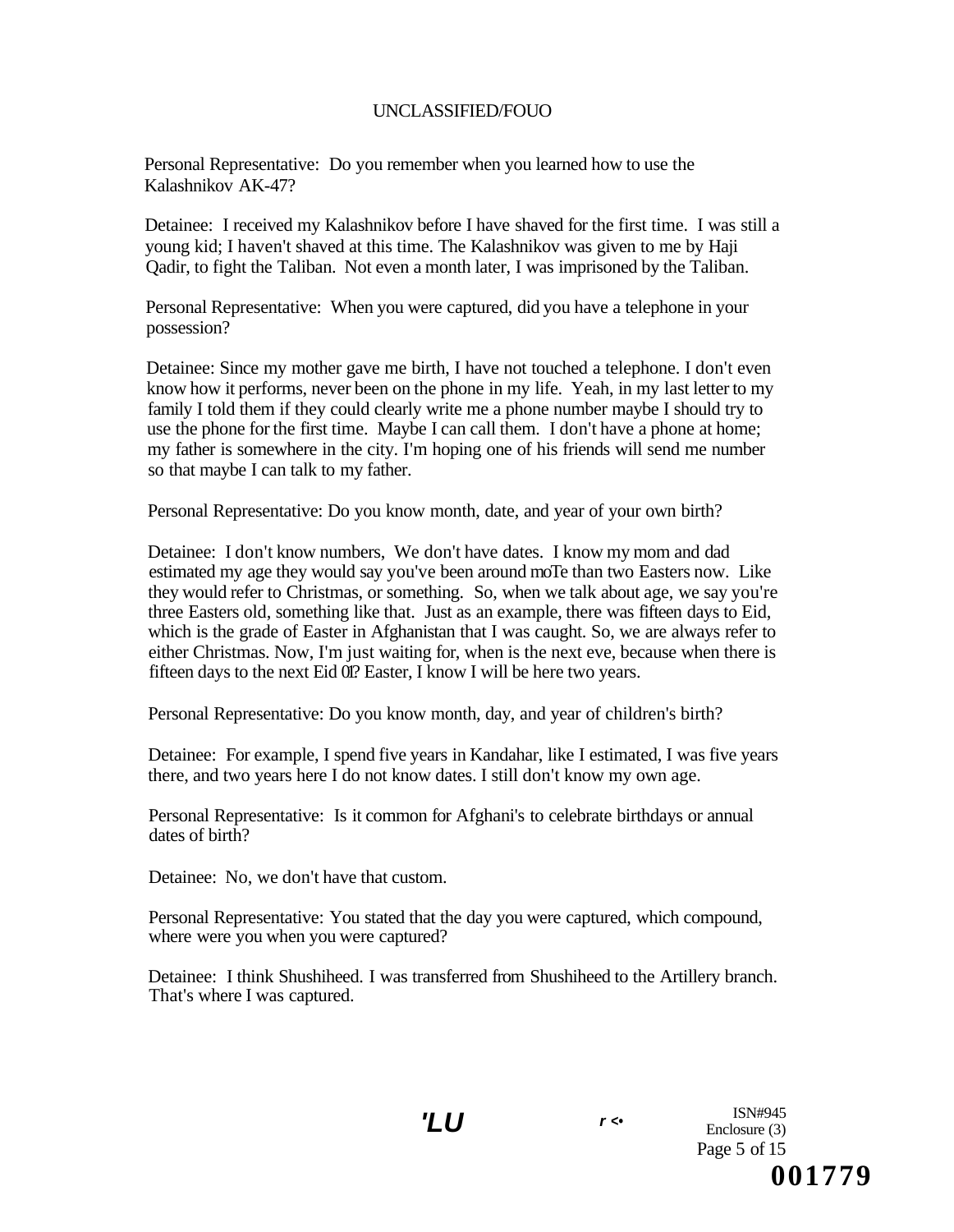Personal Representative: How long were you there at the compound?

Detainee: Early, that day, before the dark, before it got dark. He was captured the next morning.

Personal Representative: Do you know any reason why you would be accused of having control, or ownership of explosive devices?

Detainee: No, the reason I was captured I was taken to a room. I said okay, fine, did they pick me out as a mistake and they were going to come back and release me. But, obviously that didn't happen. Then 1 went to Bagram and they said, no, you will be released there, and here I am.

Personal Representative: That's all my questions.

Detainee: Thank you so much for my questions.

### *The Personal Representative and the Recorder had no further questions,*

Tribunal Members' questions

Q. When you were captured, you said they woke you up did they wake everybody up? A. They didn't wake me up.

#### Q. You were already awake?

A. I just had tea for my breakfast. I came out of my room, and I did not see any Americans themselves, but the people were shouting and screaming. I said what's going on here, and somebody came and captured me.

Q. You said you were three rooms away from where they arrested the other guy, is that where the explosives were found in that other room?

A. I was in the middle of Sharifullah's room, and his brother's room, that he mentioned his name, that's where I was caught. (The interpreter indicated that he did not finish asking the detainee the entire question) I did not see how they caught Sharifullah. I was not there with Sharifullah in that room. I did not see him, whether there were explosives or not I do not know that. I was, they were put together and I was with him for five minutes in one room, we were put together in one room.

Q. What was your job at the compound?

A. I was transferred from Shushiheed compound to this other compound that had a lot of cannons, artillery. I had just arrived there, mat night. The only thing 1 was in charge of, when I arrived there, I was in charge of those twelve people that were brought with me. What my job was, was military related. The name of the head of the compound was Samay -Ullah. There was a compound that had only one wall. It was open on the other sides.



**ISN#945 Enclosure (3)**  Page 6 of 15 **001780**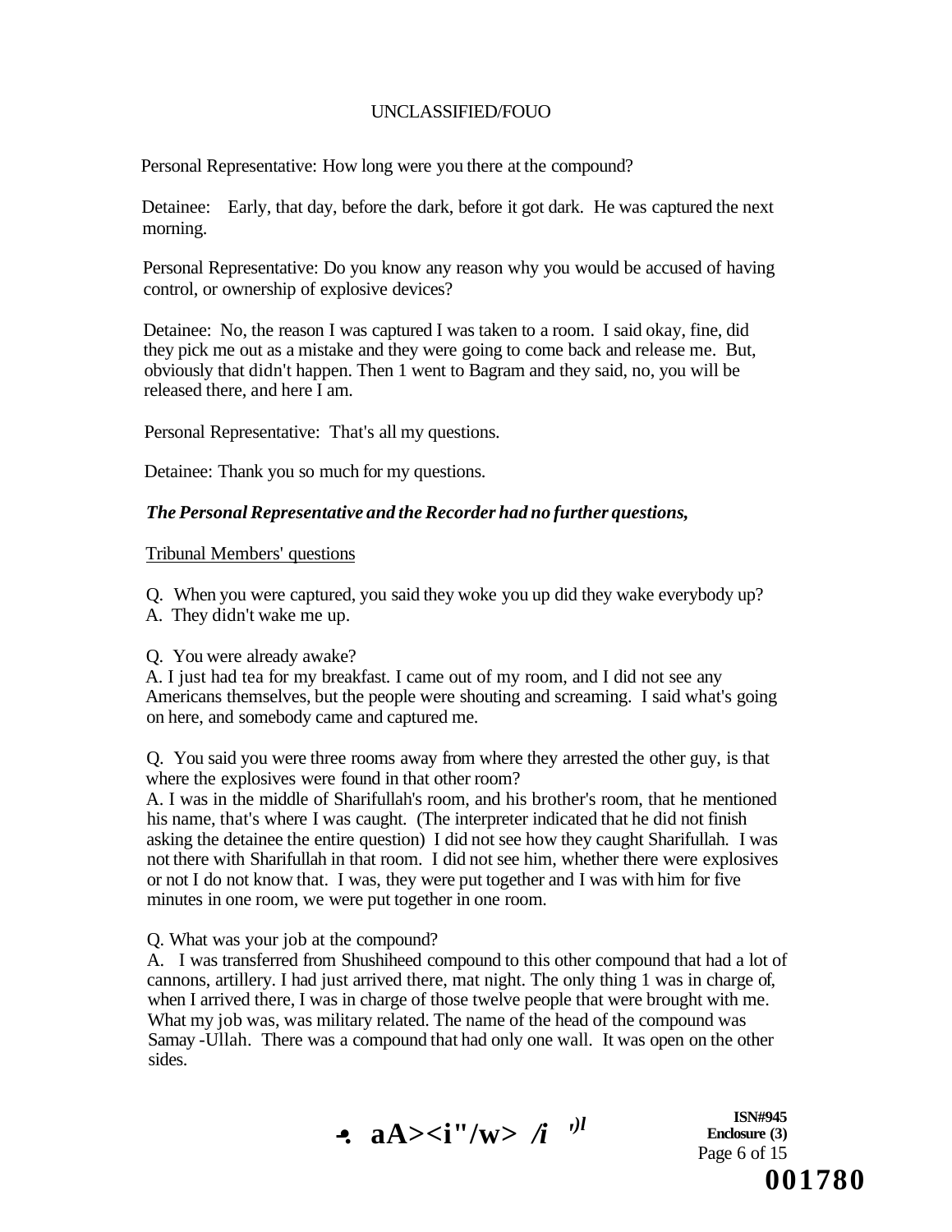Q. That is why I asked you to describe the compound. Can you tell me how difficult would it be for someone to bring in explosives?

A. I'm amazed about the same thing. I don't know. I never saw that I don't even know if there were any explosives there or not. Yes or no, who brought it, where were they, I don't know. My job was not related to those explosives.

Q. Who were you arrested with, what was his name?

A. SharifuUah.

Q. Do you know if he had a phone?

A. I don't know if he owned one or not. Only thing I know about SharifuUah that he was like him, in the same compound, operating in that compound for Haji Qadir.

Q. You said SharifuUah was in his brother's room. Were you and SharifuUah good friends?

A. Before I got captured, I did not know that SharifuUah even existed there. Was he caught or not, did he work there or not; I did not know his existence at that compound, until then.

Q. Were you close friends with SharifuUah's brother?

A. His brother was the head ofthe group ofsoldiers that I was transferred to. I knew that he had a brother named SharifuUah.

Q. SharifuUah's brother had a room. Fazzal (ph) had a room. Did everyone get a room? Who decided who had a room?

A. SharifuUah did not have his own room, he come to see his brother there. He earlier said that he was head ofthe division. I thinking that SharifuUah was required for some kind of position with his brother, to get something going, but that's just my guess.

Q. Do you have a passport?

A. No, I do not have a passport.

Q. Do you have weapons/explosives training?

A. I do not recognize explosives. I do not, no.

Q. You said that the General did not train you with the Kalashnikov; did he train you in anything else?

A. You don't need training for the Kalashnikov. It's not Uke the General was teaching anybody any training on the Kalashnikov. The General was not that available that much to train everybody in the Kalashnikov here, three thousand people working for him. I don't think anybody from the revolution to another I don't think anybody needed to learn how to fire a Kalashnikov.

> ISN#945  $(\ast ; - \cdot)$  / -.. Enclosure (3) '".;..- *C i; J •- 0 •:••* > Page7of 15 **001781**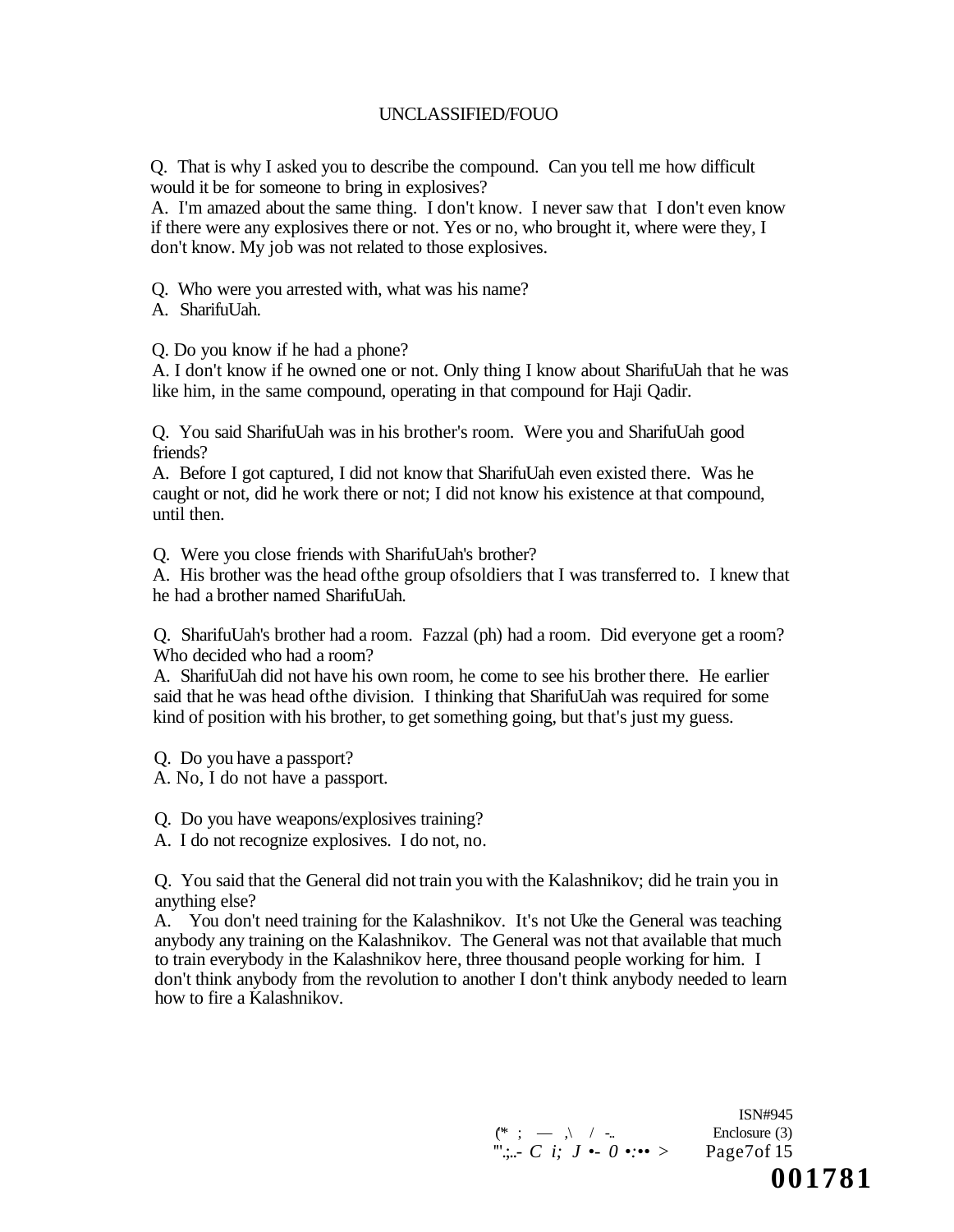Q. You said that you knew that Sharifullah's brother, that he had a brother, how did you know that?

A. I knew Sharifullah because his brother Kari NaquibuUah was another officer with that division. I knew NaquibuUah, Sharifullah's brother, like a soldier, Uke you know each other. He was handpicked, NaquibuUah himself, he was handpicked by Karzai government for being such a great soldier, to go to, to attend training given by the British and American soldiers in Kabul. He was handpicked because he was a great soldier.

Q. I just want to make sure I understand your relationship with the brother, so you knew him informally, you didn't know him well

A. I agree with you. I know him through his occupation. I never had tea with him, never went to his village, and never went to his tribe, or anything like that. I never had a gathering with him, any talks, and discussions with him. He was coming to (inaudible) and coming to sign in his time sheets, as part of the system, I was going there and I use to see him there.

Q. Were you told why you were being transferred to the new compound? A. I will tell you the reason now. When I told you about the Shushiheed, the big division, compound that I talked about, it was a huge compound. This particular, he twelve people that I spoke about, whatever job that they were doing, they were taking turns one group was going and one group was being released. That's how I was associated with that. We were there for a while, they told me no, no, we are going to transfer you and your twelve people, your group to the artiUery division, in a different spot When captured I had my transfer paper, my food aUowance, all the papers that I give to the people who were captured with. This is what I had when you guys caught me.

Q. You indicated that you were the commander, or leader of these twelve people, why were you the commander? What qualification did you have that they didn't? A. Good job, good question. In American, here, unless you have a lot of education and a lot of operational experiences, and a lot of qualifications you're not given higher authorities. But in Afghanistan, especially in the old days, it was not how educated you were, or how much you have fought, Haji Qadir gifted me with this position for the time I spent in the prison, you sacrificed so much for us, that you deserve to, you know, the twelve people for the time that spent, five years, the five years you spent with the Taliban. If you go through tough times, and you show that you have, you can take hardship that is recognition for you that you can go through a lot. Talking about education, Hazrat Ali, was the head of whole province of Jalalabad, he couldn't even write as much as I did, so, it's not always about writing and education and stuff. My qualifications there are other tangibles and stuff. Maybe now, things will change, and people will get qualified upon their education and their competency, understanding of situations.

Q. Would you say that in the compound that you were arrested, there were a couple hundred soldiers? A. I don't know that.

> ISN#945 Enclosure (3)  $Page8of(J_0j_{L78}2)$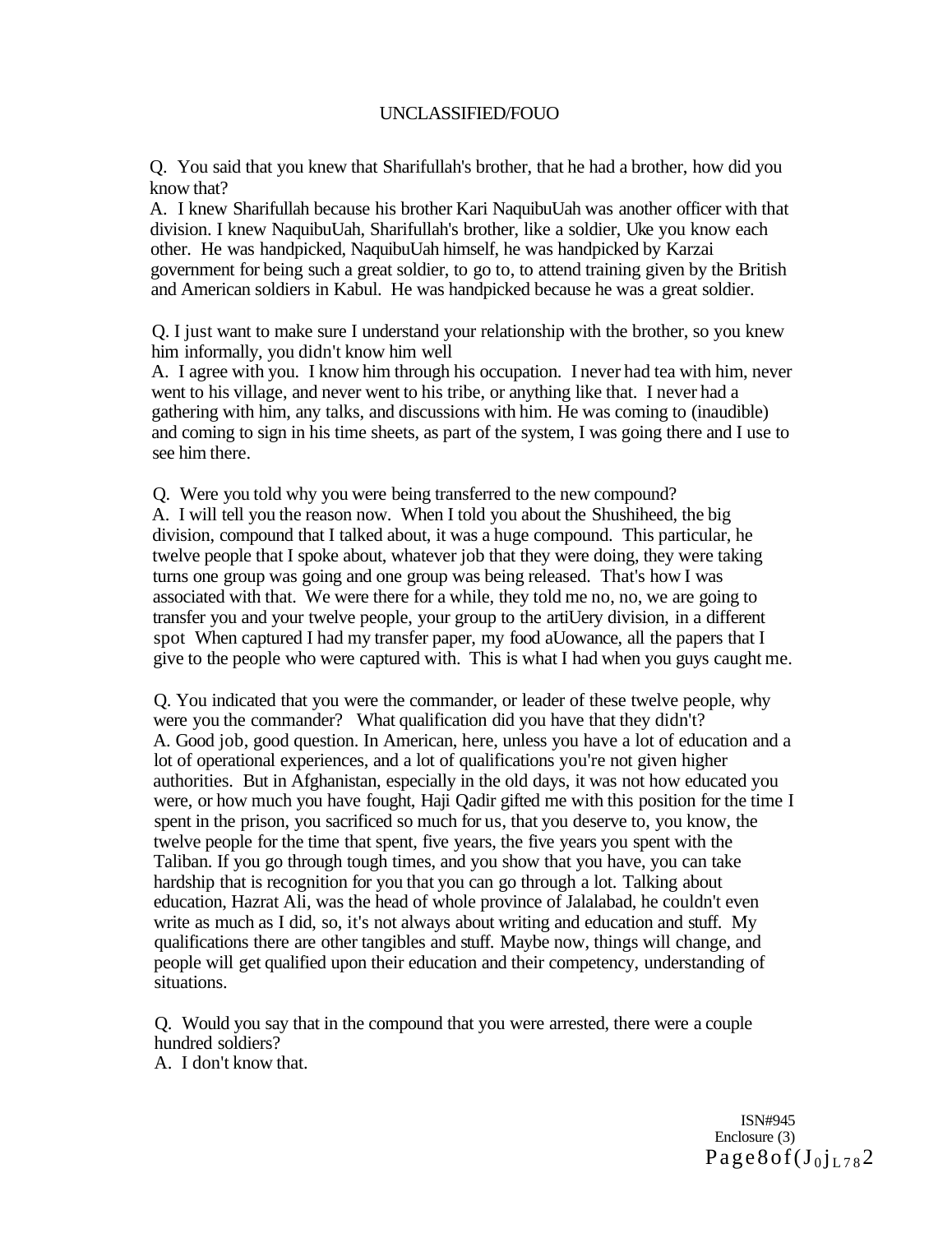Q. A lot, a lot of people?

A. When I got to the compound, it was right before it got dark. I got up the next morning, so, when I got up the next morning, I was looking around. There were some people shouting, but I could not estimate. There were about twenty people or fifty, or, I don't know.

Q. When you were arrested, was it just you and Sharirullah? You were the only two arrested?

A. Me and Sharifullah got captured, but 1 did not see him get captured, because I saw him later. I don't know if he saw me getting captured either.

Q. You said that between your five years in the Taliban prison, and your capture in the compound you were working for one year. What were you doing for that one-year you were working?

A. I was in school, before they caught me. I did not work, as far as I know; I was going to school before I got captured by the Taliban.

Q. I thought he said that after he got released from five years with the Taliban, for one year then he...

Interpreter: Pm sorry, I misunderstood, I thought you meant before he was captured.... A. See, that is what Pm talking about being an officer, within those compounds, under Haji Qadir.

Q. Did I understand you say, that you and your family were in a refugee camp in Pakistan, and if so, how long were you there?

A. Yes were in the camps.

Q. How long?

Interpreter: He is using a lot of expressions that aren't known by anybody.

A. Again, I do not know days, when I left Afghanistan, I do not know myself, I wasn't an adult, and I was a kid.

Interpreter: I can ask him again, one more time, if you want me to, about how many years or something, so to specify that

Q. Well, just a range, I mean, was he a child, when he left, was he then a teenager, or adult?

Interpreter: I asked him how many Easters he spent there...

A. About three or four years. I remember that much from when we were coming back, I was competent enough, that you know, here we are, making a trip back to Afghanistan, we are going to our house, I was becoming an adult

Interpreter: This is hard to translate, his date, how old he was.

Q. You indicated you were put into prison for being against Taliban. Did you actually fight against the Taliban?

A. Yes, because I was fighting.

ISN#945 Enclosure (3) Page 9 of 15

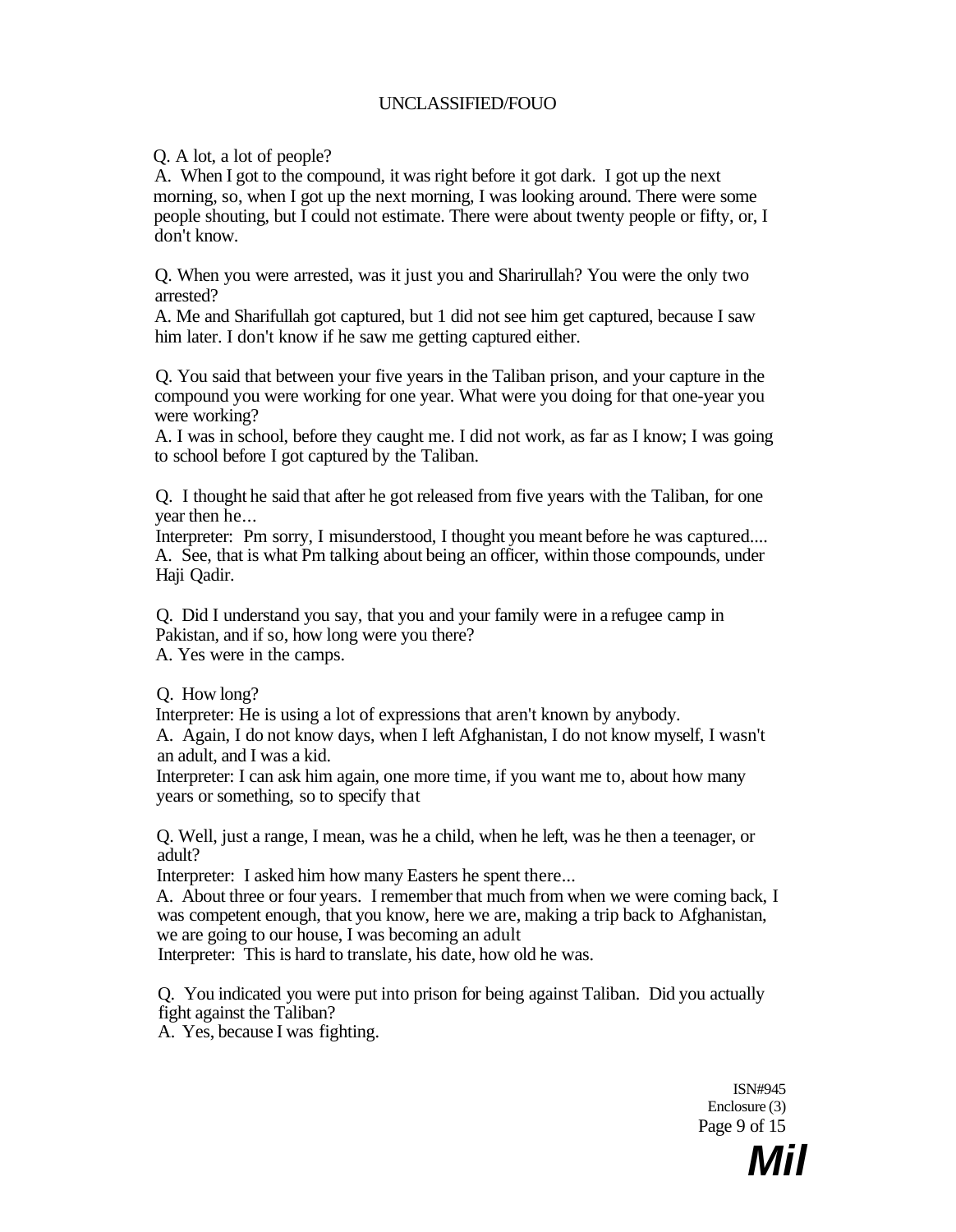### UNCLASS1FIED/F0U0

Q. Sharifullah's brother, he was not your supervisor, that's correct?

A. Yes, I'm sure he is not my boss. Whether how high his rank was, I could not recognize that much, I think he was in charge of few soldiers, same amount, same amount of responsibility as I had. He was not my supervisor. The General was my boss.

### Tribunal President's questions.

Q. Can you tell us, you said you were working for Haji Qadir, can you tell us how you got connected with him, how did you hook up with him?

A. It\*s not like it was a hiring or firing employees, it was a movement, Our leaders, Haji Qadir, it was a movement, everybody was joining the movement against Taliban. I became one of them. Haji Qadir became very serious about us. He had to continue with his battle against the Taliban, because the captured these one hundred twenty people, innocently, he swears to fight all against the Taliban. Five years in prison is a long, long time, and Haji Qadir knew this, and that deserved a lot, he told us, he started to love us and knew we were faithful fighters for him and will lead us on.

Q. What did Qadir think of Karzai?

A. I did not get, or reach the level to understand the two leaders. What they thought about each other was above my level of participation, education. When he got assassinated, which I remember that day, he was assassinated in Kabul.

Q. Who Qadir?

A. Yes, Qadir, when he got assassinated. To answer your question, I think your question is a very good question, all I know is when he got assassinated; in appreciation for my services I was given that job as on officer. As for Karzai was for him or against him, you know, he treated followers nicer in a way, Karzai did. I was running a ministry for the government of Karzai at that time. I was the Minister of Public Benefits.

Q. So, he had a position for the government?

A. I was asked to come. That was a very good question. I was thinking about it, they told me to come, in anticipation for the new government. He was a very big man on the Eastern part of AfghanistatL He had actually asked for a lot protection, they didn't give it to him, which is why he got assassinated, he car was topped, right on the stop, on the street. I was the minister.

Q. In your soldier position, for the new government, did you have a uniform, rank, name tags?

A. Yes.

Q. So they could identify you as you with your rank?

A. We had ranks.

Interpreter: I asked him, well; did you have your clothes on when you got caughtT A. The rule of thumb was that you do not put your uniform on unless you have the tea first. At that time when captured, I did not have my uniform on.

> ISN#945 Enclosure (3) **hv** Page 10 of 15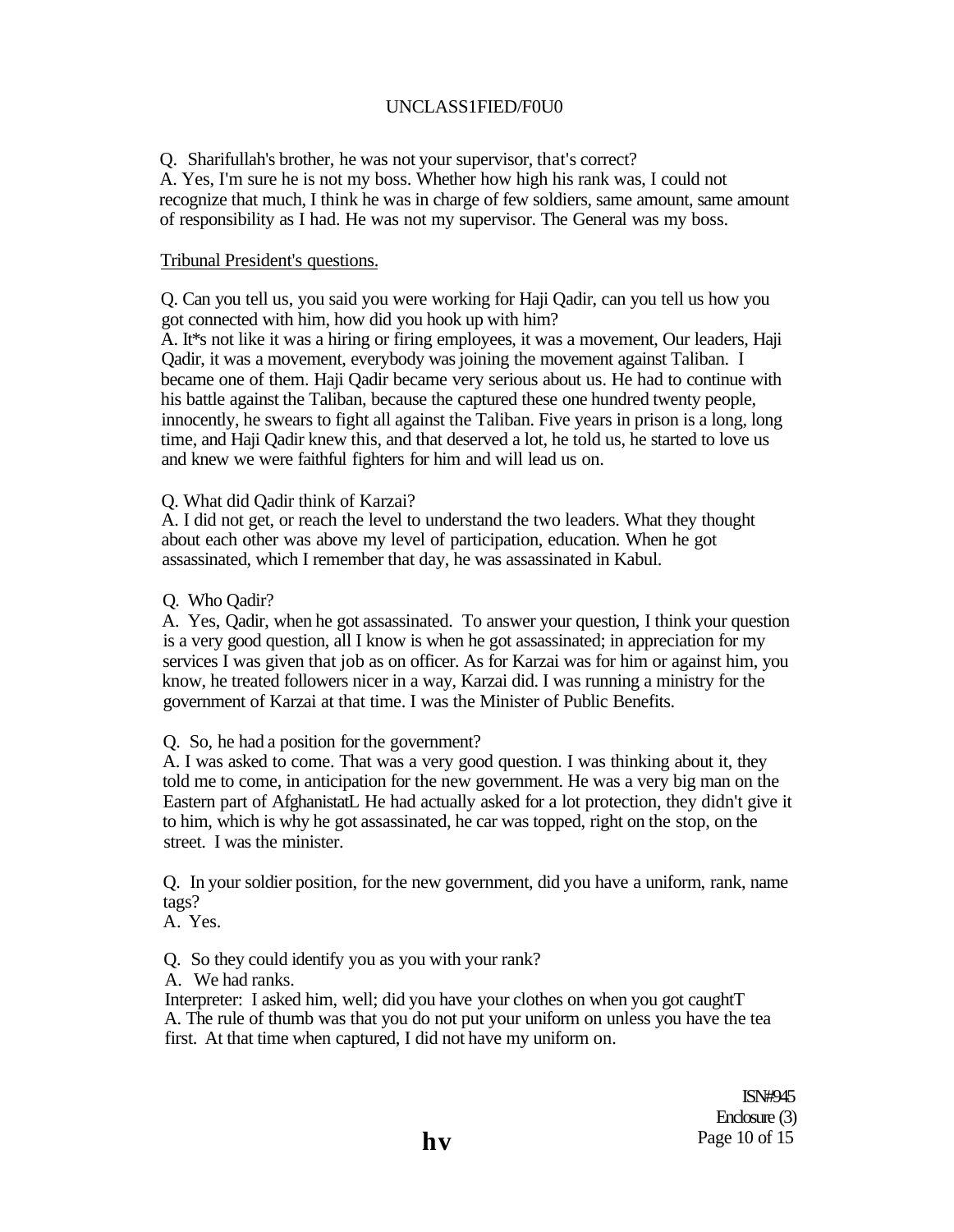Q. Of the people that you saw, the morning you were arrested, would you say that you were the senior ranking person?

A. Mostly I saw only soldiers that had come, that they were shouting, forcing people, pushing and shoving. I only saw as recognition goes, I only saw soldier types of uniforms, I had only been there that morning, I did not see higher-ranking people like this.

Q. Where were your twelve men as you were being captured?

- A. They were in their rooms.
- Q. Did they come out though?

A. The room where we were together, he had just come out, with those twelve people. I told you over twelve people. The number had initiated twelve before I left. I brought seven people with me; because the head of that particular compound told me that for now take the people who have gone through the process, not new people, qualified as compared to the five people I left behind. So I brought some people who have been through training. There were seven people in those rooms.

Q. Do you have any reason to believe that you may have had personal enemies that may have provided false information about you?

A. I don't want to blame anyone; I don't know that answer, that someone turned me in or not. I don't know the case. It's not like I came there by force to that new compound from the previous compound, where they may have not liked me, I came there with the previous arrangement by the order of the other commander and by the request of this commander, and I don't know who might have turned me in, it's somebody who is my enemy.

Tribunal President: At this time, is there anything else you'd like to tell us?

Detainee: Of course, I have a lot to say, but this is my duty, this is my case. 1 have this question. I'm not the kind of commander that you would think, like die whole of Afghanistan, for that matter, the whole province of Jalalabad. I was like this light to the Karzai government. They know us very well, personally me, because he was aware of my imprisonment with the Taliban. He gave him five hundred Afghani's, for the time that I spent as a prisoner. They have exaggerated in brutality in my case. I can spend a thousand years in this compound. It wouldn't hurt me a lot I can do this, that's not the issue. I don't belong here. I can prove this truth to you, by lots of people in Afghanistan, what I did, what I stood for. Please try to read my case and make the right decision for me. I spent five years there; my third is going to start here pretty soon. That will make it eight, and eight more will pass like this. I can't do nothing about it, there's nothing I can do about it. Everyday I spend here makes a bad reputation for United States. I'm not al Qaida, or not Bin Laden, I'm not Malar Rumor (ph). Even if I was released, someday you will find me guilty. I'm ready to be hung, ready to be punished. Whatever I have to say concerning this case, I have told you.

> 1SN#94S / / *f\t^ ? >''l r (' .'* - *0* •:/:• Enclosure (3) '""" *•"""* "•' - ' Pag e 11 of 15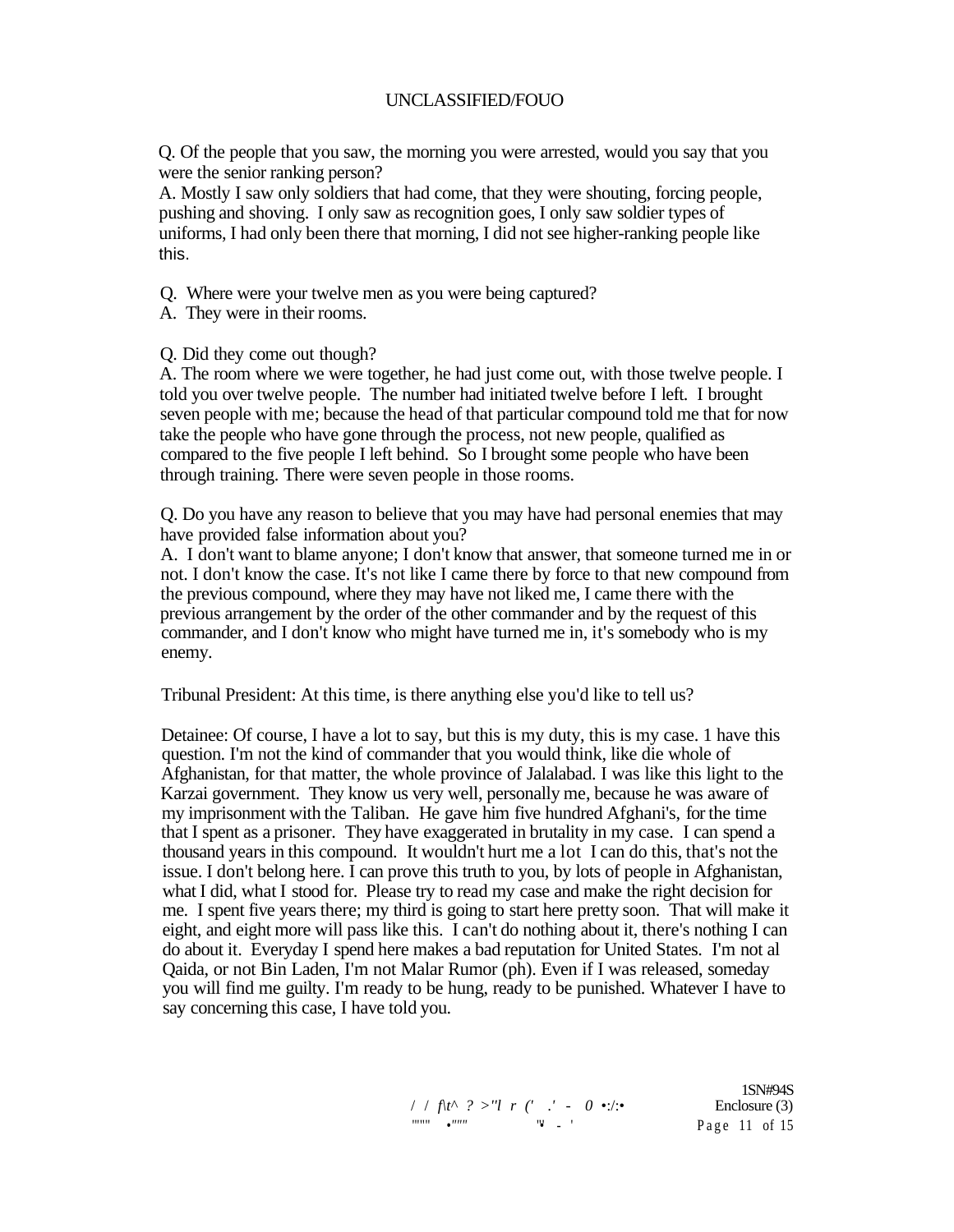Tribunal President: Personal Representative, did you have any other evidence or does the detainee have any previously approved witnesses to present to this tribunal?

Personal Representative: Yes, Ma'am we have a pre-approved witness, Sharifullah.

Tribunal President: At this time, let me explain to you how the witness process occurs. We will bring him in and I'll ask him if he is still willing to testify for you. Then you will be allowed the first opportunity to ask him questions to get him to present information that you think is relevant to your case. Then the Personal Representative, the Recorder, and the Tribunal Members will be able to ask questions. I would like to remind you everything needs to be translated.

Detainee: That's fine.

Tribunal President: You are certainly welcome to give him a brief greeting or brief exit greeting, orally. Again, please remember, that it all needs to be translated.

Detainee: (laughing) So there is no hidden stuff said.

Tribunal President: Yes, that's a way to put it.

Detainee: You cannot cover the sun with two fingers.

*The Tribunal President catted for a brief recess while the witness is brought into the room.* 

*Hearing is reconvened with witness and detainee present* 

Detainee: May I say hi to him now?

Tribunal President: Yes, you certainly can.

*The detainee and witness exchange greetings,* 

Tribunal President: This tribunal has been reconvened with the witness in the room. Would you please state your name for the record?

Witness: My name is Sharifullah I'm from the providence Mangrahar.

Tribunal President: You are here today to testify for Said Amir Jan, are you still willing to do so, and are you willing to do so under oath?

•"V'<--' *fi* ?'l •""< £ " • '" *:'<sup>L</sup>* 

- . ISN#945 Enclosure<sup> $\land$ </sup>)<br>Page 12 of 15 " ' Page 12 of 15  $x^2$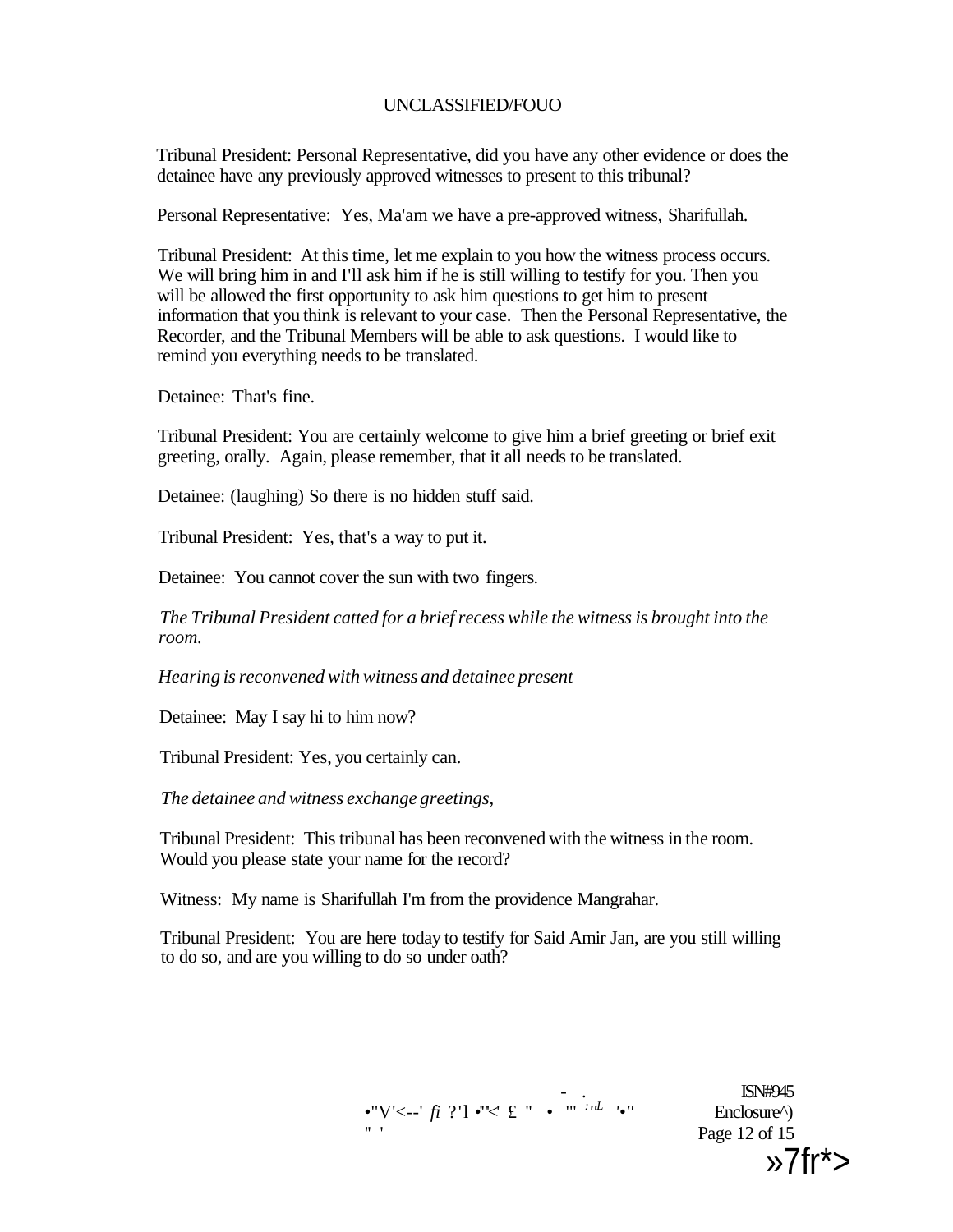#### *The recorder administered the oath to the witness,*

Witness: That my testimony in front of the tribunals are truth.

Tribunal President: Detainee, do you have any questions for the witness?

Detainee: Yes, I do. The accusations that they have against me about the bombs and explosions. Did I have anything to do with that situation or not?

Witness: No he did not

Detainee: Should I ask another question?

Tribunal President: Yes, go ahead.

Detainee: I have a second question. I have a question about my association about Usama Bin Laden, al Qaida, phone numbers, etc?

Witness: All lies, from day one, he was against the Taliban campaign, he was in prison for five years, can it be possible, you know, he fought against the Taliban and al Qaida, but at the same time have association, affiliated with them is that possible?

Detainee: There is no more questions to ask. These are two tough questions that I ask him.

Tribunal President: Personal Representative, do you have any questions for the witness?

Personal Representative: Yes Ma\*am, I do. The first question is how do you know Said Amir Jan?

Witness: I met him after the fall of the Taliban when he was released from the prison in Kandahar. I met him in Jalalabad.

Personal Representative: Do you know why was Said Amir Jan was put in the Taliban prison?

Witness: The reason was because he was fighting the Taliban and they captured him and put him in jail.

Personal Representative: You stated he was in prison. How did you know how long he was in prison?

Witness: After the fall of the Taliban Haji Qadir was in Nooristan providence and everybody went to see him, for his leadership. Said Adamir was known as Ghoizang and

> ISN#945 Enclosure (3) •  $'$  / A=>  $'''' - 7'' - 3''$  . -.-->•  $'''$  Pagel3ofl5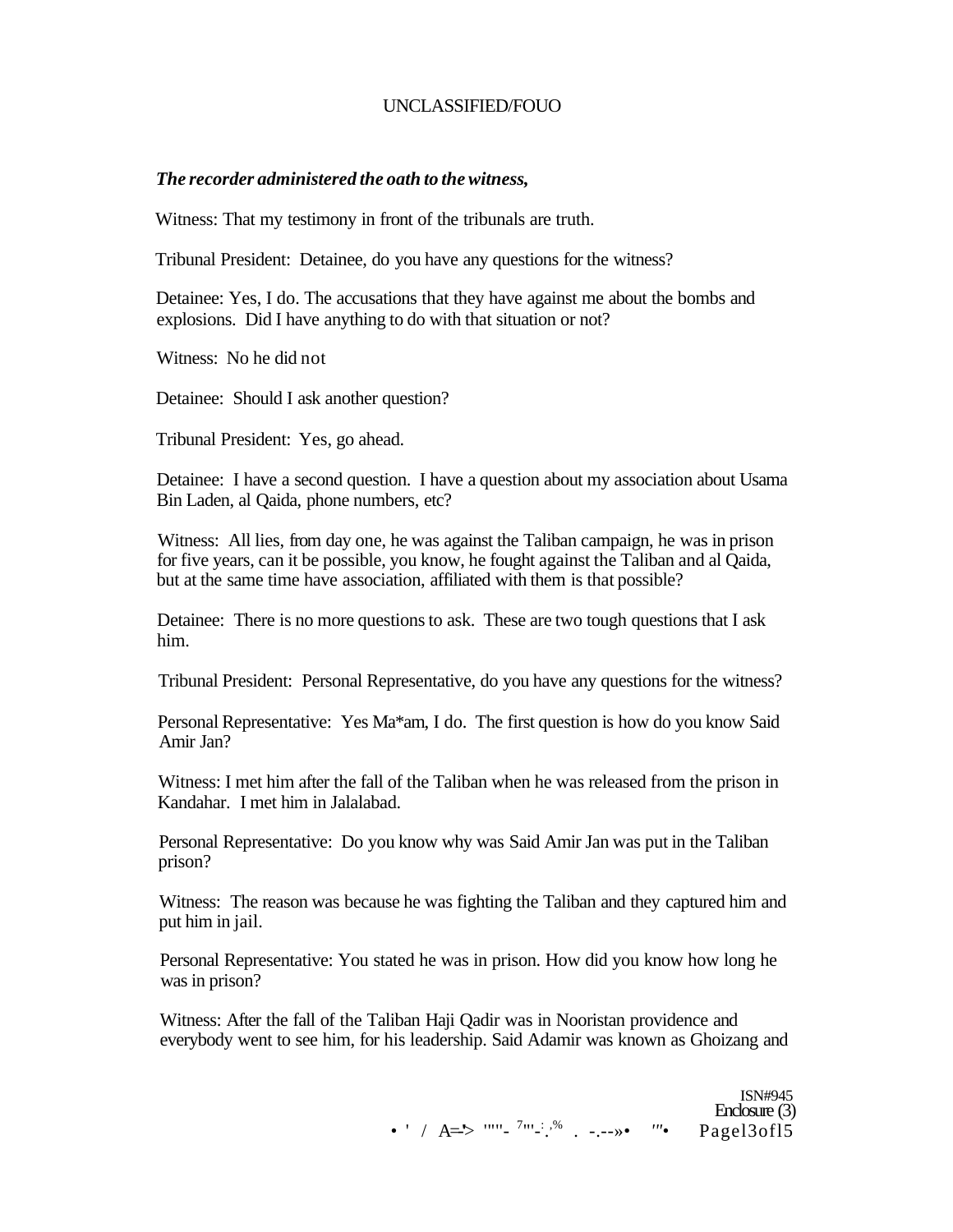that how I got to know him. Everybody went to their own states after the fall of Taliban if they were captured. They went to their own states.

Personal Representative: In reference to compound where you both were captured; how long was Said Amir Jan at the compound before captured?

Witness: He had just arrived the previous evening.

Personal Representative: Do you know if Said Amir Jan every planted, or plan to plant explosives devices?

Witness: I do not know anything about it. Knowing him, I don't think he would do anything like that. Usually, explosives and bombs are al Qaida and Taliban related. We're not that kind of people.

*The Personal Representative and the Recorder had no further questions.* 

Tribunal Members' questions

Q. Sharifiillah, do you drink tea? A. Yes.

Q. Have you drunk tea with the Said Amir Jan?

A. I never had tea with him; at the time, that he came to the compound I did talk to him, he was transferred before he was captured. Whether in the past, at all he had ever seen him in Mangrahar province, had tea somewhere, I don't recall.

Q. Do you have a cell phone?

A. No, never had one in my life.

Q. Does your brother have one?

A. My brother did have a C.B. radio, walkie-talkie.

Q. Did you know if Said Amir Jan owned a vehicle?

A. When I was released from Kabul, and went to my state, I think twenty-two days spent in Jalalabad, until met him. I don't know if he ever had a car.

Q. Did your brother know Said Jan?

A. My brother and Said Amir were in one division, one brigade.

Q. Was it an informal or did they know each other well?

A. I think they only knew each other through their profession, when they were working.

Q. I just want to clarify, you knew Jan for about, since he was released from prison, so at least two years. Before you came here? How long did you know Said Jan in Afghanistan?

```
\bullet \'i LfiC<sup>*</sup>l<sup>'</sup>: //' /} ' ?-r:: <\bullet f Pagel4ofl5
```
ISN#945 Enclosure (3) **(7H**